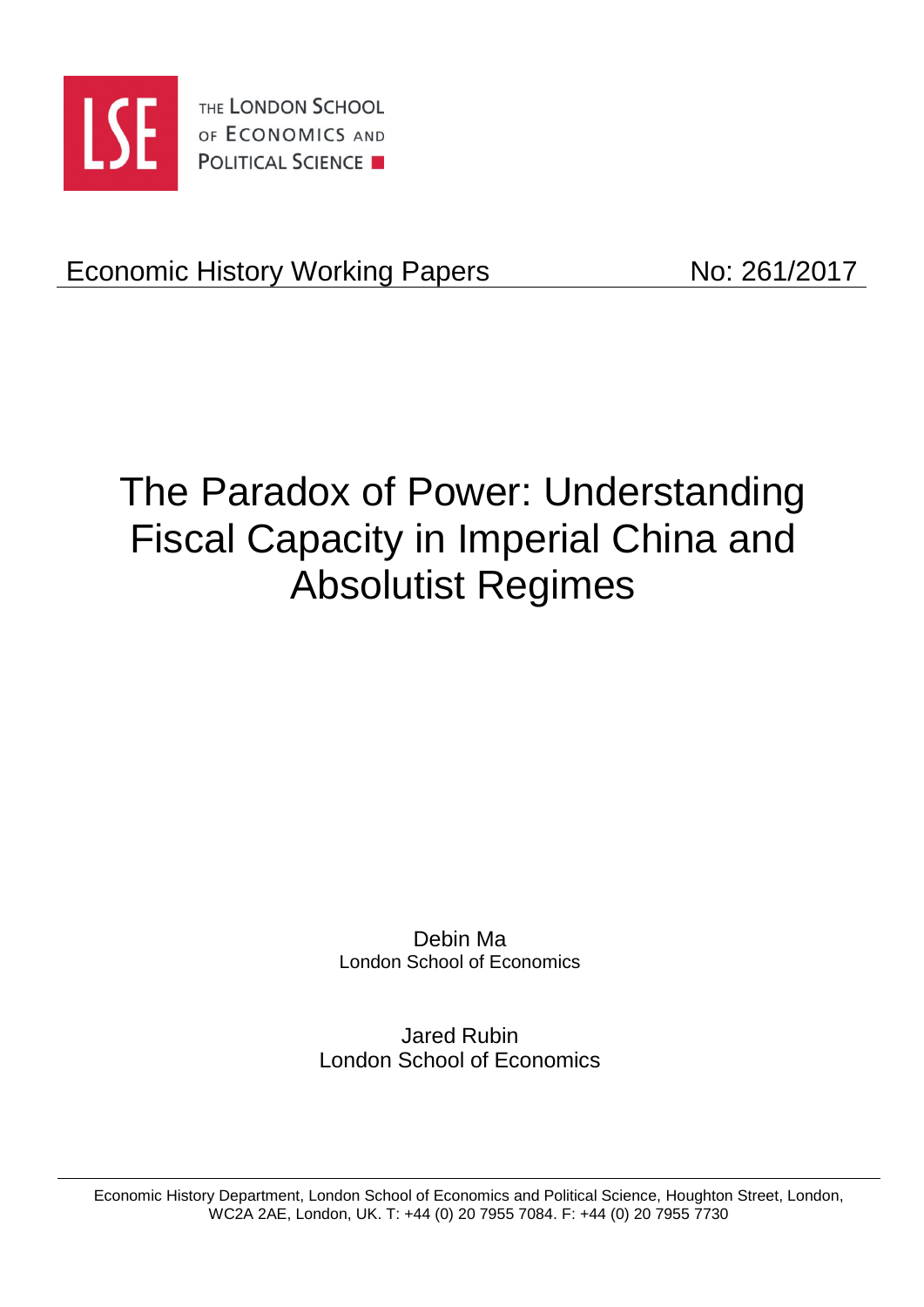## LONDON SCHOOL OF ECONOMICS AND POLITICAL SCIENCE DEPARTMENT OF ECONOMIC HISTORY WORKING PAPERS NO. 261 – MARCH 2017

## The Paradox of Power: Understanding Fiscal Capacity in Imperial China and Absolutist Regimes

Debin Ma London School of Economics d.ma1@lse.ac.uk

> Jared Rubin Chapman University jrubin@chapman.edu

#### **Abstract**

Tax extraction in Qing China was low relative to Western Europe. It is not obvious why: China was much more absolutist and had stronger rights over property and people. Why did the Chinese not convert their absolute power into revenue? We propose a model, supported by historical evidence, which suggests that i) the center could not ask its tax collecting agents to levy high taxes because it would incentivize agents to overtax the peasantry; ii) the center could not pay agents high wages in return for high taxes because the center had no mechanism to commit to refrain from confiscating the agent's resources in times of crisis. A solution to this problem was to offer agents a low wage and ask for low taxes while allowing agents to take extra, unmonitored taxes from the peasantry. This solution only worked because of China's weak administrative capacity due its size and poor monitoring technology. This analysis suggests that low investment in administrative capacity can be an optimal solution for an absolutist ruler since it substitutes for a credible commitment to refrain from confiscation. Our study carries implications for state capacity beyond Imperial China.

**Keywords:** administrative capacity, fiscal capacity, state capacity, principal-agent problem, monitoring, credible commitment, absolutism, limited government, taxation, China, Europe, Qing Empire

#### **JEL classification codes**: N45, N43, H20, P48, P51

**Acknowledgements:** We are grateful for comments received from Avner Greif, Bishnu Gupta, Phil Hoffman, Noel Johnson, Jin Li, Omer Moav, Jean-Laurent Rosenthal, Matthew H. Sommer and participants at the 2015 CEPR NYU Abu Dhabi economic history workshop, 2015 World Economic History Congress in Kyoto, 2016 Economic History Society Meetings in Cambridge, 2016 Economic History Association Meetings in Boulder, 2016 SUFE economic history workshop in Shanghai, and the University of Warwick Economics Department Seminar. All errors are ours.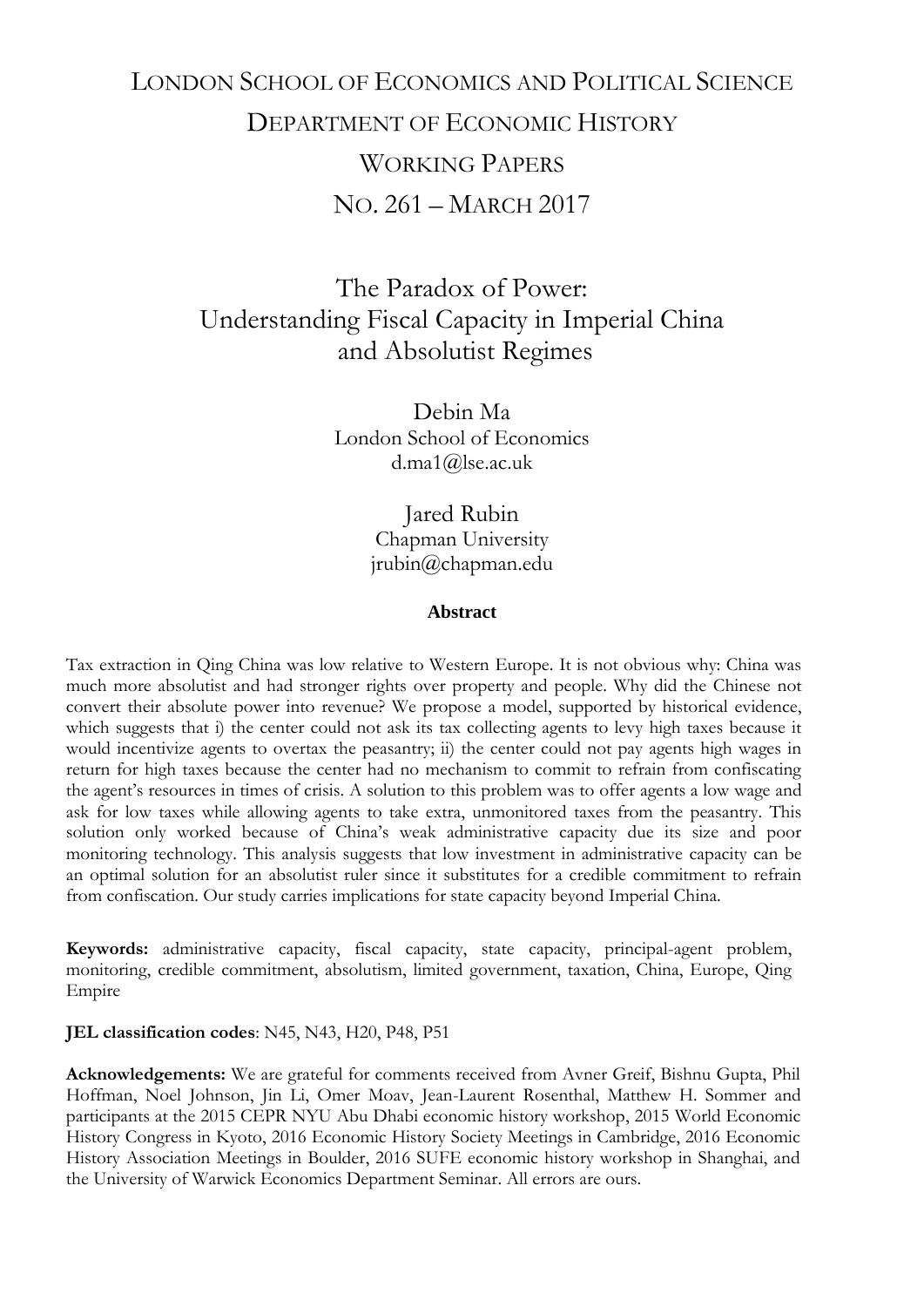#### **I. Introduction**

Tax extraction in Qing China was low relative to the leading Western European powers of the early modern period. This is paradoxical: China was much more absolutist and had stronger rights over property and people than any European power. Why did the Qing not convert their absolute power into revenue? Did the Qing face inherent impediments to enhancing their fiscal capacity, or was their limited fiscal capacity a conscious strategy informed by their history of governing an empire without any form of constitutional constraint (Ma 2011, 2014; Brandt, Ma, and Rawski 2014)?

A foremost priority for absolutist rulers whose source of power is derived from violence or coercion is to contain internal rebellion. Often, for that reason, rulers opt for institutional mechanisms that enhance their supreme and unchecked power and deliberately weaken the military and fiscal capacity of other potential power barons within the regime, including their own administrative agents who might pose a potential threat.<sup>1</sup> This internal self-weakening, however, also makes the rulers more vulnerable to external threats from enemies beyond the border or other exogenous shocks which require swift – sometimes maximal – fiscal extraction and resource mobilization. Here lies a fundamental inherent contradiction in absolutism: how do rulers prevent the same fiscal and state capacity built up in times of external threat from threatening their rule in times of peace? An ideal system is one in which resources are only gathered during times of external threat but minimal taxes are collected in other times to minimize the threat of internal revolt. Yet, given the unpredictability of threats, particularly external ones, an absolutist government is in need of a mechanism to smooth revenue between periods of peace and conflict.

We argue that in the face of no constitutional constraints protecting the rights and property of their administrative agents or the public in general, a solution to these problems was for the Qing to offer tax-collecting agents a low wage and ask for low taxes while permitting their agents to take extra, unmonitored taxes from the citizenry. Since the actual value of the agents' wealth would be unknown to the center – agents could hide the unmonitored portion – the agents were a less attractive target for confiscation during times of crisis. Meanwhile, unmonitored taxes collected by the agent formed rents which incentivized them to stay loyal to the empire. These

<sup>&</sup>lt;sup>1</sup> See Ma (2012) and Haiwen Zhou (2012) for the case of Imperial China.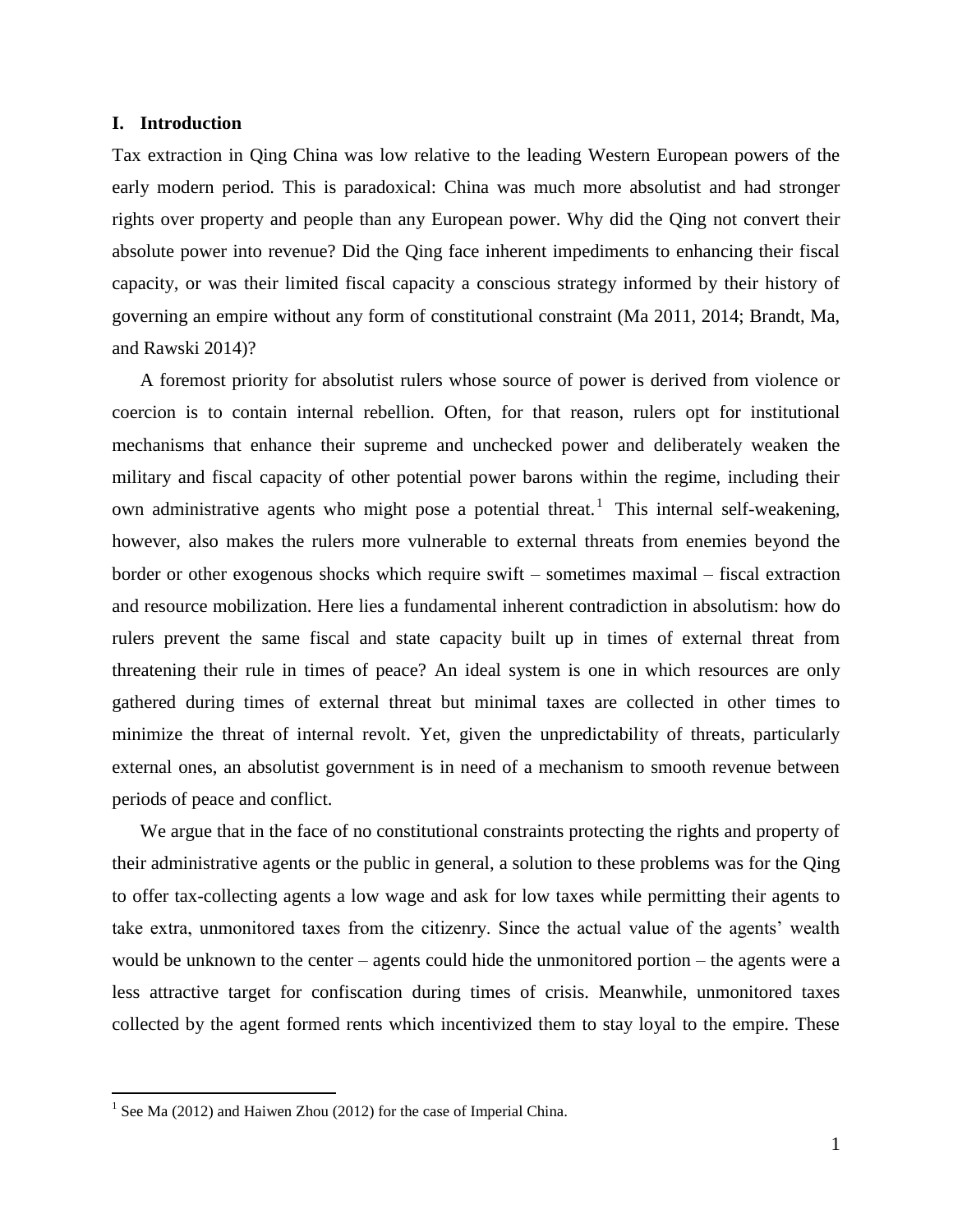rents were only subject to a limited possibility of confiscation from the center and therefore served to align the agents' incentives with the ruler's in the long-run.

Such a solution only works when a ruler can commit to it. In the absence of constitutional constraints, a ruler can only commit to refrain from predating on his agents when he has little capacity to find and extract the agent's hidden, unmonitored wealth. In such a case, there is little to gain from predation since the agent has little for the ruler to confiscate. Hence, an absolutist ruler can commit to refraining from predation – or tying his own grabbing hands – when administrative capacity is weak and thus monitoring costs are high. This idea is related to Greif (2005, p. 755), who proposed that rulers can commit to protecting rights by creating an ineffective administration, which increases the cost of confiscation and thus makes property more secure.<sup>2</sup> Our analysis therefore suggests that low investment in administrative capacity can be an optimal *decision* for an absolutist ruler: it allows him to credibly commit to not confiscating agents' wealth while also discouraging the agent from collecting too much taxation from the masses. The downside to this arrangement is that the rulers are stuck in a "low wagelow tax" equilibrium, where they pay their agents low wages in return for low levels of tax collection. They cannot offer high wages since such wages are not secure from confiscation,<sup>3</sup> while they cannot request high levels of taxation because they must leave surplus for the agent to collect as an "extra-legal" wage (that is hidden and thus free from confiscation).<sup>4</sup>

Although our model focuses on the ruler-agent relationship, our analysis captures the fundamental uncertainty in property rights and contract enforcement issues pervasive in parts of the world ruled by arbitrary and unconstrained rule. Our model therefore sheds light on a number of stylized facts from the pre-modern era. First, it explains why the Qing rarely invested in administrative capacity and total Chinese taxation remained stationary despite population and

 $2$  González de Lara, Greif, and Jha (2008) and Greif (2008) argue that constraint on executive power arises when administrators are sufficiently powerful to constrain rulers, where their power derives from the fact that rulers rely on them to implement policy.

<sup>&</sup>lt;sup>3</sup> Such confiscation could lead to an escalation of extraction at all levels of the bureaucracy. As extractions throughout the hierarchy would in the end fall on the masses at the bottom, this in turn would heighten the risk of insurrection in the long run. Although our paper is restricted to the ruler-agent relationship, insecurity in property rights due to the absence of credible commitment was a pervasive phenomenon, especially in times of political crisis, for absolutist states like Qing China (Chen 1992, ch. 7; see North and Weingast 1989 for the case of England).

<sup>&</sup>lt;sup>4</sup> Absolutist rulers may also desire a low level of taxation for a related, but different reason: they fear their administrative agents growing too strong and posing a threat to the center. See Haiwen Zhou (2012). Karaman (2009) made a similar argument for the case of the early modern Ottoman Empire as the sultan employed the judiciary to monitor tax farmers.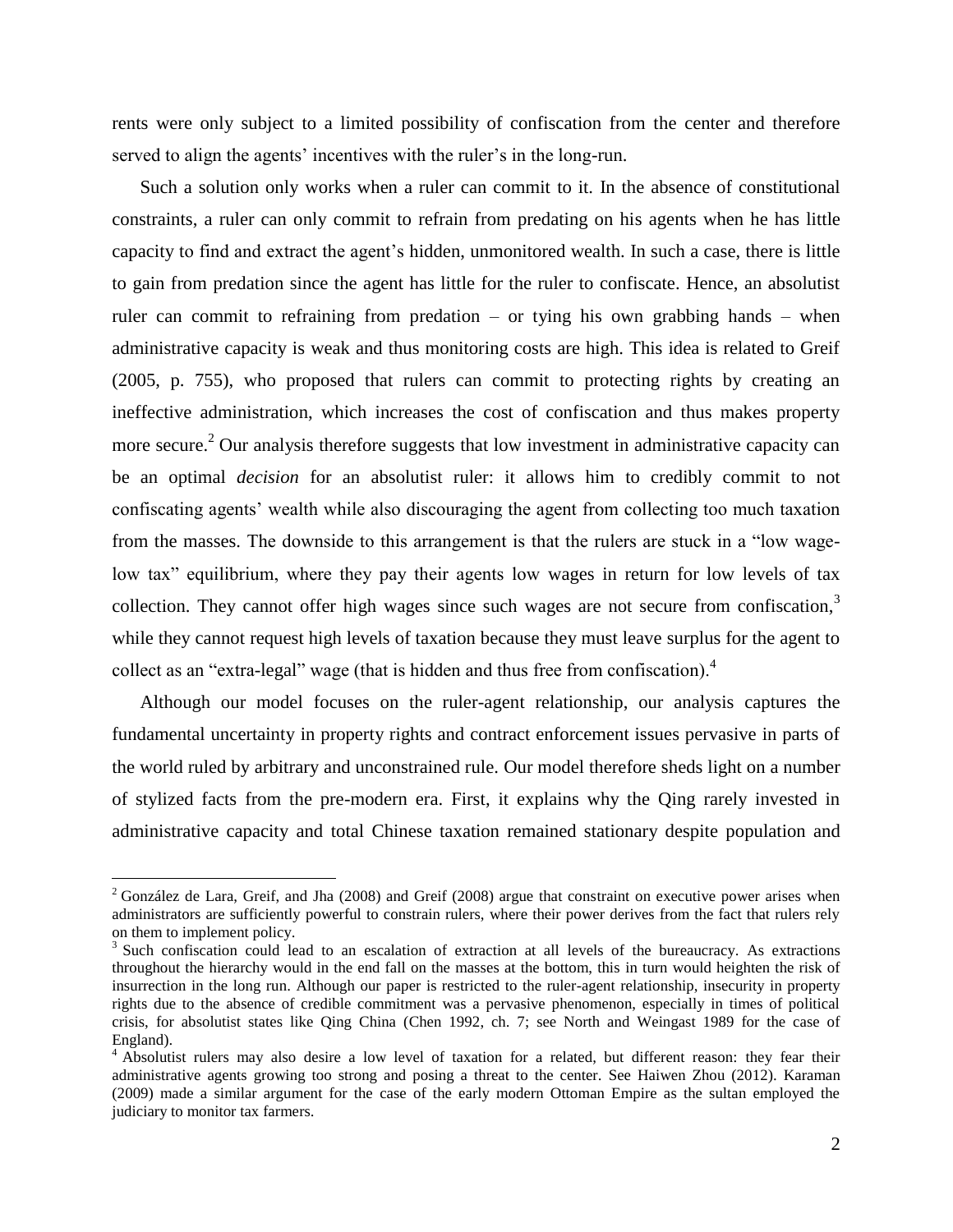territorial expansion. Rather than taking Confucian ideology or the Chinese ruling logic of light taxation themselves as explaining the low-taxation outcome (Rosenthal and Wong 2011; Deng 2015), our model suggests that low tax revenues may have been an endogenous outcome of an absolutist regime with no formal constitutional constraint, legitimized and reinforced by the Confucian ideology itself. This outcome contrasts with the constitutionally constrained regimes of Europe, which had incentive to make investments in administrative capacity and were therefore able to collect much higher taxes per capita (Brandt et al. 2014). Second, most absolutist regimes contain an element of informal or extra-legal taxation above the official level.<sup>5</sup> We show that the ruler's inability to commit from confiscating the *known* income of the agents entails that, in order to keep the agent in the system, it must turn a blind eye to the agent collecting informal, *unknown* (to the ruler) income. In other words, extra-legal taxation was a necessary component for the Qing system to work properly. Third, it explains why Chinese empires could be inward-looking while also seeking territorial expansion. By co-opting potential rivaling neighbors, the motivation behind an absolutist ruler's territorial expansion may be the reduction of threats rather than resource extraction from the populace. Our model reveals that weaker administrative capacity associated with large size could therefore be a *choice* made by the ruler, as the payoff of a weaker external threat would have been more than worth the "cost" of weaker administrative capacity.<sup>6</sup>

Our study draws on the Chinese imperial political structure as a prototype, as it developed one of the earliest forms of central bureaucracies in relative continuity and isolation. Yet, our study makes general contributions missing in the existing literature on state capacity.<sup>7</sup> Olson's (1993) well-known model of roving and stationary banditry has largely taken administrative capacity as given and rulers as simple revenue maximizers. Tilly (1990), Besley and Persson (2009, 2010), Acemoglu (2005) and Hoffman (2015) argue that investments in fiscal capacity –

<sup>&</sup>lt;sup>5</sup> Tax farming also has features similar to informal or extra-legal taxation in that the ruler has little capacity to monitor the actual amount of taxes collected by tax-farmers. See Balla and Johnson (2009) and Johnson and Koyama (2014). Besley and McLaren (1993) report numerous cases, mainly in the developing world, where tax collectors regularly take bribes above the official level. Their model suggests that when enough tax collecting agents are dishonest and monitoring is expensive, permitting such bribery (and paying the agent a low, "capitulation wage") incentivizes agents to remit the highest amount of taxes.

 $6$  Sng (2014) suggests that the historically low levels of Chinese tax collection were a result of its size, which made tax collection difficult far from the center. His explanation on the incentive of agents to extort taxpayers beyond the level desired by the ruler is consistent with our model, although Sng does not consider the role of credible commitment in the ruler-agent relationship and treats size as exogenous.<br><sup>7</sup> For excellent overviews of recent contributions to the literature on state capacity in economics and political

science, see Dincecco (2014) and Johnson and Koyama (2017).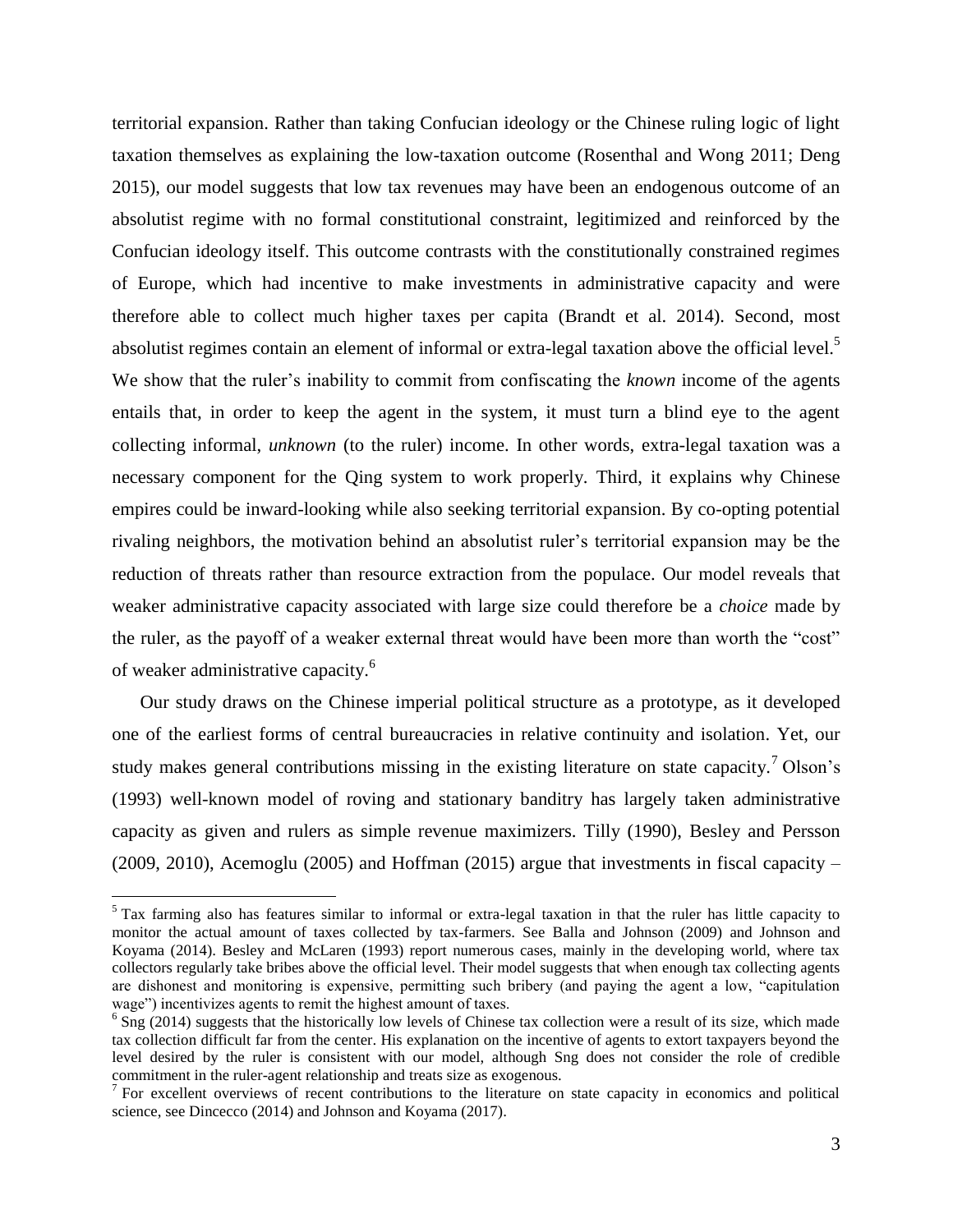and hence administrative capacity – arise endogenously precisely because of common interests in the provision of protection against external enemies.<sup>8</sup> Our model indicates that a certain type of administrative capacity arose in Europe only in the presence of *both* an external threat *and* an internal institutional arrangement which consisted of some degree of credible commitment or representative institutions. State capacity in these cases was often marked by the development of a fiscal-financial-legal nexus, the maturing of a market for public debt (Stasavage 2011; Besley and Persson 2011), and the establishment of a transparent taxation system where governments paid civil servants good wages in return for tax revenue. But this solution only worked if governments could credibly commit to not confiscating the agents' wealth in times of crisis. These insights imply that absolutist rulers faced a fundamental paradox where their unchecked power was ultimately constrained by a weak state and low administrative capacity. This paper therefore has implications for the long-run economic divergence between China and northwestern Europe, where the issue of fiscal and state capacity has not been given adequate attention.<sup>9</sup>

The paper proceeds as follows. Section II overviews the nature and structure of absolutist power in Imperial China. It illustrates the unique features of i) low and stationary formal governmental taxation despite population and territorial expansion, ii) an entrenched element of extra-legal taxation above the official level, and iii) the inability of the Qing to commit to refraining from confiscation in time of need. Section III presents a model addressing these features. It suggests that all three of these features of Imperial China are equilibrium outcomes in an absolutist regime with little monitoring power and no constitutional constraint. Section IV extends our model to shed light on the long-run evolution of the Chinese imperial political

<sup>8</sup> Dincecco (2009) stresses the role representative institutions played in generating fiscal capacity through increased taxation and lower sovereign credit risk. Karaman and Pamuk (2013) argue that the connection between representative institutions, war, and fiscal capacity is dependent on the economic structure of the regime: the interests of representative assemblies align with rulers with respect to war in urban settings but not in rural settings, where local control over coercive power dominates. Gennaioli and Voth (2015) take this argument one step further, arguing that once fiscal and state capacity becomes important for war-making, a divergence arises between internally cohesive states and those without cohesion, with the latter set of states dropping out of existence.

<sup>&</sup>lt;sup>9</sup> This is not to imply, of course, that the "Great Divergence" literature spurred by Pomeranz (2000) is devoid of insight into the mechanisms underlying the divergence between China and Western Europe. For instance, Rosenthal and Wong (2011) focus on the interaction between the quality of institutions and relative prices in China and Western Europe, emphasizing the contribution of informal arrangements to supporting long-distance commerce. Greif and Tabellini (2015) compare the kin-based Chinese culture, with its clan-based enforcement institutions, and the "generalized morality" cultures of Europe, which coevolved with corporate, group-independent institutional forms. Also see Ma (2011a, 2011b, 2014) and Brandt et al. (2014).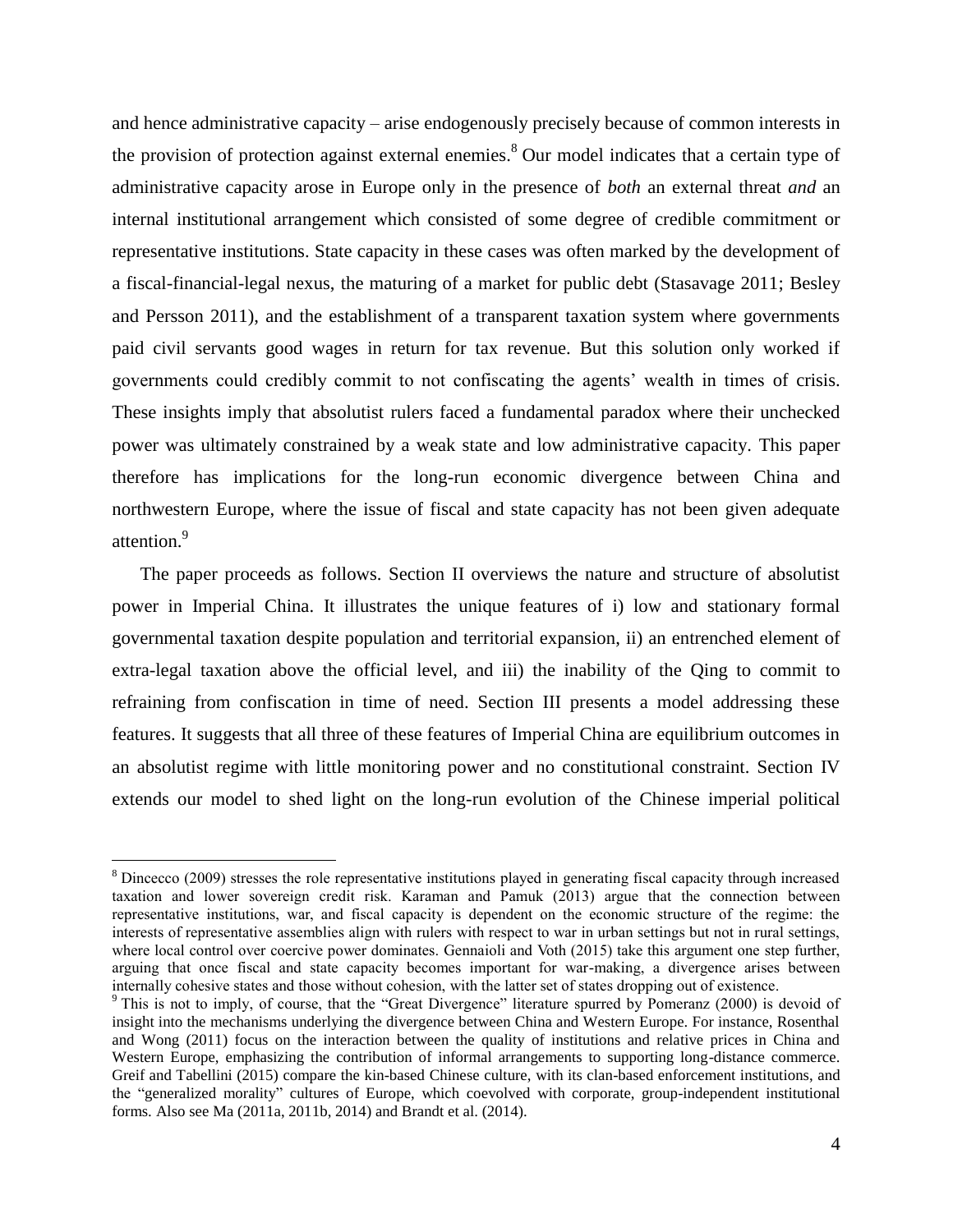structure and the comparative fiscal and financial development of other types of regimes that prevailed in early modern Europe. Section V concludes.

#### **II. Historical Background: Qing China**

 $\overline{a}$ 

#### *II.1. The bureaucratic and fiscal structure of Qing China*

The beginning of Chinese imperial absolutism can be traced to China's first unification under the Qin dynasty in 221 BC. At the time of the unification, the Qin's First Emperor Qin Shi Huang opted against a feudal type of political arrangement and instead implemented an empire-wide prefectural system with household registration. In this model of Chinese absolutism, the emperor held ultimate power, commanding property rights over all factors of production including land and labor. At the bottom of the socio-economic hierarchy were the masses (farmers or peasants), who were nominally the tenants and cultivators of land owned by the emperor.<sup>10</sup> The administration of the empire – tax collection, suppression of violence, and some minimal provision of public goods – was governed by direct imperial rules executed by an impersonal bureaucracy. This political arrangement implied the dominance of a single imperial household, along with the eventual disappearance of the hereditary aristocracy and the weakening of autonomous political units and civil society. It also led to the rise of the ideology of nomenclature in Imperial China. That is, the legitimacy of bureaucrats to rule within a jurisdiction was rooted in their appointment from within the imperial administrative hierarchy.

This model of Chinese autocracy was ruler-centered, with no formal or external institutional constraints placed on the powers of the Imperial rulers and their agents except perhaps the vaguely defined "Mandate of Heaven".<sup>11</sup> There was a system of checks against bureaucratic abuses of power, but only within the administrative hierarchy, with the emperor being the final arbiter. The Qing legal system, which was largely subsumed under the administrative hierarchy, contrasted greatly with European civil and common law, which were bound by a fixed set of

<sup>&</sup>lt;sup>10</sup> The imperial ownership of land was expressed by the traditional notion of 'Wang-tu wang-min ( $\pm \pm \pm \mathbb{R}$ , king's land, king's people)', which appeared in The Book of Songs compiled during the age of Warring States (403-221 B.C.) and persisted throughout the imperial period. For more, see Kishimoto (2011).

 $11$  The problem of the absence of formal constraints on the emperor is succinctly summarized by Ray Huang's study of the Ming (1368-1644) imperial system, the heyday of Chinese imperial despotism: "…Final authority rested in the sovereign, bureaucratic action was limited to remonstrance, resignation, attempted impeachment of those who carried out the emperor's orders, and exaggeration of portents as heaven-sent warnings to the wayward emperor. When all these failed, there was no recourse left" (Huang 1974, p. 7).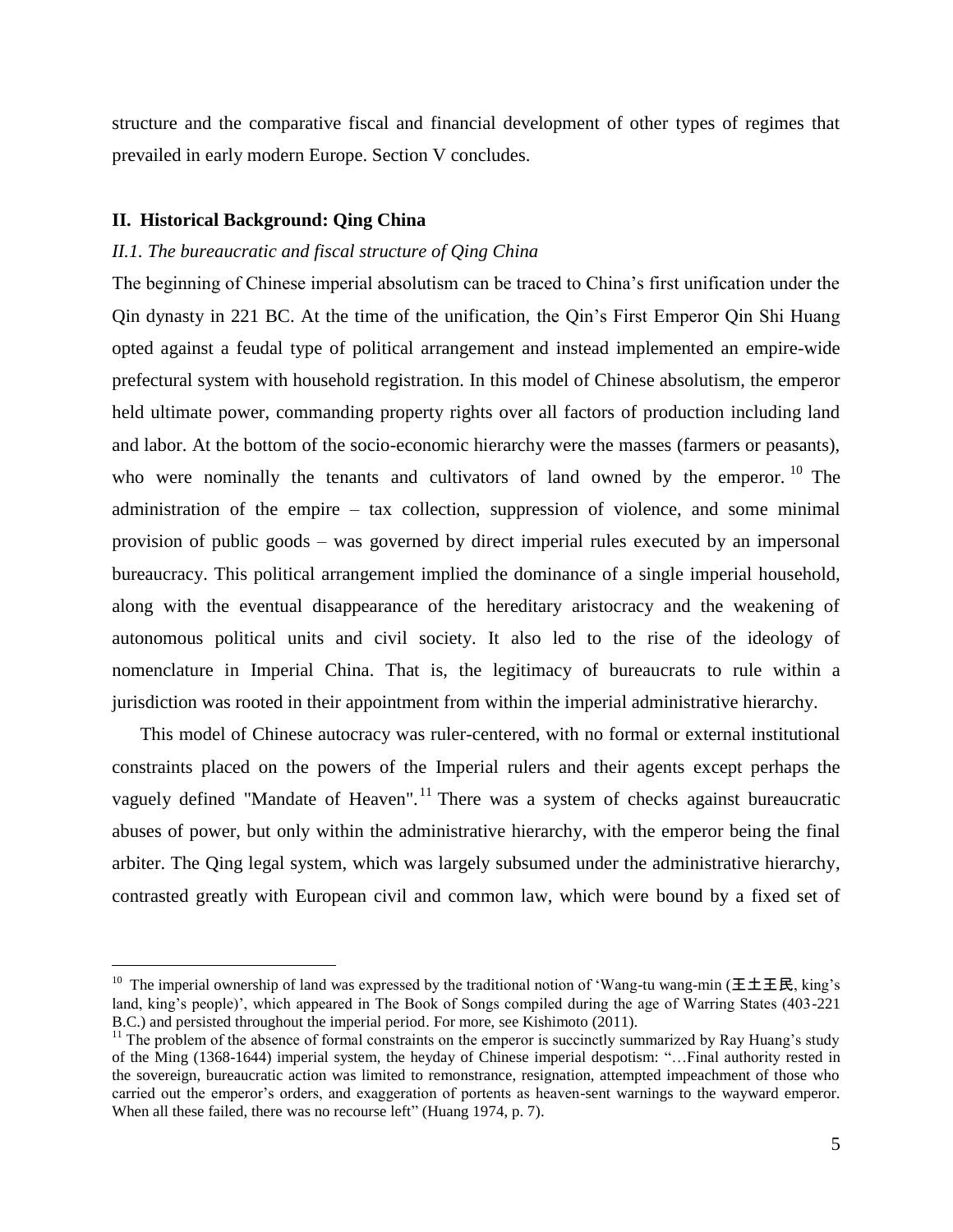precedents, rules, and procedures, and were interpreted and enforced by a neutral third party.<sup>12</sup> The primary constraint rulers faced was the threat of insurrection: if pushed below subsistence by excessive imperial or bureaucratic abuses, the masses might resort to violent rebellion to overthrow imperial power. Indeed, rebellions and insurrections were an enduring feature of Chinese history, which was marked by periodic political fragmentation and dynastic strife (Ma 2012).

Despite challenges and reversals, both the concept and practice of centralized rule with a hierarchical bureaucracy survived as enduring characteristics of Chinese political history. This system developed to its greatest maturity under China's last dynasty, the Qing (1644-1911). Under the Qing, a nationwide three-tier (capital-province-county) Civil Service Examination, open to nearly all males, was used to recruit official bureaucrats inculcated in the Confucian ruling ideology. Successful examination candidates were appointed to bureaucratic posts based on a system of 3-5 year empire-wide rotation and the rule of avoidance (which precluded appointees from serving their home county). By granting life-long privileges of tax-exemption and legal immunity to varying levels of civil service examination candidates, the system generated a class of career officials having no autonomous territorial or functional power base.<sup>13</sup>

The Qing fiscal regime reflected the nature of such a highly centralized and hierarchical political system. Underpinning this fiscal regime was an elaborate accounting and reporting system cross-cutting the three layers of governmental administration at the central, provincial, and county level. In principle, the use and allocation of almost every budgetary item had to be reported and matched with detailed imperial rules and regulations. Although taxes were collected at the county level from the highly decentralized producing units across a giant empire, almost all revenues were in principle under the purview of the Board of Finance. <sup>14</sup> There was no officially recognized local-level finance, although the Qing did distinguish between remitted taxes and retained ones with the latter often recognized as the local cost of tax collection, which

<sup>&</sup>lt;sup>12</sup> For the nature and problem of the so-called "disciplinary mode of justice" in traditional China, see Ma (2011a) and Stephens (1992).Under the disciplinary mode of justice, where the objective of political stability often took precedence over that of justice, the severity of punishments were determined not just by the nature of offense but also by political and other non-legal considerations.

<sup>&</sup>lt;sup>13</sup> Those gentries with no official posts often resided in their home villages, extending the informal power of imperial rule beneath the official bureaucratic structure. See Chang Chung-li (1955) for the role of gentry.

 $14$  See Iwai (2004) and Shi and Xu (2008) for a description of Qing fiscal institutions. The Qing Imperial court had its own source of revenue and expenditure under the office of the so-called Nei-wu-fu (内务府). Overall, the share of Nei-wu-fu budget was small relative to that of the Board of Finance. For a recent in-depth study on Nei-wu-fu economic activities, see Lai (2014).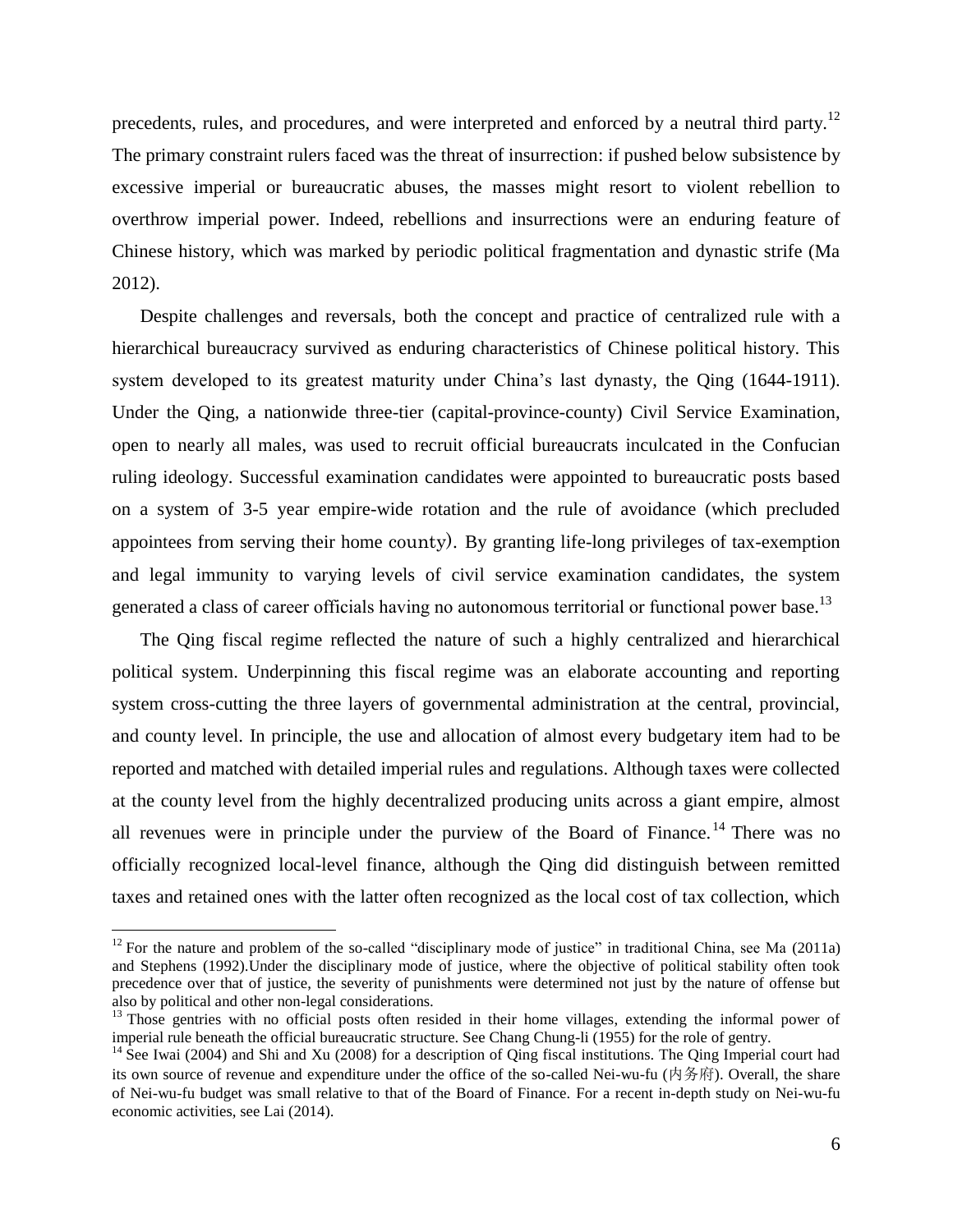formed part of the de facto local administrative budget. The remitted taxes were either directly transferred to Beijing or other regions in China facing revenue deficits.

By the  $18<sup>th</sup>$  century, the Qing had largely consolidated most poll taxes into a fixed-target land tax despite their territorial and population expansion. Overall, the land tax accounted for 70% of total taxation with the remainder coming from commercial taxes. The revenue system was largely monetized with silver supplemented by an in-kind tax in the form of grain tribute amounting to a little more than a 20% share of the total fiscal revenue (Wang 1973, p. 80). On the expenditure side, the Qing spent about 50% of revenue on direct payments to soldiers and another 17% on the salaries of officials and bureaucrats. Expenditure on public goods such as maintenance of river transport or famine relief was only slightly above 10% (Shi Zhihong 2008, p. 68; Iwai 2004, p. 32).

Figure 1 reconstructs scattered series of official expenditure under the direct purview of the Qing Imperial Board of Finance. It shows a largely trendless expenditure series with an average of about 36 million silver taels but a standard deviation of only 3.2 for the period between 1662 and 1849. The series only began to rise from the mid-19<sup>th</sup> century when China was forced to open by Western Imperialism, but even then it remained almost stationary in real terms. Yet, these trendless series belie the fact that *per capita* revenues declined dramatically under the Qing. During their two and half century reign, the population nearly tripled and the territory under control nearly doubled. Despite this growth, Qing administrative units hardly expanded: there were only 1,360 counties under the Qing compared to 1,180 under the Han and 1,230 under the Song (Skinner 1977, p. 19). Similarly, the size of the  $18<sup>th</sup>$ -century Qing standing army of about 800,000 was lower in absolute number than during the Ming and Song (Iwai 2004, p.  $33$ ).<sup>15</sup>

#### INSERT FIGURE 1 AND TABLE 1 HERE

Panel C of Table 1 shows that Qing's official fiscal revenue in per capita terms amounted to only just over two days' earnings of an urban unskilled worker in the early-18<sup>th</sup> century, and dropped further by the late-18<sup>th</sup> century, reflecting the combined effect of a fixed revenue target accompanied by explosive population expansion. Table 1 suggests that absolutist regimes in

<sup>&</sup>lt;sup>15</sup> The 18<sup>th</sup> century Qing emperors seemed to take pride in their relative frugality. K'ang-xi himself testified that "in our Dynasty, the total sum of military and civil expenses is about the same as that of the Ming period. But speaking of the Court expenses, the aggregate amount spent by the Court is even less than that for one palace of the Imperial Concubines. The accumulated sum of the past 36 years is less than that spent in one year's time during the Ming." (quoted in Ma 2011b).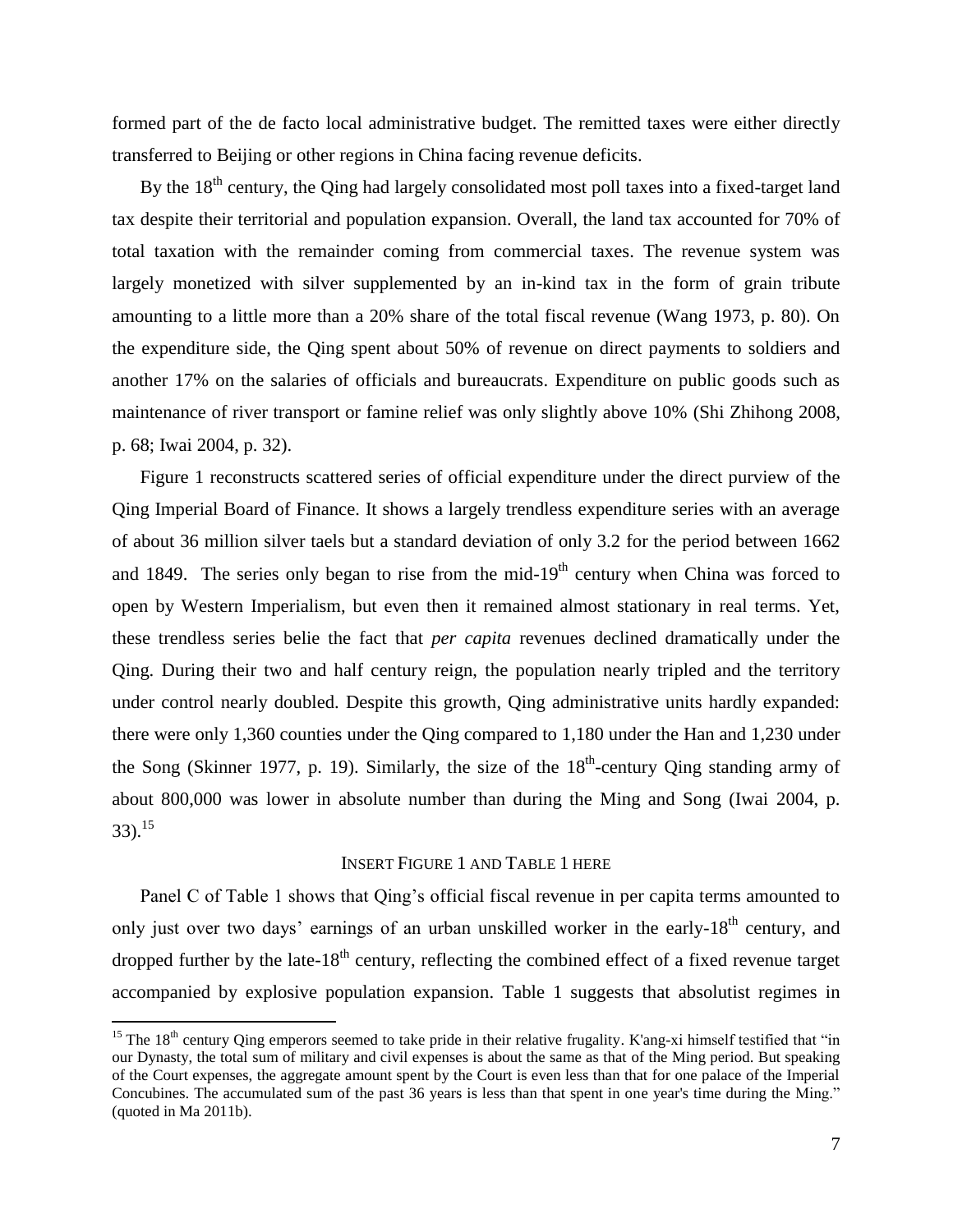general collected less per capita tax revenue than constrained regimes, although China's level of tax collection was especially low. The Qing collected anywhere from 1/3 to 2/3 of the per capita taxes of the Ottoman Empire from 1650-1800, while Ottoman tax collection efforts paled in comparison to their Western European rivals. Meanwhile, the constrained regimes in England and the Dutch Republic collected many times the per capita taxes of the Chinese. The disparity in fiscal capacity was so great that the total taxes collected by the Qing in the latter half of the 18<sup>th</sup> century were only about 3.5 times of those collected by the Dutch despite the Chinese population being about 143 times greater. 16

#### *II. 2. Extra-legal taxation*

 $\overline{a}$ 

The seemingly low level of taxes collected under the Qing is only part of the story. The largely fixed level of annual revenue at a time of rapid population and territorial expansion, further exacerbated by the absence of any officially designated local finance, eventually led to the rise of the so-called informal, unofficial revenue incurred beyond the official accounting system. In the ordinary revenue system, retained revenues were only about 21.5% of total revenue in 1685. Even among this 21.5%, the bulk was spent on local expenses connected with the center, such as provisions for imperial armies and imperial relay stations. As the official tax revenue allocated to local administration fell far short of the requirements of normal administration – often insufficient to cover the salaries of official bureaucrats let alone their expenses and support staffs – various levels of bureaucrats relied on the infamous extralegal surcharges beyond the official level. The sources of these revenues ranged from the levying of surcharges, manipulation of weights, measures, and currency conversion in tax collection, falsifying reports, shifting funds across fiscal seasons, retaining commercial tax revenue, hoarding tax revenue from newly claimed land, and exacting contributions and donations from local farmers or merchants. Provincial level officials and their "unofficial" staffs relied on the extraction of gifts and contributions from the lower level officials and engaged in practices such as skimming funds in

<sup>&</sup>lt;sup>16</sup> While reliable GDP estimates for China in the 18 and  $19<sup>th</sup>$  centuries are unavailable, guestimates place the official fiscal revenue of 36 million taels in the range of a mere 1-2% of GNP even in the 1910s (Wang 1973, p. 133). Wang's result also seems broadly consistent with the daily wage conversion in Table 1. This again contrasts with Britain, whose total tax revenue rose 17-fold from 1665 to 1815, with its share in national income surging from 3% to 18% between 1688 and 1810 (O'Brien 1988, p. 3). Unlike the Qing taxation system, the surge in British tax receipts came disproportionately from indirect taxes such as customs and particularly on excise duties, which together accounted for nearly 70% of total revenue towards the end of the  $18<sup>th</sup>$  century (O'Brien 1988, p. 9-10; Daunton 2012, p. 119).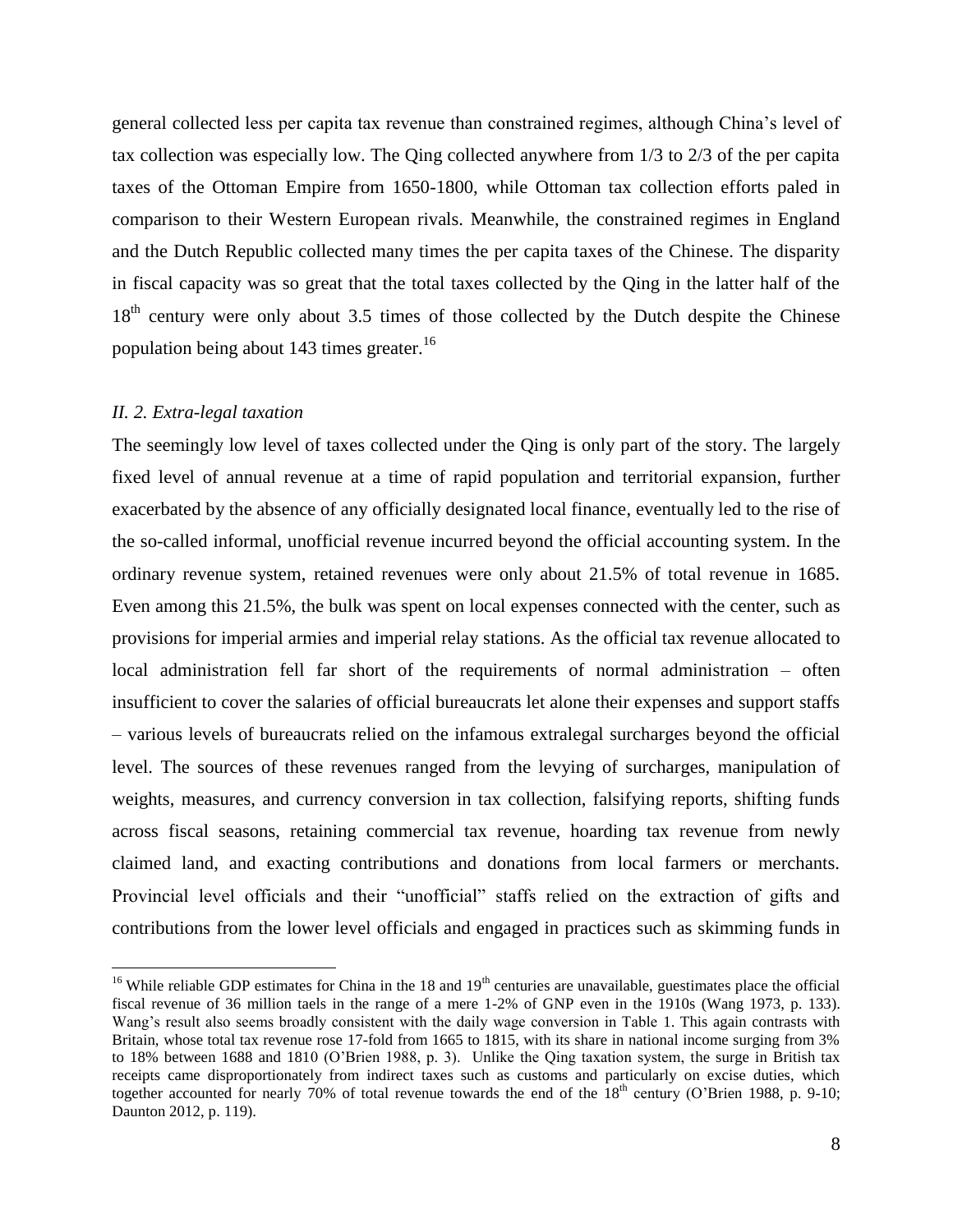purchases and allocations (i.e., buying at a low price but reporting a high price). Reliance on informal local taxation and the employment of unofficial staffs for public administration often led to the privatization of public services. $17$ 

A seminal study by Chang Chung-li on Chinese gentry income put non-official income extracted above the reported level (i.e., excluding income earned through business or other activities) at 19 times of official income. The total unofficial income for officials above the provincial level were, according to Chang, 63 million taels – which was 81% of the total official tax quota around 1884 (Chang 1962, ch. 1). Hence, it was the informal, unregulated, and arbitrary nature of these extractions that help explain the apparent contradiction of a low tax rate and the rapacious image of the Qing.

In this political regime, perhaps the biggest irony is that reform to formalize local informal taxation may have had the unintended effect of exposing previously hidden revenue to possible extraction from the upper level officials, especially in times of distress. The well-known fiscal reforms carried out by the Yongzheng emperor from 1724 increased surcharges to land taxes and essentially legitimized previously "illegal" local extractions. While achieving some degree of success, the policy had to be largely abandoned toward the end of the  $18<sup>th</sup>$  century as it could not solve the dual problems of the higher administration's inability to monitor the use of local revenue and the tendency for upper level bureaucrats to reallocate revenue designed for local use (Zelin 1984, ch. 7). The irony is that as soon as revenue became "official" or visible, it became less secure. In the end, extra-legal taxation – being outside the official purview – became the most secure source of local finance. The outcome was that officials at various levels opted to resist attempts to formalize extra-legal taxation, often with the sympathy of higher level officials or even emperors (Kaske 2016, p. 13; Zelin 1984, p. 301). In other words, the central Qing administration could *not commit* to not confiscating their agents' wages once those wages were known and transparent.

The Qing rulers' eventual acquiescence and accommodation of local corruption and extralegal taxation became a rational compromise to reconcile the inherent contradiction between the discretionary power of the state and the ideological commitment to a fixed target of tax revenue

 $17$  See Zelin (1984, p. 46-71). Sometimes staffs kept duplicate set of account books, with the set for local use marked by secret codes impenetrable from the official examination. These special types of account books circulated informally within a wide area (Zelin 1984, p. 240). Official collusion could backfire in unexpected ways. Often, the extralegal nature of these surcharges forced the parties involved to pay blackmail (Iwai 2004, p. 3-4).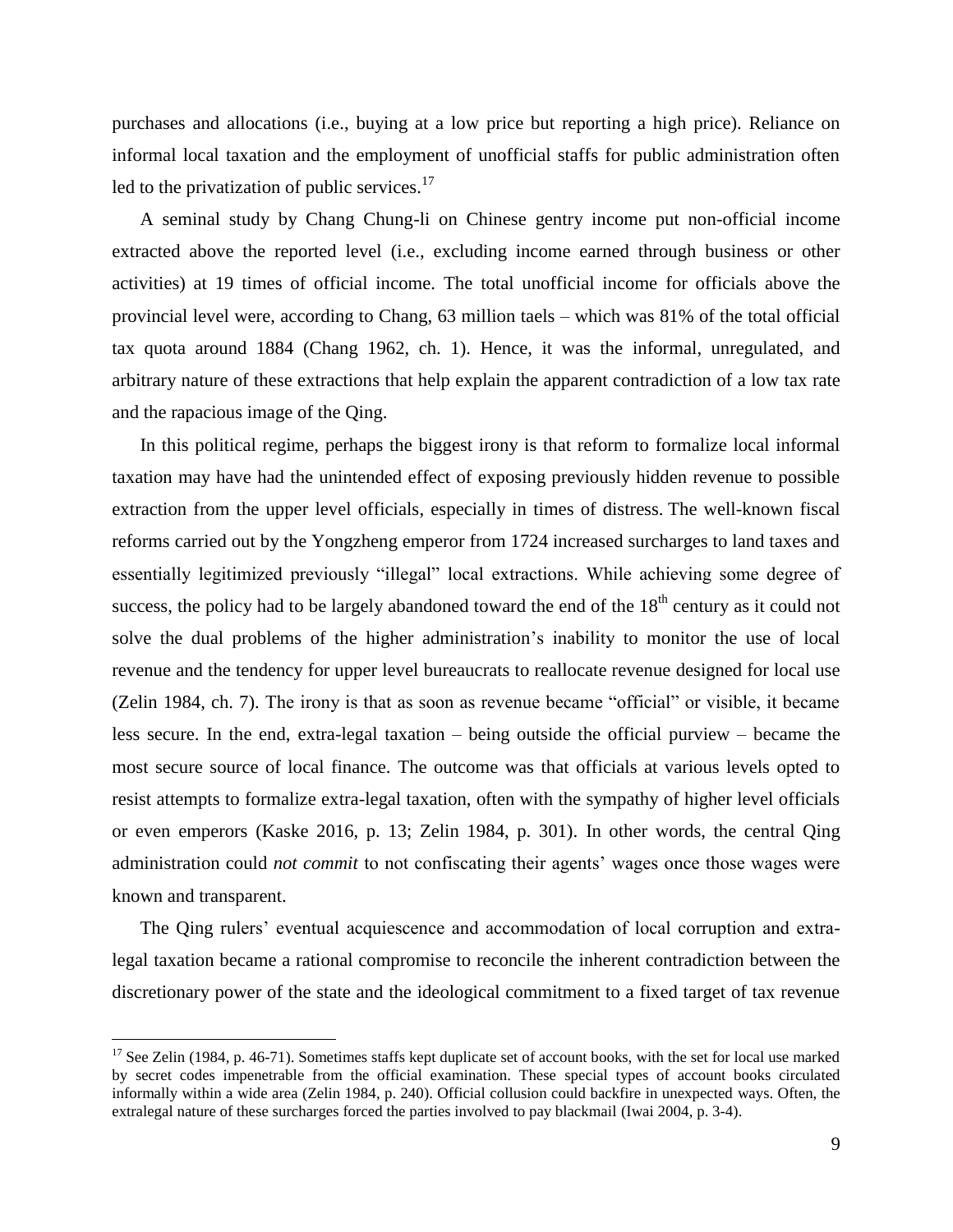as the foundation of Qing legitimacy. The mechanism was complimented with a state-centered legal system that punished, often selectively, what it viewed as excessive bureaucratic abuses that could imperil imperial stability and dynastic survival. <sup>18</sup> Hence the bane of "corrupt bureaucrats and agents" long-decried throughout Chinese history should be viewed as a product tolerated within the system rather than as a deviant.

#### *II.3. Exogenous shocks and expenditure smoothing under the Qing*

The combination of a largely fixed level of official revenue alongside extralegal taxation above the official level was far from sufficient to counteract recurrent episodes of political instability and exogenous shocks. To capture how various exogenous shocks impacted government revenue and expenditure, we would need a relatively continuous data series that reveals data on both ordinary and extraordinary expenditure in times of relative peace and instability. In the absence of such data, we can make use of an alternative data series constructed by Shi Zhihong (2008) on the annual warehouse (银库) receipts from the Board of Finance, which recorded the actual inflows (usually consisting of tax remittances from the provinces) and outflows (governmental payments for various expenditures from the warehouse). In the absence of organized public debt, the cumulative stock of silver reserves at the Board of Finance warehouse is equivalent to the cumulative stock of governmental savings. Figure 2 plots the annual stock of silver reserves against episodes of warfare. This conveys a fuller and more telling portrayal of the relationship between Qing fiscal policy and political stability.

#### INSERT FIGURE 2 HERE

In its early years of military conquest in the 1660s, Qing silver reserves were minimal. As a non-Han minority ruler of China, the early Qing's reliance on Chinese generals and military force to suppress the former Ming loyalists led to the build-up of relatively autonomous power bases and political structures in Southern China. This ended in 1683 when Emperor Kangxi (1661-1722) quashed the rebellion of the so-called "three feudatories" and annexed their territories into the Qing centralized administration. Two years later, Kangxi broke the resistance of the rebellious naval kingdom of Zheng Chenggong and officially integrated the island of Taiwan into the Qing administration. The Qing gradually built up their reserves during the 18<sup>th</sup>

 $18$  See He Ping (1998, p. 293-5) for the periodic and selective capital punishment on the so-called "economic crime" meted out to high level government officials." Huang (1974, p. 13-14) counted in detail the sorry fate of all the 89 ministers of Revenue under the Ming from 1380.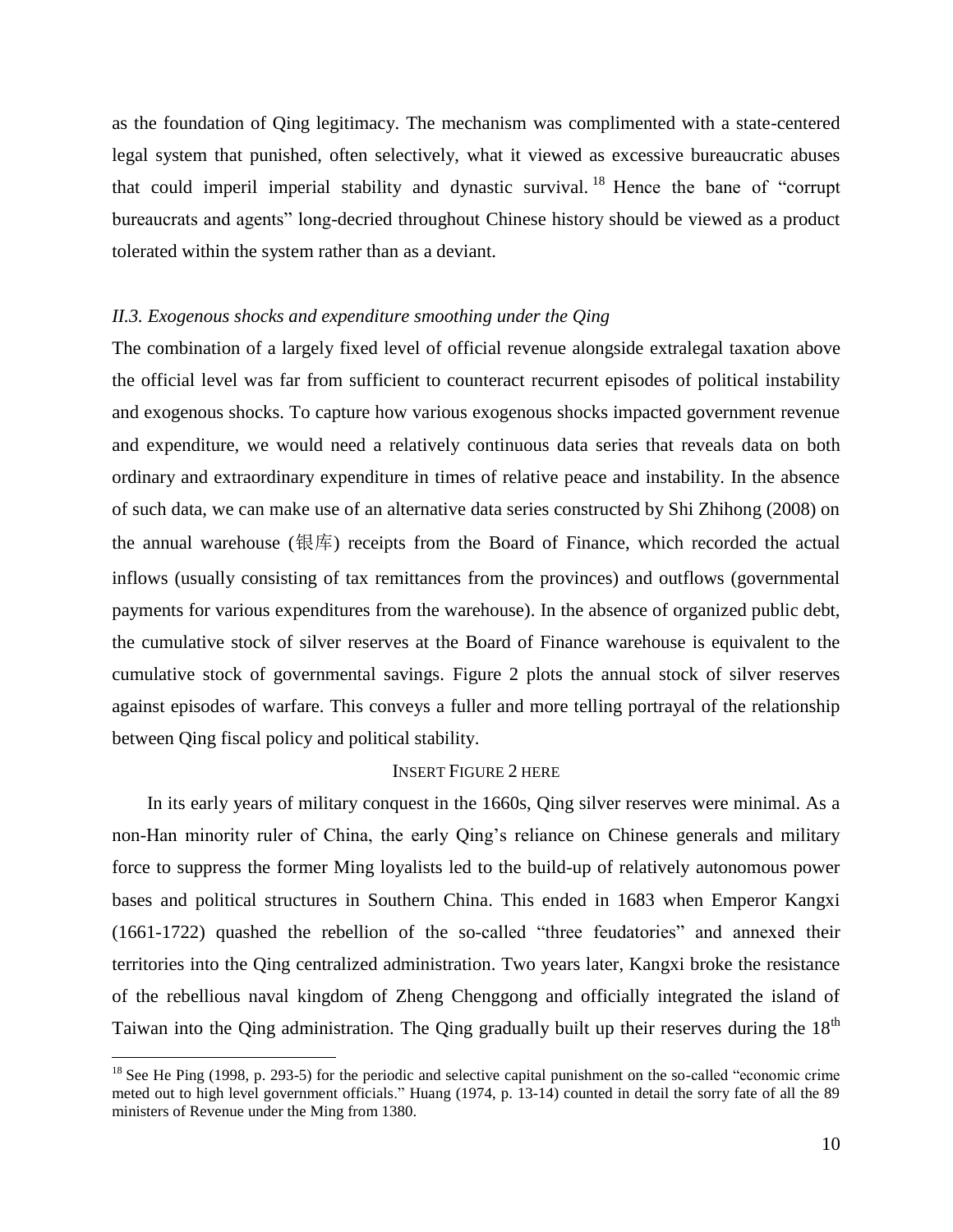century, which was a period of political stability and infrequent warfare. In the final decades of the  $17<sup>th</sup>$  century, the Oing contained the threat from an expansionary Russia by signing the Treaty of Nerchinsk in 1689 and conquered China's North-western territory in 1696. In 1720, the Qing attained control of Tibet with the installation of a new Dalai Lama. By the early  $18<sup>th</sup>$ century, the Qing successfully consolidated power and established monopoly rule over China's largest ever territory. $19$ 

As seen in Figure 2, the Qing entered into a prolonged phase of silver reserve accumulation during the  $18<sup>th</sup>$  century. Reserves peaked at over 70 million by the 1790s, roughly equivalent to two years of total tax revenue. However, the suppression of the White Lotus rebellion around the turn of the eighteenth century, towards the end of the Qianlong rule, led to a sharp drop in silver reserves. This heralded a turning point where the value of silver persistently increased as Chinese silver outflows regularly outpaced inflows. The Qing enacted desperate measures to replenish their dwindling silver stocks: the sale of governmental offices and titles increased sharply in 1804, 1827 and 1834, reaching over 10 million taels – nearly one-third to one-half of the annual central governmental revenue (Ma 2014). The 1840s Opium War followed by the devastating Taiping rebellion almost completely drained the Board's coffers of its silver reserves and left the Oing largely bankrupt by the mid- $19<sup>th</sup>$  century.

The silver reserves data reported in Figure 2 are partially corroborated by Chen Feng's (1992, p. 275) meticulous yet incomplete calculation of the extraordinary expenses the Qing incurred in the face of various shocks. It shows a highly uneven inter-temporal pattern, ranging from several tens of thousands of taels in the mid-18<sup>th</sup> century to a peak of nearly 150 million taels for suppressing the White Lotus Rebellion of 1796-1804. Given that the Qing Board of Finance, even at its peak, had 70 million tales in its coffers – equivalent to no more than 3 or 5% of  $GDP^{20}$  – the Qing had little room to maneuver within the normal fiscal framework to weather these shocks. As a result, the Qing resorted to numerous sources of extraordinary revenue raised to cover military expenditure, including on-site confiscation and predation, advanced collection of land taxes, temporary but arbitrary surcharges on existing categories of taxation, an increased share of remitted revenue at the expense of retained revenue for the local government or deductions of formal salaries, forced contributions from wealth holders, and the sale of

 $19$  See Jonathan Spence (1990) for the standard narrative.

<sup>&</sup>lt;sup>20</sup> These figures are from Wang Yeh-chien's (1973) calculation.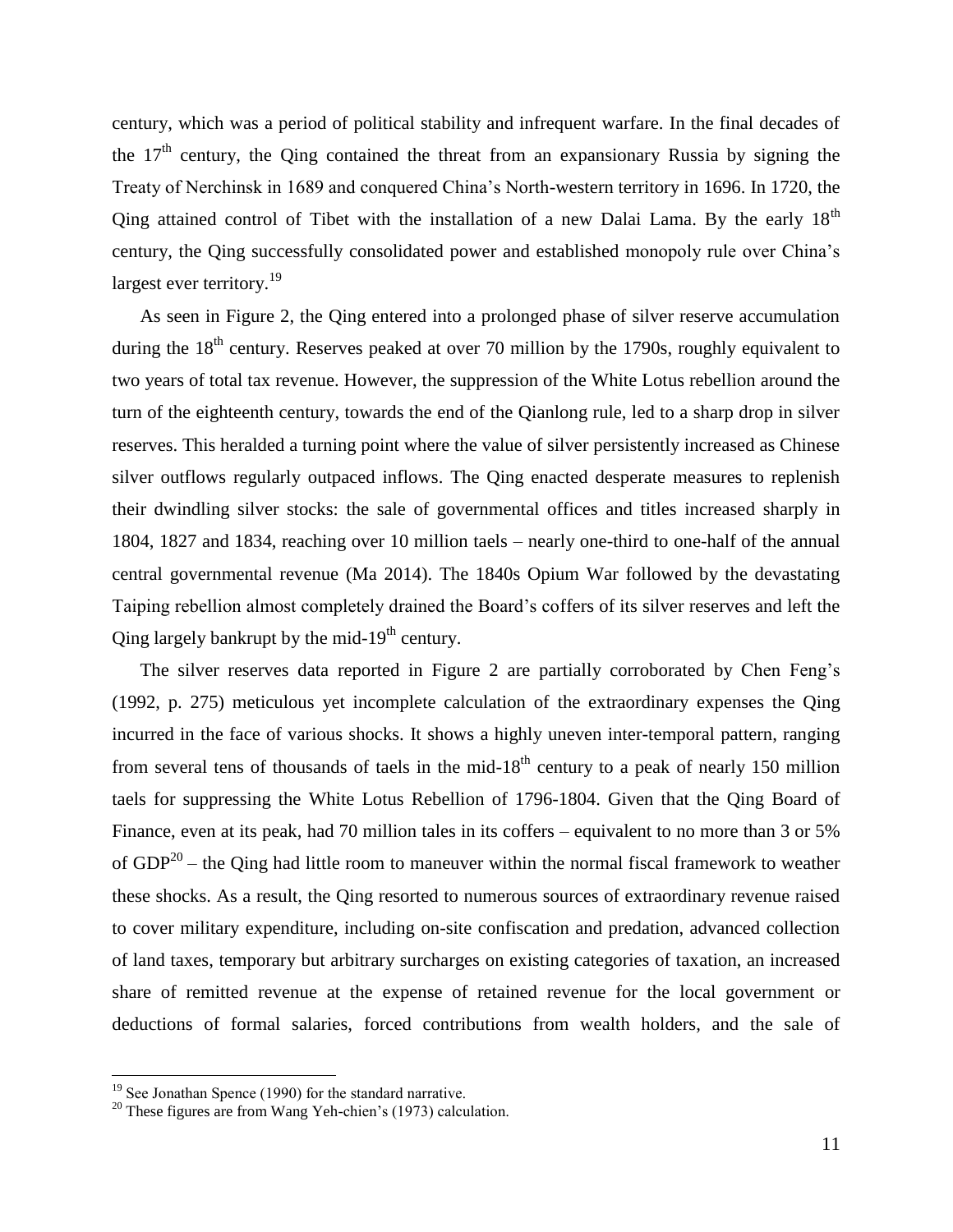governmental offices and titles (Chen 1992, ch. 7). In the devastating mid-19<sup>th</sup> century Taiping Rebellion, the desperate Qing eventually succumbed to monetary debasement (Chen 2008, ch. 11). Qing fiscal history therefore suggests that in a political regime marked by the absence of sound fiscal capacity or a well-functioning market for public debt, the deterioration of public finance could become a direct threat to private property rights.

In this section, we described three key features of Qing's China's fiscal history: low and fixed official revenue, high levels of off-book revenue taken by tax administrators, and the central government's encroachment on property rights in times of unpredictable crisis. Are these features inter-related? Are they all necessary components of an equilibrium in which an absolutist ruler wishes to collect taxes but cannot commit to refraining from predating its agents? To answer these questions, we turn to a model which captures these historical features and generates predictions allowing for comparisons across and within societies over time.

#### **III.The Model**

 $\overline{a}$ 

In this section, we model the relationship between a ruler and a tax-collecting agent. While we focus on the ruler-agent relationship for the sake of parsimony, the model's insights apply to the situation more closely describing the Qing case, where a ruler's relationship with the top of the administrative hierarchy funnels down into the decisions made at the lower ends of the hierarchy and, ultimately, to the masses. The model addresses the puzzles highlighted in the previous section.

Our model's revenue-sharing arrangement between the ruler and agent bears structural equivalence to a standard sharecropping model for agrarian contracts (Stiglitz 1974). In the sharecropping setting, the landlord (the ruler in our case) could opt to hire tenants (tax agents) on a fixed wage, share-cropping, or fixed rental contract. The choice of contracts is determined by the degree of information asymmetry and risk preference between the principal and agent. However, an important variation of our model is that we do not take contract enforcement itself for granted. In other words, we model two cases: one in which the contract is enforceable through credible commitment and one in which it is not.<sup>21</sup> We are interested in how administrative capacity affects the ruler-agent relationship as well as how a ruler's capacity to commit to refrain from confiscation affects this relationship. The primary outcomes of interest

<sup>&</sup>lt;sup>21</sup> Risk preference of the principal or the agent is not our main concern, so we do not model it explicitly.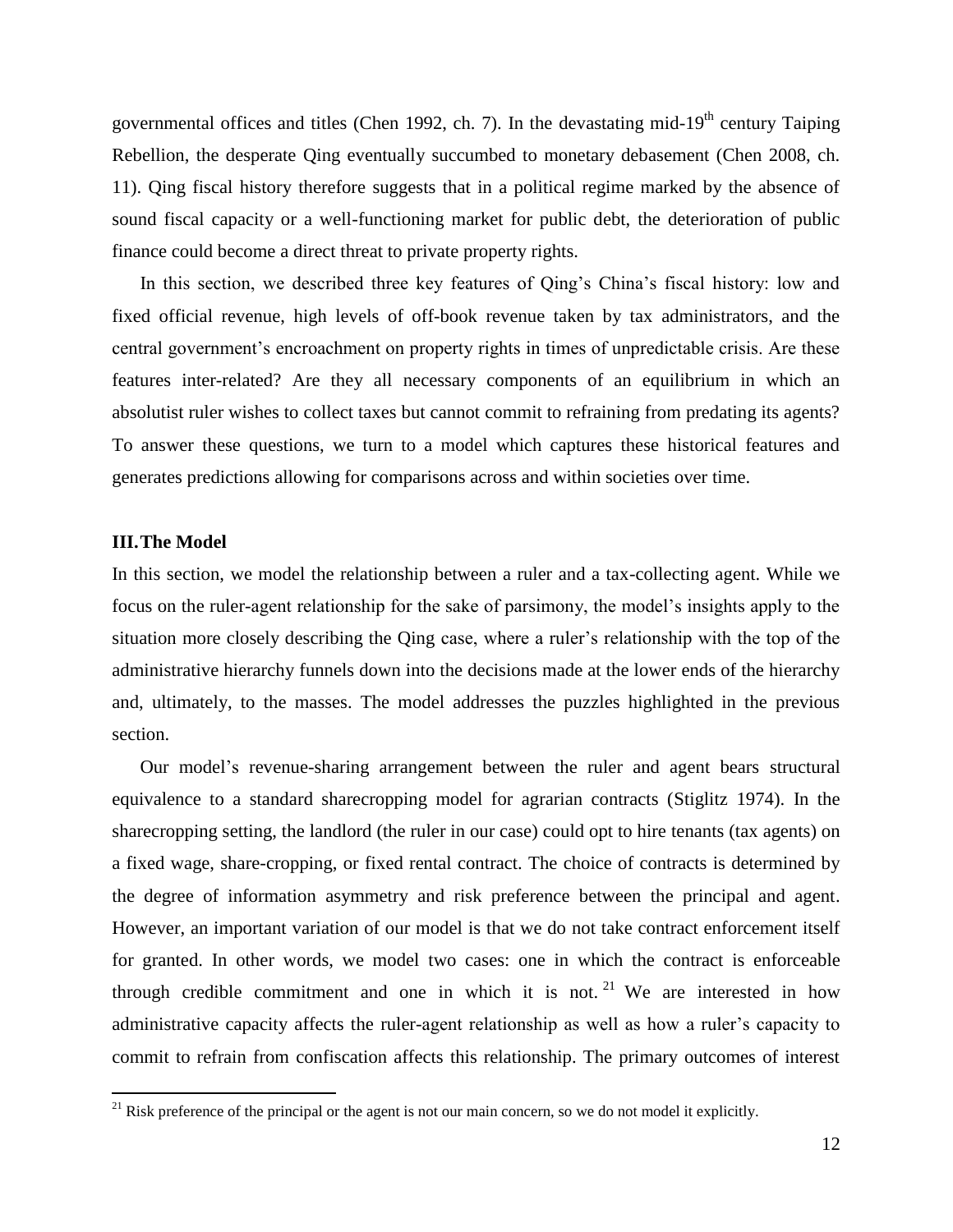are the level of tax receipts sent to the ruler, the degree to which the ruler permits extra-legal (informal) taxation, the level of administrative capacity invested in by the ruler, and the size of the ruler's empire.

#### *III.1. Setup*

Consider an economy in which a ruler (R) and a tax-collecting agent (A) interact for infinite periods. The agent's primary job is to collect taxes,  $T_{\tau} \in \mathbb{R}^+$ , from the (unmodeled) population.<sup>22</sup> The agent is also tasked with and evaluated by his ability to maintain local order and suppress local insurrection.<sup>23</sup> There is some exogenous, taxable surplus produced by the population.<sup>24</sup> The agent has the authority to collect any taxes he chooses. However, the population successfully revolts with probability  $p(T_\tau) \in [0,1]$ , where  $p' \ge 0$ , and  $p'' \ge 0$ .<sup>25</sup> If the population succeeds in revolting, the agent loses his job and receives reservation utility  $u > 0$  for the remainder of his life, while the ruler is overthrown. For the remainder of this section we call this revolt an "endogenous threat", because the severity of the threat is a function of the decisions made by the players.

The agent's goal is to maximize the present value of all future income streams from wages and rents, which in turn depends on retaining his job within the bureaucratic hierarchy. The ruler aims to maximize dynastic tenure. In other words, during periods of peace the ruler will act in a manner akin to Olson's (1993) "stationary bandit", choosing actions which benefit him over a long time horizon.<sup>26</sup> As we will show later, only when unexpected shocks occur and drastically

 $22$  Subscripts denote the period in question.

<sup>&</sup>lt;sup>23</sup> A more realistic model includes the agent incurring administrative cost  $c^A \in \mathbb{R}^+$  to collect taxes and run the local government. Adding such a cost does not change the model's insights, so we have omitted it for the sake of parsimony.

 $^{24}$  We assume that the surplus is large enough that a corner solution does not exist (i.e., where the agent collects all of the surplus in taxes). Or, likewise, the probability of a revolt succeeding could equal one if all of the surplus is taken, meaning that the agent would never attempt to collect such a tax in equilibrium.

 $25$  The revolt probability can be interpreted as the level at which some of the population feels that revolt is better than their opportunity cost. As the total taxes collected increases, more of the population will feel this way, and the probability the revolt succeeds increases.

 $26$  Even an absolutist with unconstrained and unlimited power will – as soon as he secures his power – switch from a roving bandit objective function to that of a stationary bandit. This objective function involves maximizing dynasty tenure with an infinite time horizon of future revenue streams. This makes sense in the Chinese case where, given that in principle everything under the heaven belonged to the emperor (as the Chinese saying goes), maximizing tax revenue was less attractive than retaining power and dynastic tenure. This may be less true of a limited ruler whose power over property rights is somewhat constrained. A limited ruler is also more likely composed of a coalition of elites ruling over what North, Wallis, and Weingast (2009) termed a natural state rather than a standalone imperial household.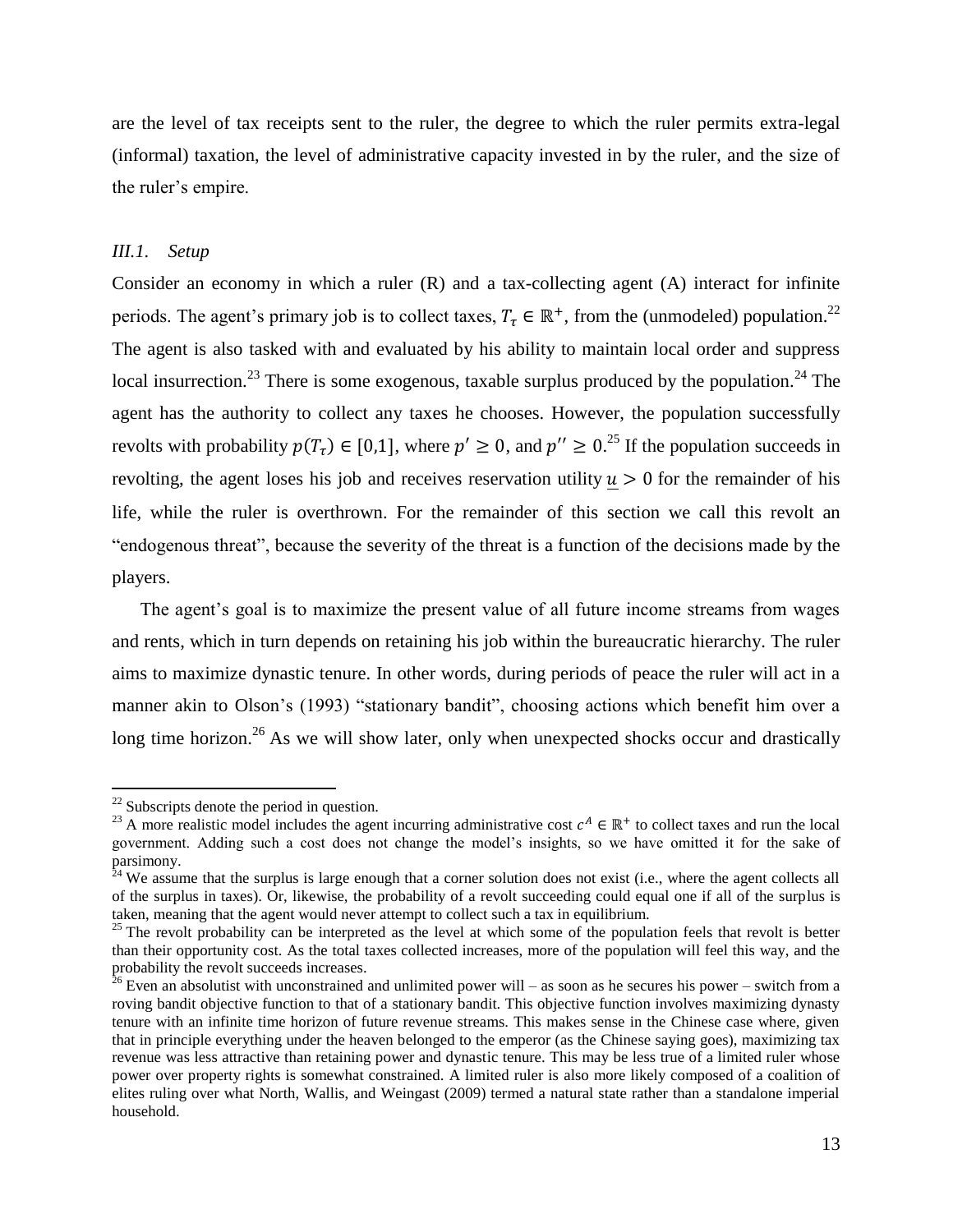reduce the ruler's time horizon will an absolutist ruler consider switching from a stationary banditry equilibrium to that of roving banditry. Even in this case, however, the ruler still aims to maximize dynastic tenure; such shocks threaten the ruler's capacity to stay in power in both the short and long-runs. Our model considers rulers who face two threats to their power: the "endogenous threat" from over-taxation (described above) and exogenous, temporary threats such as external invasion or natural disaster that require massive expenditures to address. The latter threats,  $X_{\tau} \in \{0,1\}$ , which we denote as "exogenous threats" for the remainder of this paper, last one period and occur in each period with probability  $\theta \in [0,1]$ . We assume for parsimony that such exogenous threats do not occur in two consecutive periods.<sup>27</sup>

Each period consists of three stages. Prior to the first stage, the exogenous threat is realized with probability  $\theta$ . In the first stage, the ruler sets a statutory tax  $t_{\tau} \geq 0$  for the agent to collect. The ruler also chooses a fraction of the statutory tax for the agent to remit,  $\alpha_{\tau} \in [0,1]$ , while the agent keeps fraction  $1 - \alpha_{\tau}$ . The retained fraction includes the agent's wage, but it can also include taxes earmarked for distribution to other locations or for local expenditure.<sup>28</sup> The total amount remitted to the center,  $\alpha_{\tau}t_{\tau}$ , must be at least large enough to cover the central government's administrative expenses, which we normalize to zero. Assume that the agent loses his job at the end of the period if he remits less than  $\alpha_{\tau}t_{\tau}$  to the ruler. Remitted or retained, the crucial feature of statutory taxes is that they are "on-the-book" and can be tracked within the official accounting system.

In the second stage, the agent collects taxes  $T_{\tau}$  from the population.  $T_{\tau}$  has two components: statutory taxes,  $t_{\tau}$ , which are visible to the ruler, and the residual,  $t_{\tau}^{0} = T_{\tau} - t_{\tau}$ , or off-book taxes. Statutory taxes require minimal supervision because they are broadly equivalent to the tax quota delivered to the destination by the tax-collecting agent. On the other hand,  $t_{\tau}^0$  is vaguely defined and informal. Off-book taxes can consist in part of the administrative costs of tax collection by the tax-farming agents, which is usually unknown to the principal. They are not visible to the ruler unless he invests in building a monitoring infrastructure and incurs a monitoring cost.

 $^{27}$  A more general (and more realistic) shock structure that permits shocks in back-to-back periods would require a second solution to the model without altering its insights. We therefore do not consider such a shock structure here.

<sup>&</sup>lt;sup>28</sup> Historical evidence from China indicates that about two-thirds of taxes were remitted to the ruler (i.e.,  $\alpha_{\tau} = 2/3$ ) and one-third retained locally.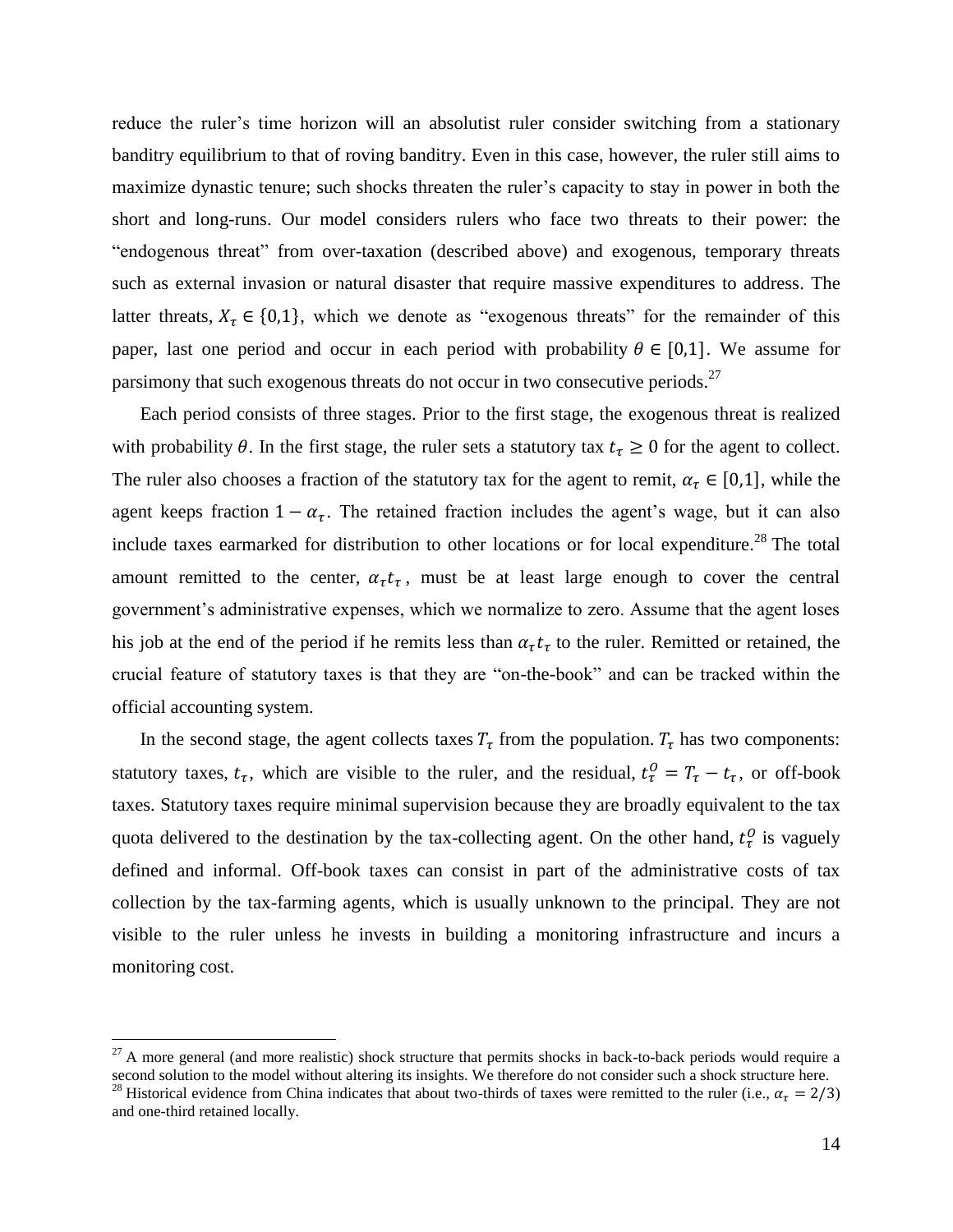The agent's income in period  $\tau$  is therefore  $(1 - \alpha_{\tau})t_{\tau} + t_{\tau}^{0}$  (i.e., the total taxes not remitted to the ruler). The agent's income defined as such serves three purposes simultaneously: it forms the personal income of the agent, covers the administrative cost of tax collection, and covers local administrative expenses as well as some provision of local public goods. In other words, there is a blurring of the distinction between public revenue and personal income.<sup>29</sup> It is precisely the nature of the multiple objectives of the agents' income, some of which may be corruption but others are perfectly legitimate and necessary, that make off-book taxes difficult to regulate. After the second stage, the "endogenous threat" succeeds with probability  $p(T<sub>\tau</sub>)$ .

If the endogenous threat fails to succeed, the game proceeds to a third stage. In this stage, the ruler decides whether to monitor,  $M_{\tau} \in \{0,1\}$ , and/or punish the agent,  $P_{\tau} \in \{0,1\}$ . The ruler can always observe  $t_{\tau}$  but can only observe  $t_{\tau}^{0}$  if it chooses to monitor, which incurs a cost  $m \in \mathbb{R}^{+}$ . Punishment ( $P_{\tau} = 1$ ) simply entails that the ruler confiscates the agent's observable income from the current and previous period.<sup>30</sup> The total amount confiscated equals  $\sum_{j=\tau-1}^{\tau} [(1 - \alpha_j)t_j +$  $M_j t_j^0$ . The capacity for the ruler to confiscate the agent's income from a previous period is a key feature of the model, as it provides incentive for agents to collect off-book revenue even in periods where there is no exogenous shock, as such income is free from confiscation in the following period unless the ruler invests in monitoring. Figure 3 summarizes the progression of game play within each period, and Table 2 summarizes the model's key variables and parameters.

#### INSERT FIGURE 3 AND TABLE 2 HERE

We interpret *m* to reflect the administrative capacity of the ruler. For example,  $m = 0$  entails that the ruler has the administrative capacity to costlessly monitor the agent, while  $m \to \infty$ indicates that it is impossible (i.e., too costly) for the ruler to monitor, and monitoring is therefore useless. When  $m = 0$ , the ruler can perfectly monitor  $t_i^0$ , and the so-called off-book taxes simply form part of the statutory taxes. This is close to the ideal of modern democratic governance institutions where a professional and impartial bureaucracy collects and remits taxes. In such a system, net tax revenues include the costs and expenditures of collecting these

<sup>&</sup>lt;sup>29</sup> In a traditional society, we might consider  $t_\tau^0$  to include political, social, and legal privileges (which allows one to accumulate wealth much more securely). Here we include them in one term.

 $30$  For simplicity, we ignore the possibility of the agent accumulating wealth over time. Adding wealth accumulation to the model would introduce a different type of strategic behavior – rulers waiting until agents are old before confiscating – without altering the model's primary insights. We permit the ruler to confiscate two periods worth of observed income in order to introduce inter-period considerations in the most parsimonious manner possible.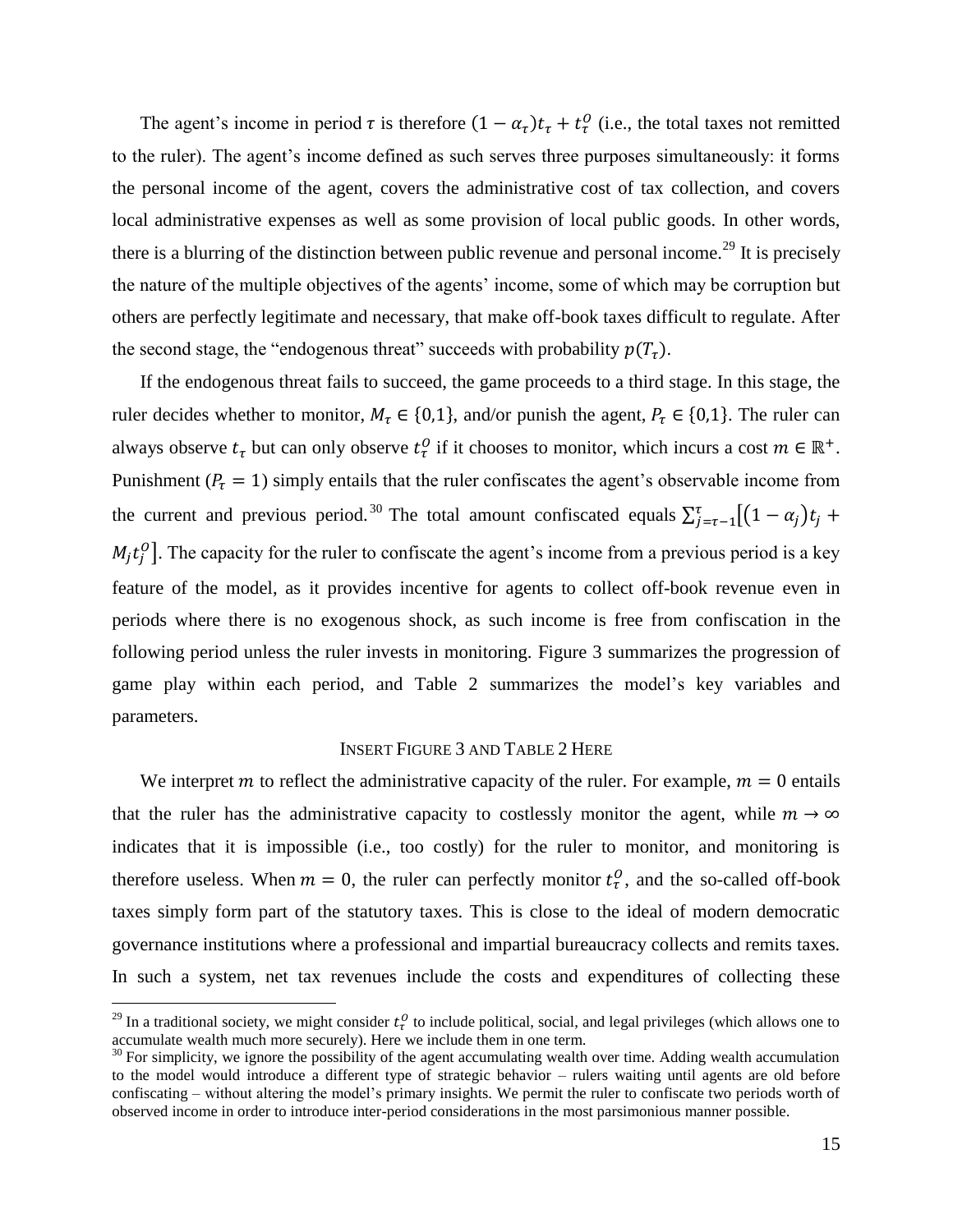revenues, and tax revenues and expenditures are revealed to the ruler (or the public in a democracy) through a transparent accounting system.<sup>31</sup>

We solve the model by considering two different types of rulers: a *limited* ruler and an *absolutist* ruler. The distinction between the two is that the limited ruler can *credibly commit* to not confiscating the agent's on-book income ex post, whereas the absolutist ruler cannot make such a commitment. Therefore, the distinguishing feature between a limited and absolutist ruler is that an absolutist can act like an arbitrary despot in its relations with the agent when it wishes.<sup>32</sup> To be clear, either type of ruler can confiscate off-book taxes, should they be visible (i.e., when the ruler monitors the agent). Such taxes are extra-legal and their confiscation therefore does not violate conventional definitions of credible commitment. It is only on-book income – which covers the agent's wages, administrative costs, local public goods, etc. – that the limited ruler can commit to not confiscating. Therefore, a critical and distinctive feature of our model is that we capture the scenario in which an absolutist ruler can renege on the contract opportunistically while a limited ruler can credibly commit to refrain from confiscating on-book income, thereby keeping future rents high for the agent. $33$ 

We assume that either type of ruler can choose two different tax levels in periods of peace  $(X = 0)$  and periods of crisis  $(X = 1)$ . This condition does not breach our assumption of credible commitment, since it is based on the alignment of the ruler's and agent's interest to preserve political power and tenure rather than ruler's forceful ex post confiscation of the agent's on-book income.

When there is an external threat, the ruler can use resources to combat the threat (i.e., provide famine relief, defense against invasion). The probability that the ruler is removed from power due to the external threat is therefore decreasing in the level of net revenue available to the ruler,  $R_{\tau}$ . For simplicity and consistency, we assume that the net revenue available to the ruler is the statutory taxes remitted in the present and previous period plus any revenue confiscated from the

 $31$  This was the intended aim of the Qing's Yongzheng fiscal reform, which commenced in 1724.

 $32$  The ruler may have legitimacy but not necessarily the capacity to confiscate directly from the citizens themselves; if he did, he would not hire agents to collect taxes in the first place.

 $33$  It is well-known that rule of law and constraints on the ruler existed well before the rise of modern parliamentary democracy. For instance, the Magna Carta, the rise of independent legal profession in medieval Europe, and the rise of common law in England all placed constraints on rulers. This allowed rulers to credibly signal their intent to upholding the rule of law, at least for elites (North, Wallis, and Weingast 2009). We are interested in equilibrium outcomes under different regimes, so we do not endogenously model credible commitment. Instead, we simply assume that credible commitment exists or it does not (perhaps due to a constitution (North and Weingast 1989) or public declarations of legitimacy (Greif and Rubin 2015)), and solve the model therein.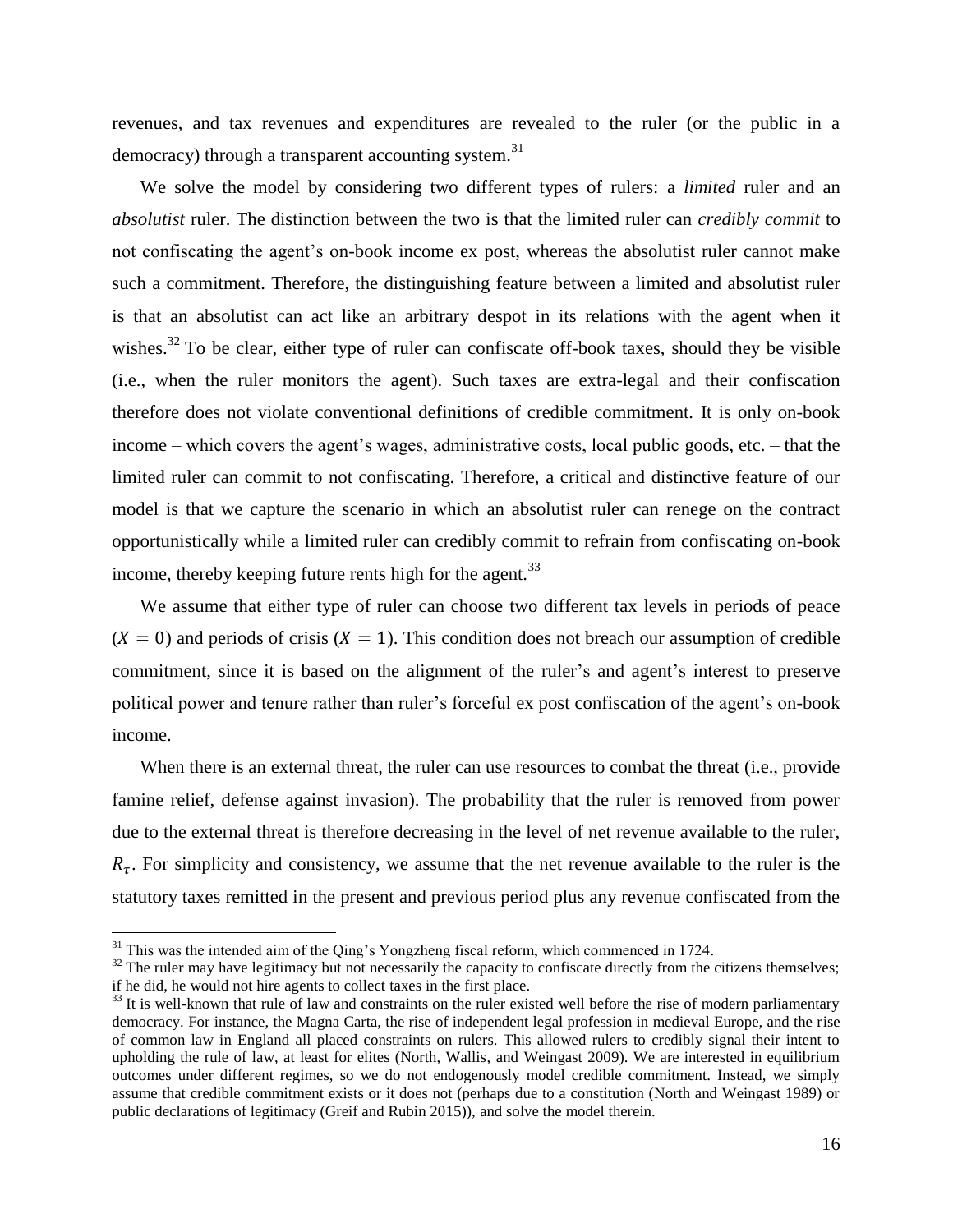agent minus monitoring expenses. That is, in order to increase  $R<sub>\tau</sub>$  the ruler may resort to raising  $t_{\tau}$ ,  $\alpha_{\tau}$ , or confiscating the agent's income. These short term measures may help combat external threats, but they also decrease the attractiveness of staying in the system for the agent.  $R_{\tau}$  is defined by the following equation:

$$
(1) \qquad R_{\tau} = \sum_{j=\tau-1}^{\tau} \big( \alpha_j t_j + P_j \big[ \mathbb{I}_A \big( 1 - \alpha_j \big) t_j + M_j t_j^0 \big] - M_j m \big),
$$

where  $\mathbb{I}_A$  is an indicator equaling one if the ruler is an absolutist (limited rulers cannot confiscate on-book wages by definition).

Denote the probability that the ruler successfully combats the outside threat by  $q(R_\tau) \in$ [0,1], where  $q' > 0$ ,  $q'' < 0$ ,  $q(0) = 0$ , and  $\lim_{x\to\infty} q(x) = 1$ . Denote the utility the ruler derives from staying in power in any one period by  $u^{34}$ , and denote by  $\pi^R_\tau \in \{0,1\}$  whether the ruler is still in power in period  $\tau$ . Assuming that the ruler and the agent have the same discount factor,  $\delta \in (0,1)$ , the period  $\tau$  expected utility of the ruler is written:

(2) 
$$
E[U_{\tau}^{R}] = \sum_{j=\tau}^{\infty} \delta^{j-\tau} E[\pi_{j}^{R}(1-p)(X_{j}q(R_{j})+1-X_{j})u].
$$

Meanwhile, the agent's period  $\tau$  expected utility is its discounted expected income should it keep its job. Denoting by  $\pi_{\tau}^{A} \in \{0,1\}$  whether the agent has been fired ( $\pi_{\tau}^{A} = 1$ ) by period  $\tau$ , the period  $\tau$  expected utility of the agent is written:

(3) 
$$
E[U_{\tau}^{A}] = \sum_{j=\tau}^{\infty} \delta^{j-\tau} E[(1-\pi_{j}^{A})([1-\mathbb{I}_{A}P_{j}][1-\alpha_{j}]t_{j} + [1-P_{j}M_{j}]t_{j}^{O}) + \pi_{j}^{A}\underline{u}].
$$

#### *III. 2. Equilibrium outcomes and comparative statics*

In the following sections, we provide intuition for comparative statics relating the level of onbook and off-book taxes to changes in administrative capacity (i.e., monitoring costs,  $m$ ). We then examine how these comparative statics results differ in absolutist and limited regimes.

We focus on equilibrium decision rules for the ruler and the agent conditional on whether the external threat is realized or not (i.e.,  $X_{\tau} = 0$  or  $X_{\tau} = 1$ ). In each period, the ruler makes four choices –  $t_{\tau}$ ,  $\alpha_{\tau}$ ,  $P_{\tau}$ , and  $M_{\tau}$  – while the agent makes one choice,  $t_{\tau}^{0}$ . We focus on a specific class of equilibria: the ruler plays a mixed strategy where he monitors the agent with probability  $\eta_{\tau} \in [0,1]$ , and punishes the agent if and only if the total level of observable taxes exceeds  $\overline{t}_{\tau}$ (i.e., if  $(1 - \alpha_{\tau})t_{\tau} + M_{\tau}t_{\tau}^{0} > \overline{t}_{\tau}$ ), where the choices of both  $\eta_{\tau}$  and  $\overline{t}_{\tau}$  are conditional on  $X_{\tau}$ .

 $34$  We assume that the ruler derives no additional utility from resources.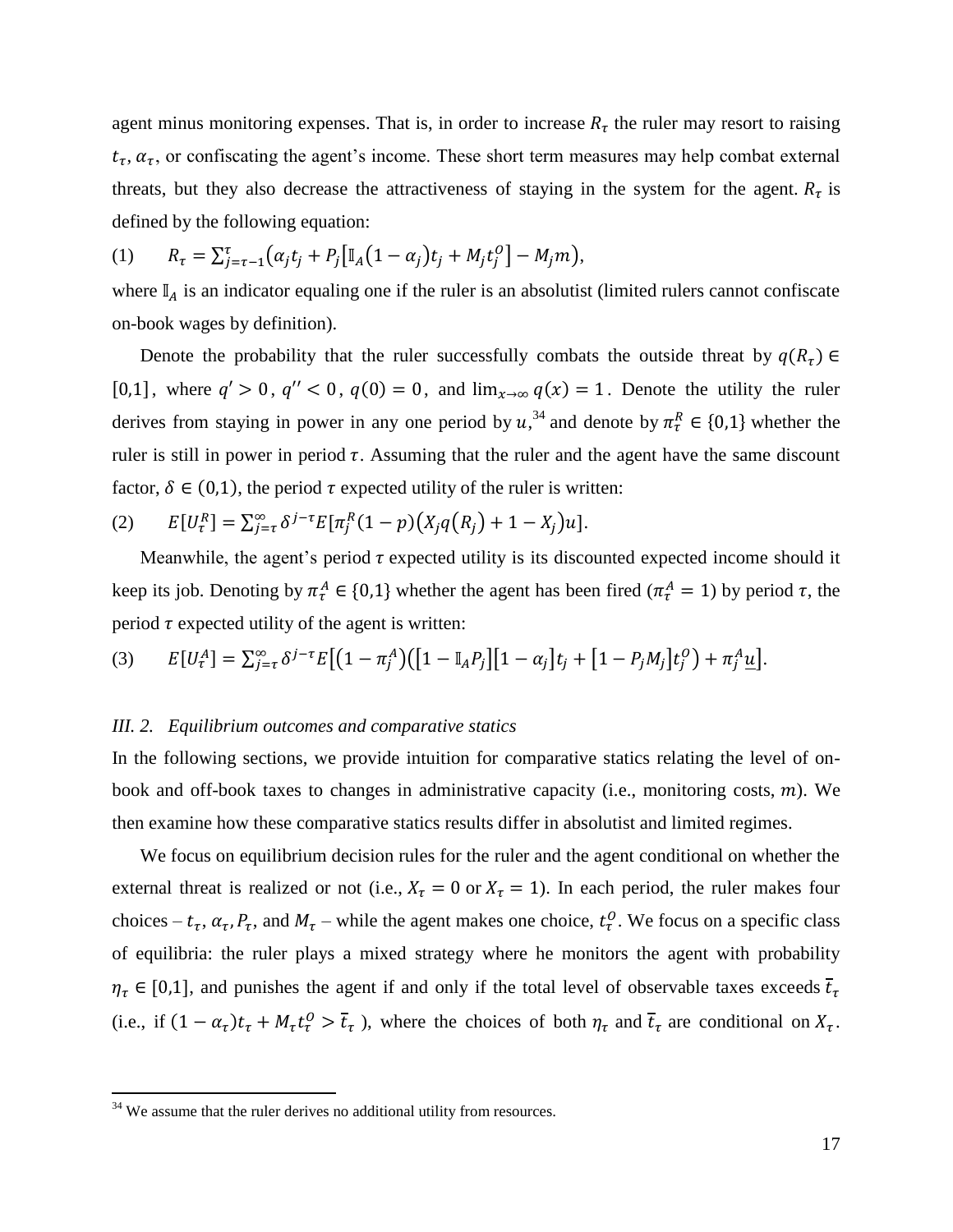Note that the ruler will only play a strategy  $\{\eta_\tau, \overline{t}_\tau\}$  if it is optimal for him to do so. In the analysis, we only consider equilibria in which the ruler can commit to  $\eta_{\tau}$  and  $\overline{t}_{\tau}$  ex post.

We focus on these equilibria for both theoretical and historical reasons. First, permitting the ruler to play a mixed strategy  $\eta_{\tau}$  imposes the least possible restrictions on the action set, since it encompasses the possibility of the ruler playing a pure strategy where he never monitors ( $\eta_{\tau}$  = 0) or where he always monitors ( $\eta_{\tau} = 1$ ). This formulation also allows us to capture the historical reality that a 'mixed punishment strategy' may have been optimal for a ruler facing high monitoring costs who wished to align the incentives of his agents with his own desires.<sup>35</sup> We employ punishment rule  $\bar{t}_{\tau}$  merely for expositional simplicity. Since the ruler must be able to commit to  $\overline{t}_\tau$  ex post, this is tantamount to focusing on a subgame perfect Nash equilibrium where the ruler's optimal strategy is to punish the agent if and only if the agent's observed income,  $(1 - \alpha_{\tau})t_{\tau} + M_{\tau}t_{\tau}^{0}$ , exceeds  $\overline{t}_{\tau}$ . Equilibrium choices are denoted by \* and an equilibrium set is one in which the agent's optimal choice of total taxes collected is  $T^{*,k}$  (broken down into  $t^k$  and  $t^{0,k}$ <sup>36</sup> in state of the world  $k \in \{0,1\}$  (i.e. the state of the world in which  $X = k$ ) and the ruler's equilibrium decision set is  $\{t^{*,k}, \alpha^{*,k}, \eta^{*,k}, \overline{t}^{*,k}\}.$ 

We can therefore write the ruler's constrained optimization problem, conditional on the agent's equilibrium decision set  $\{T^{*,k}\}$ . The ruler chooses  $\{t^{*,k}, \alpha^{*,k}, \eta^{*,k}, \overline{t}^{*,k}\}$  (for  $k \in \{0,1\}$ ) to maximize his utility subject to an incentive compatibility constraint. That is, the ruler must have incentive to commit ex post to the choices he made ex ante. This is not an issue with  $t^{*,k}$  or  $\alpha^{*,k}$ , as these choices are realized prior to the agent's action in each period. However, the ruler's choice of  $\eta^{*,k}$  and  $\overline{t}^{*,k}$  presents a commitment problem in that, after the agent has chosen his action, the ruler may want to renege on monitoring with probability  $\eta^{*,k}$  or punishing if the total taxes collected exceeds  $\overline{t}^{*,k}$ . We therefore write the ruler's constrained optimization problem as follows:

(4) 
$$
\max_{\left\{t_j^k, \alpha_j^k, \eta_j^k, \overline{t}_j^k\right\}_{j=\tau}} E\left[U_\tau^R\left(t_j^k, \alpha_j^k, \eta_j^k, \overline{t}_j^k\right)\right], \text{ for } k \in \{0,1\}, \text{ subject to}
$$

 $35$  Note the distinction between disciplinary justice and the mixed punishment strategy in our model. The strategy reflects selective punishment or enforcement of legal rules due to high monitoring costs whereas disciplinary justice refers to punishment or reward by the authority with or without rules or procedures.

<sup>&</sup>lt;sup>36</sup> The agent choosing  $T^k$  is tantamount to the agent choosing  $t^{0,k}$  conditional on the ruler's choice of  $t^k$ , since  $T^k = t^k + t^{0,k}.$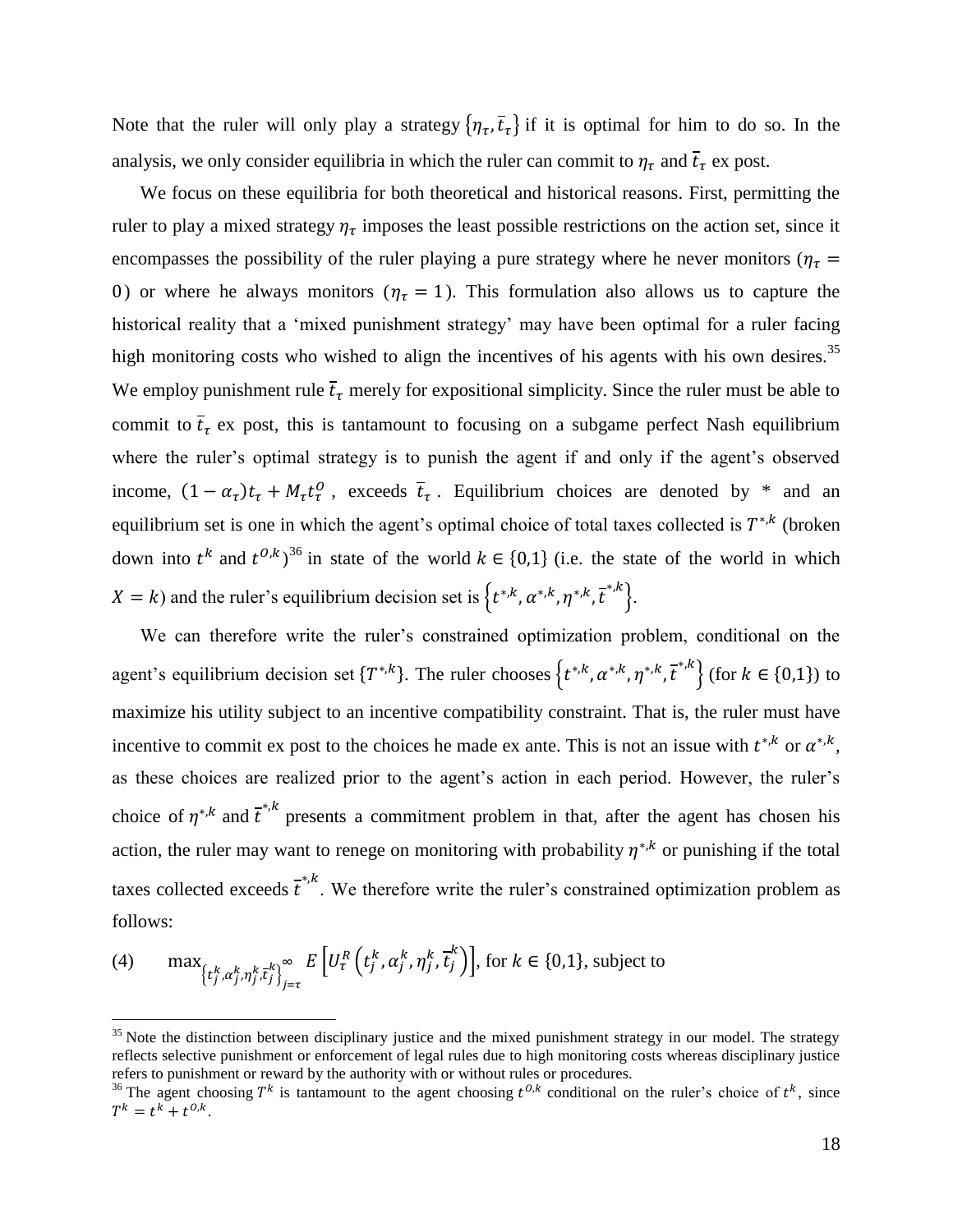i) 
$$
E[U_\tau^R(P_\tau^k = 0)|T^{*,k}] \ge E[U_\tau^R(P_\tau^k = 1)|T^{*,k}]
$$
 if  $(1 - \alpha_\tau^{*,k})t_\tau^{*,k} + M_\tau^{*,k}t_\tau^{0*,k} \leq \overline{t}_\tau^{*,k}$ 

ii) 
$$
E[U_{\tau}^{R}(P_{\tau}^{k}=1)|T^{*,k}] \ge E[U_{\tau}^{R}(P_{\tau}^{k}=0)|T^{*,k}]
$$
 if  $(1-\alpha_{\tau}^{*,k})t_{\tau}^{*,k} + M_{\tau}^{*,k}t_{\tau}^{0^{*,k}} \ge \overline{t}_{\tau}^{*,k}$ , and

iii)  $E[U_{\tau}^{R}(Pr(M_{\tau}^{k}=1)=\eta_{\tau}^{*,k})|T^{*,k}] \geq E[U_{\tau}^{R}(Pr(M_{\tau}^{k}=1)=\hat{\eta})|T^{*,k}] \ \forall \ \hat{\eta} \neq \eta_{\tau}^{*,k}, \hat{\eta} \in [0,1].$ 

Constraints i) and ii) indicate that the ruler must have incentive to punish the agent ex post if and only if the observed taxes exceed  $\overline{t}_{\tau}^{*,k}$ . Constraint iii) indicates that the ruler must have incentive to monitor the agent with probability  $\eta_{\tau}^{*,k}$  ex post.

Meanwhile, the agent solves a constrained optimization problem conditional on the ruler's equilibrium decision set  $\{t^{*,k}, \alpha^{*,k}, \pi^{*,k}, \overline{t}^{*,k}\}$ . The agent's primary constraint is a participation constraint. Unlike the ruler, the agent does not have to participate in the tax collection regime; if the agent's remuneration from staying in the system is sufficiently low, it prefers its reservation utility,  $u$ , to staying in the system. We therefore write the agent's constrained optimization problem as follows:

(5) 
$$
\max_{\left\{T_j^k\right\}_{j=\tau}} \mathbb{E}\left[U_{\tau}^A(T_j^k)\right], \text{ for } k \in \{0,1\}, \text{ subject to}
$$
\n(i) 
$$
t_{\tau}^{0,k} \ge 0,
$$
\nii) 
$$
t_{\tau}^k \ge t_{\tau}^{*,k},
$$
\niii) 
$$
E\left[U_{\tau}^A(T_j^k)|t^{*,k}, \alpha^{*,k}, \eta^{*,k}, \overline{t}^{*,k}\right] \ge \frac{1}{1-\delta}\underline{u}, \text{ and}
$$
\niv) 
$$
E\left[U_{\tau}^A\left(T_{\tau}^k \le \overline{t}_{\tau}^{*,k}\right)|t^{*,k}, \alpha^{*,k}, \eta^{*,k}, \overline{t}^{*,k}\right] \ge E\left[U_{\tau}^A\left(T_{\tau}^k > \overline{t}_{\tau}^{*,k}\right)|t^{*,k}, \alpha^{*,k}, \eta^{*,k}, \overline{t}^{*,k}\right].
$$

Constraint i) indicates that off-book taxes cannot be negative, while ii), iii), and iv) form the agent's participation constraints. Constraint ii) indicates that the agent must remit at least as much taxes as the ruler asks for if it wishes to participate in the system. Constraint iii) indicates that the agent's utility from participating must be at least as great as its reservation utility. Constraint iv) implies that the agent is better off from collecting taxes less than or equal to the amount permitted by the ruler than it is from collecting more taxes than permitted.

The key tradeoffs we analyze are as follows. The ruler faces a tradeoff of increasing the probability of an exogenous threat succeeding against that of endogenous threat succeeding. If the ruler asks for too much taxation to combat the exogenous threat, he leaves open the possibility that the agent will overtax the masses to make up for the lost revenue, thus driving up the probability the endogenous threat succeeds. On the other hand, if the ruler asks for little tax

,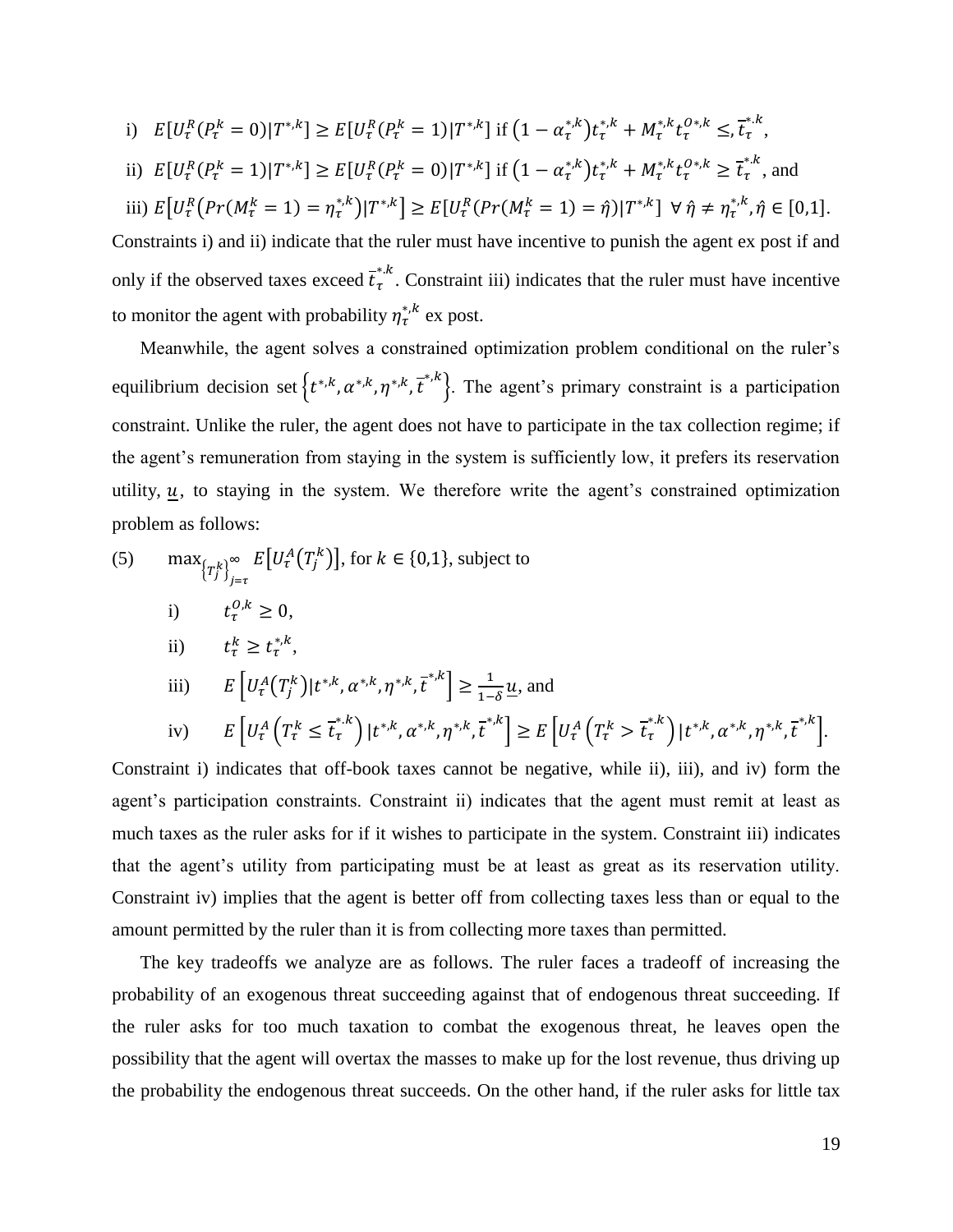revenue in order to encourage the agent to not overtax the masses, there is a higher probability of the exogenous threat succeeding. The ruler can mitigate this tradeoff by monitoring and therefore having the capacity to punish an agent who overtaxes the masses. However, monitoring by an absolutist comes at the cost of decreasing the credibility of his commitment to refrain from confiscating the wealth of the agent should an exogenous threat arise. Both absolutist and limited rulers choose levels of monitoring and statutory taxes to balance these tradeoffs.

The agent faces a tradeoff between overtaxing the masses (and pocketing all of the off-book proceeds) and triggering a revolt. In a one-shot game, the agent is incentivized to act like a roving bandit, taxing up to the point where the marginal tax revenue equals the marginal cost of increased revolt probability. Of course, it is in the ruler's interest to limit the probability of an endogenous revolt succeeding. The ruler can therefore align its preferences with those of the agent by providing long-run incentives to "stay in the system" and by monitoring and punishing agents who collect taxes above the level announced by the ruler (i.e.,  $\overline{t}^*$ ). The model considers these tradeoffs and provides intuition for how they affect the decisions rulers and agents make as well as how these decisions differ in absolutist and limited regimes.

#### *III. 2. A. First best solution from the ruler's perspective*

We begin by analyzing the first best solution from the ruler's perspective. This allows for a more straight-forward comparison of how the actual taxes (both collected and remitted) compare with the optimal tax. There are two reasons that actual taxes differ from the first best. First, a ruler who faces monitoring costs will not always choose to monitor the agent, thereby incentivizing the agent to take "off book" taxes beyond what is optimal. Such taxes increase the probability of the endogenous threat succeeding beyond what is optimal. Such a problem is faced by both absolutist and limited rulers (if  $m > 0$ ), and thus neither type of ruler achieves the first best. Second, an absolutist ruler cannot commit to refrain from confiscating the agent's income when  $X = 1$ . This disincentivizes the agent to remain in the system, and agents must therefore be remunerated beyond what is optimal in order to have incentive to collect taxes. This problem is only faced by an absolutist ruler, suggesting that the absolutist equilibrium differs more from the first best than the limited equilibrium.

In the first best solution, the agent never takes more than the ruler demands, and therefore the ruler never monitors or punishes the agent (i.e.,  $M^{*,k} = P^{*,k} = 0$ ), for  $k \in \{0,1\}$ . When the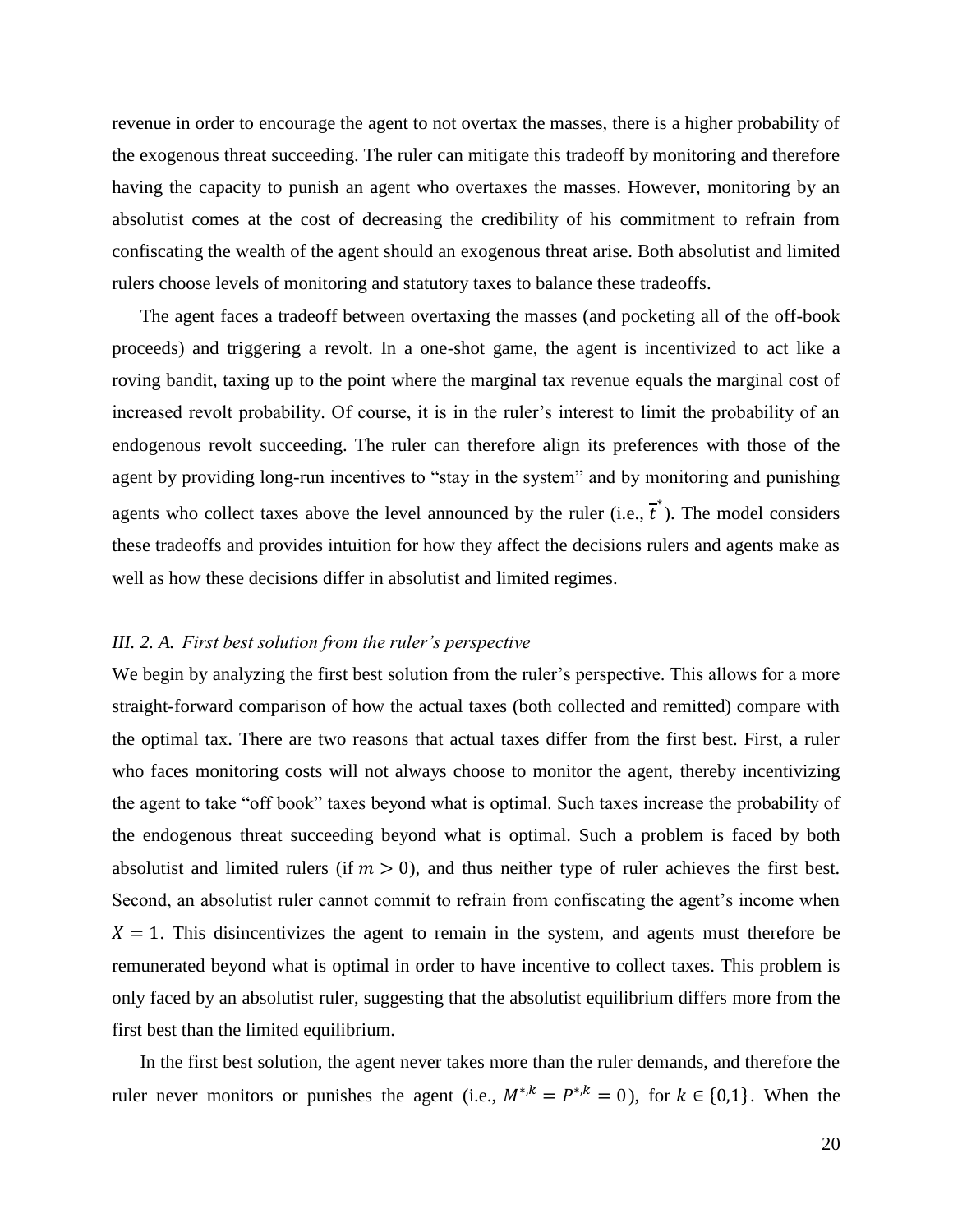outside threat occurs (i.e.,  $X = 1$ ), it is optimal for the ruler to balance the marginal benefit of extra revenue used to repel the outside threat with the increased marginal threat of the endogenous revolt succeeding. It is straight-forward to see this entails that the optimal share of taxes remitted is  $\alpha^{*,1} = 1$ , while the optimal total taxes collected,  $T^{*,1}$ , solves the equation  $p'(T^{*1}) = q'(T^{*1})$ . On the other hand, when  $X = 0$ , the ruler's optimal solution is to collect zero taxes while providing the agent enough of an expected wage to remain in the system (and therefore collect taxes when  $X = 1$ ). This entails that the optimal share of taxes remitted is  $\alpha^{*,0} = 0$ , while the optimal total taxes collected,  $T^{*,0}$ , solves the equation  $\theta[1 - p(T^{*,0})]T^{*,0} =$ u.

#### *III. 2. B. Administrative capacity and tax collection*

In this section, we analyze how administrative capacity affects the level of off-book taxes taken by the agent,  $t^{0*,k}$  and the taxes collected by the ruler,  $\alpha^{*,k} t^{*,k}$ . We first state propositions and proceed to provide intuition. All proofs are in the Appendix.

Since the ruler and agent solve different problems when  $X = 0$  and  $X = 1$ , we analyze each case separately. This is useful for analytic purposes, but it also sheds light on how rulers act differently during times of peace ( $X = 0$ ) and conflict ( $X = 1$ ). We begin by analyzing comparative statics with respect to administrative capacity in times of peace.

**Proposition 1 (off-book taxes and administrative capacity):** In an absolutist regime,  $t^{0*,0}$  and  $T^{*,0}$  are weakly increasing in m, ceteris paribus. In a limited regime,  $t^{0*,0} = 0$  and  $T^{*,0}$  is weakly increasing in m, ceteris paribus.

When  $X_{\tau} = 0$ , an absolutist ruler has incentive to collect as little tax as possible, leaving as much as possible for the agent. But the ruler has incentive to allow the agent to collect all of his income *off-book*. In other words, the off-book income works as a "capitulation wage", as in Besley and McLaren (1993), where the ruler has abandoned any attempt to solve the moral hazard problem (i.e., the agent collecting more than the ruler desires), but it is still optimal to offer a low wage because it permits collection of the most possible tax revenue collected (in our case, in periods where  $X<sub>\tau</sub> = 1$ ). In our model, the ruler permits the agent to collect off-book income as a mechanism to tie his own prying hands. In an institutional setup where the agent has little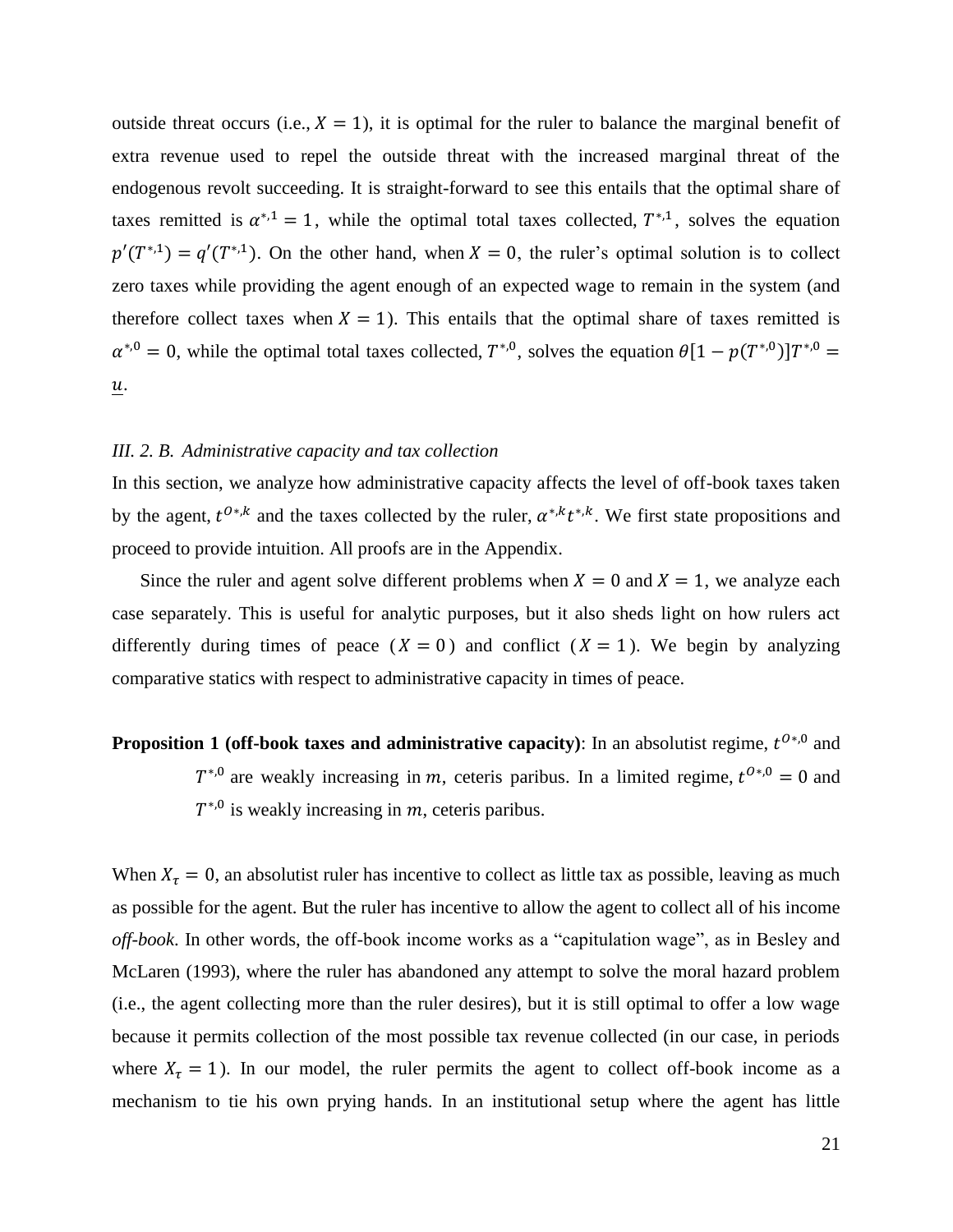attachment to the local regions they serve (through a rotating system, as was the case in Qing China and the Ottoman Empire), the ruler has strong incentive to align the agent's interest in short-term maximal fiscal extraction with the ruler's interest in maximizing dynastic tenure. The logic is that the ruler wants to maximize the desirability of "staying in the system" so that the agent is willing and able to remit as much tax as possible when there is an external threat. An absolutist ruler increases the benefit of remaining in the system by allowing all of the agent's income to be off-book so that it is not a target for confiscation unless the ruler monitors. That is, the absolutist chooses  $\alpha^{*,0} = t^{*,0} = 0$ ,<sup>37</sup> allowing the agent to keep tax revenue up to  $t^{0*,0} =$  $\overline{t}^{*,0} = T^{*,0}.$ 

The agent's off-book revenue serves as an incentive to stay in the system only if the ruler will not confiscate it in the following period should the external threat be realized  $(X_{\tau+1} = 1)$ . Unlike a limited ruler, the absolutist can only credibly commit to refrain from confiscating offbook revenue when monitoring is expensive (and hence  $\eta^*$  is small). Therefore, as monitoring becomes more expensive and the absolutist's commitment becomes more credible, an absolutist can permit the agent to take higher levels of taxes  $(\overline{t}^{*,0} = t^{0*,0} = T^{*,0})$  while credibly refraining from confiscating them. This increases the value to the agent of staying in the system and therefore permits the ruler to extract more statutory taxes,  $\alpha^{*,1}t^{*,1}$ , should an external threat occur in the following period. This logic indicates that  $t^{0*,0}$  and  $T^{*,0}$  are weakly increasing in m.

Meanwhile, a limited ruler chooses to collect zero taxes by setting  $\alpha^{*,0} = 0$ , but it sets onbook taxes such that  $t^{*,0} = \overline{t}^{*,0}$ . Since the limited ruler can commit to refrain from confiscating the agent's on-book income, it can ask the agent to collect less taxes and collect them on-book. This income is free from confiscation, and hence the agent's participation constraint holds even at a low level of income – the agent is willing to have lower per-period income because the income is secure. In turn, the lower tax level lowers the probability of the endogenous revolt succeeding. Yet, even under a limited ruler, the incentive for the agent to take off book taxes increases as  $m$  increases, and the ruler must therefore permit the agent to collect more tax income.

Next, consider how administrative capacity affects the ruler's ability to collect statutory taxes when the external threat is realized  $(X<sub>\tau</sub> = 1)$ :

 $37$  The absolutist chooses zero taxes because we have normalized the ruler's administration costs to zero. It is more appropriate to think of the ruler demanding the minimal amount of taxes necessary to cover administration costs.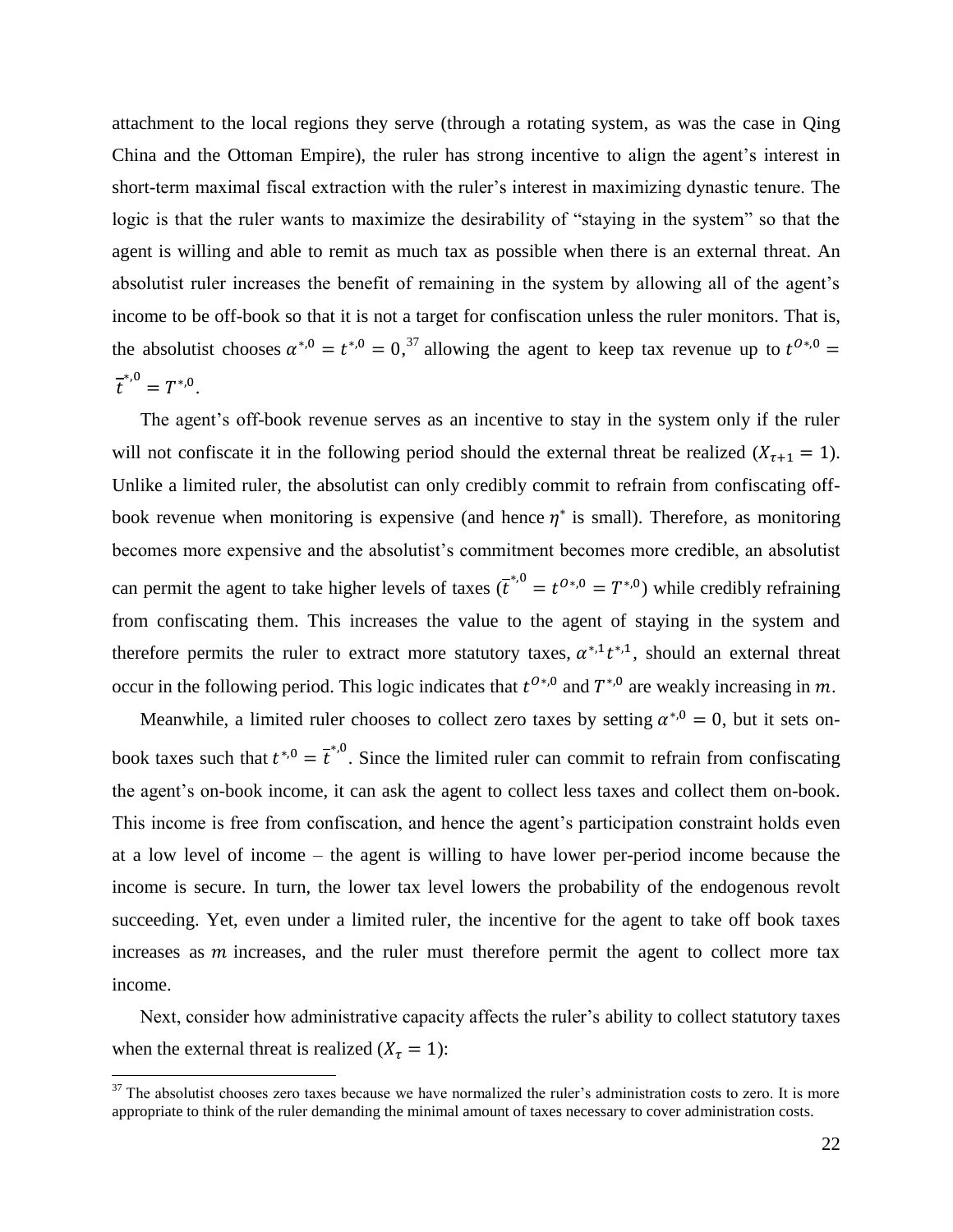## **Proposition 2 (tax collection and administrative capacity)**: In absolutist and limited regimes,  $\alpha^{*,1} t^{*,1}$  is weakly increasing in m, ceteris paribus.

When  $X_{\tau} = 1$ , the ruler desires the maximum level of taxes the agent is willing and able to collect up to the point that the marginal benefit from additional taxes – used to repel the exogenous threat – equals the marginal cost of increasing the chance of an endogenous threat succeeding. The key insight is that the agent is only willing to collect taxes if it is worth it for him to stay in the system. That is, the agent's participation constraint must hold: he must be better off from his income in the present period and discounted expected future earnings than he is from his outside option.

In either type of regime, Proposition 1 implies that the agent's benefit of staying in the system is increasing in  $m$ . The agent's primary benefit from staying in the system is its perperiod expected income in periods where no exogenous shock occurs, or  $(1 - \theta)t^{0.08}$ . As m increases, the agent's expected future income increases because the ruler permits the agent to have greater income ( $T^{*,0}$  increases). Therefore, when  $X_{\tau} = 1$  the agent is more willing to collect and remit more statutory taxes as  *increases because it has more incentive to keep its job and* receive a higher expected income in the future.

#### *III. 2. C. Absolutist vs. limited regimes*

 $\overline{a}$ 

Proposition 2 may at first appear counter-intuitive. It indicates that regimes with weaker administrative capacity can collect *more* taxes to combat an outside attack. The logic of the model makes this result clear, however. In an absolutist regime, a high  $m$  increases the ruler's capacity to credibly commit to refrain from confiscating the agent's income, in turn permitting the agent to take more off-book wages in equilibrium and thus increasing his benefit of staying in the system. On the other hand, when  $m$  is sufficiently small, the ruler is not able to generate much tax revenue when  $X_{\tau} = 1$ , since there is less benefit for the agent of staying in the system. Hence, the absolutist ruler is better off when m is *higher*, since this permits the ruler to collect more taxes when facing an exogenous threat. We will return to this insight in subsection III.3.

 $38$  This income may be confiscated by an absolutist ruler if the ruler monitors and there is a shock in the following period.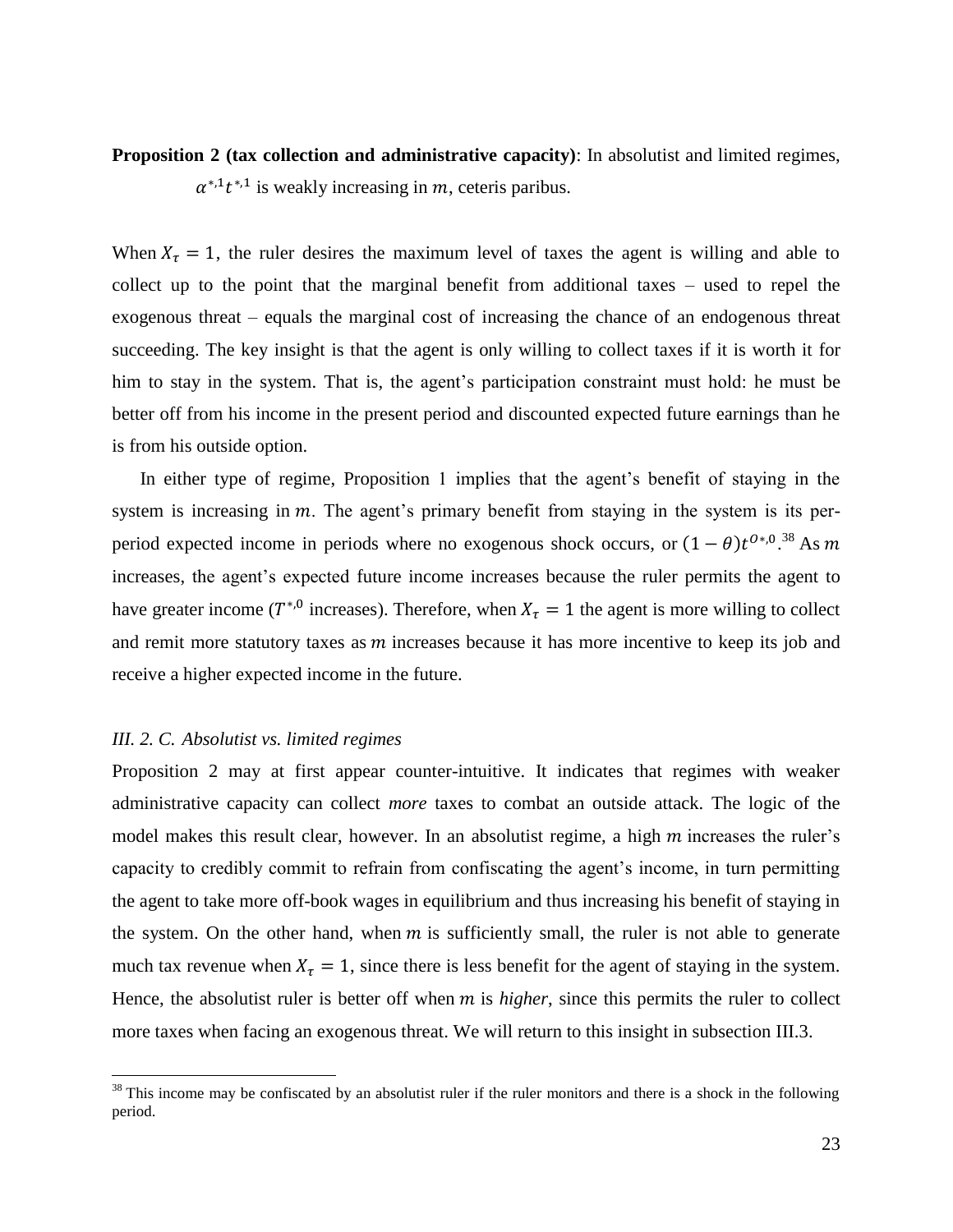In a limited regime, a low  $m$  strengthens the ruler's capacity to make a tradeoff between minimizing the probability of an endogenous threat succeeding and minimizing the probability of succumbing to an exogenous threat. In the extreme case, when  $m = 0$ , the ruler can make this trade-off optimally by setting  $\bar{t}^{*,0}$  and  $\bar{t}^{*,1}$  to the point that perfectly balances the marginal benefit of incentivizing the agent to stay in the system with the marginal cost of an endogenous threat succeeding. As  *increases and monitoring becomes costlier, the ruler has to permit the* agent to take more in periods where  $X<sub>\tau</sub> = 0$ , because the threat of punishing an agent who collects taxes above  $\overline{t}^{*,0}$  is less credible. This increases the probability of an endogenous threat succeeding beyond the ruler's optima, though it does come with the benefit of increasing the attractiveness to the agent of staying in the system, thereby allowing the agent to extract more taxes when  $X_{\tau} = 1$ . Revealed preference indicates, however, that the limited ruler is worse off as *m* increases; it could have set  $\overline{t}^{*1}$  higher when  $m = 0$  in order to extract more taxes when  $X_{\tau} = 1$ , but it did not.

This logic indicates that when  $m$  is small, the agent's benefit from staying in the system is greater in a limited regime than in an absolute regime. As  $m$  increases, the absolutist's commitment problem is partially mitigated, narrowing the gap between the two regime types. Only at the limit, as  $m \to \infty$ , does the absolutist no longer face a commitment problem and can thus permit the agent to take as much in taxes as a limited ruler. This entails that, for any  $m$ , limited rulers can generate more on-book tax revenue when  $X<sub>\tau</sub> = 1$  than absolutist rulers, since they provide better incentives for staying in the system to their agents. Proposition 3 summarizes this intuition.

**Proposition 3 (tax collection in absolutist vs. limited regimes):**  $\alpha^{*,1}t^{*,1}$  is weakly larger in a limited regime than in an absolutist regime, ceteris paribus.

Table 3 overviews the primary insights of Propositions 1-3. INSERT TABLE 3 HERE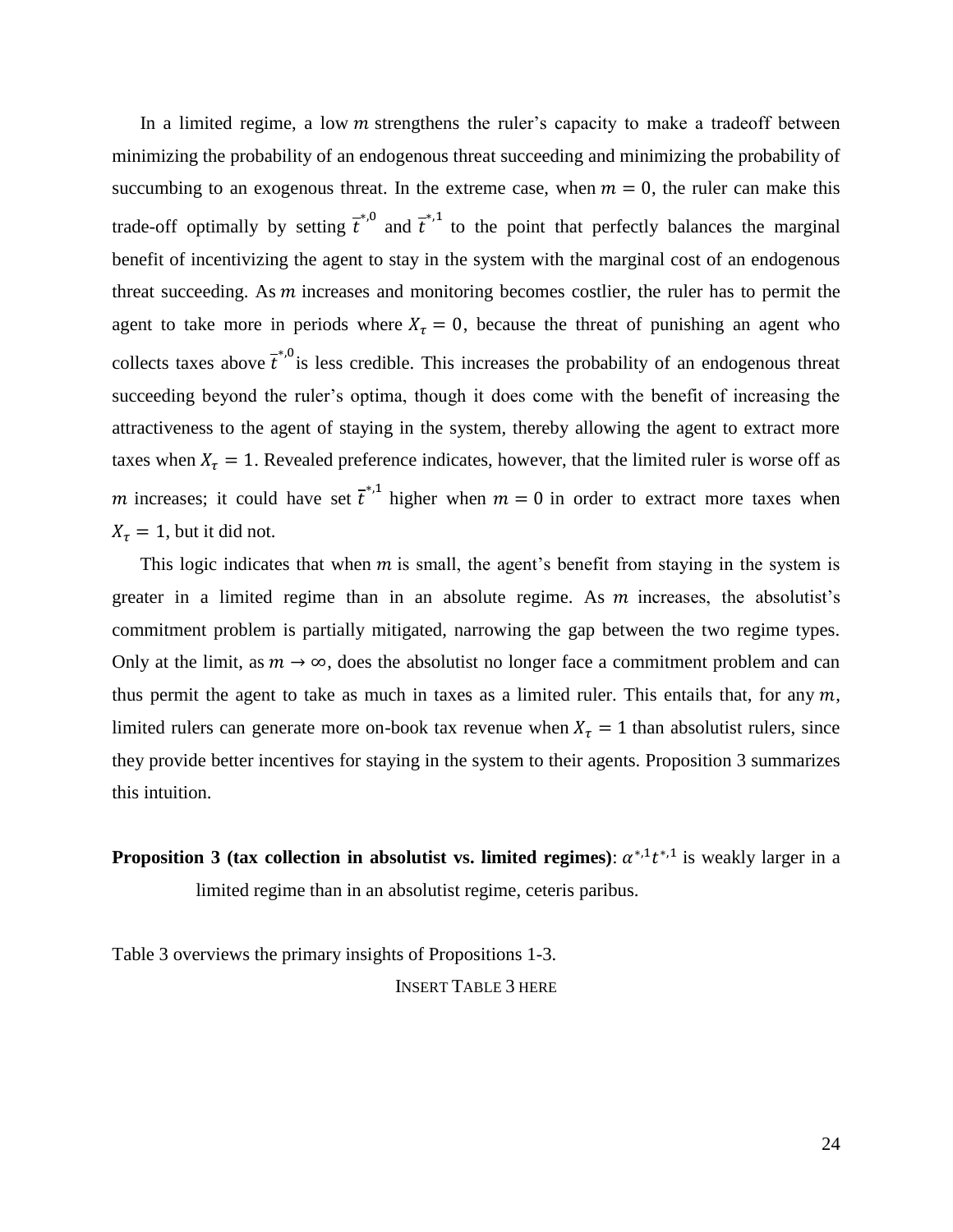#### *III. 3. Endogenous administrative capacity*

The analysis in the previous section indicated that absolutist rulers are better off when administrative capacity is weak (i.e.,  $m$  is large), since it gives them a mechanism through which they can commit to not confiscating their agents' income. This indicates that an absolutist ruler may decline to invest in improved administrative capacity *even if* it is inexpensive. In this section, we briefly extend the model to capture this insight.

Suppose the ruler plays the same game with the agent as described above, except that monitoring cost  $m$  is a choice variable. Specifically, assume that prior to each period the ruler can choose an investment in administrative capacity which allows it to monitor at cost  $m \geq 0$ . The investment in administrative capacity costs the ruler  $c(m)$ , where  $c' < 0$ ,  $c'' > 0$ , and  $\lim_{x\to\infty} c(x) = 0$ . The intuition of Proposition 3 suggests that limited rulers will invest in more monitoring capacity than absolutists. By investing in administrative capacity, limited rulers gain the ability to reduce taxes collected by the agent and thus reduce the probability of an endogenous threat succeeding. This comes at a cost of reducing the benefit for the agent to stay in the system. The limited ruler therefore weighs the benefit of a lower probability of the endogenous threat succeeding with the costs of reduced tax revenue during periods of exogenous threat and the cost of investing in monitoring capacity to choose an optimal level of investment.

The absolutist ruler faces a different set of incentives from the limited ruler. Because the absolutist cannot commit to refraining from confiscation, especially when  $m$  is low, the agent's equilibrium income is increasing in  $m$ : at higher  $m$ , the ruler can credibly commit to not confiscating the agent's income because it is too expensive for him to do so. Therefore, investing in lower  $m$  only minimally reduces the probability of an endogenous threat succeeding for an absolutist, while it greatly reduces the ruler's capacity to collect taxes during periods of exogenous threat. Hence, relative to a limited ruler, the absolutist ruler has a lower marginal benefit and a greater marginal cost of improving administrative capacity. Proposition 4 summarizes this intuition.

**Proposition 4 (administrative capacity in absolutist vs. limited regimes)**: An absolutist ruler invests in less administrative capacity than a limited ruler.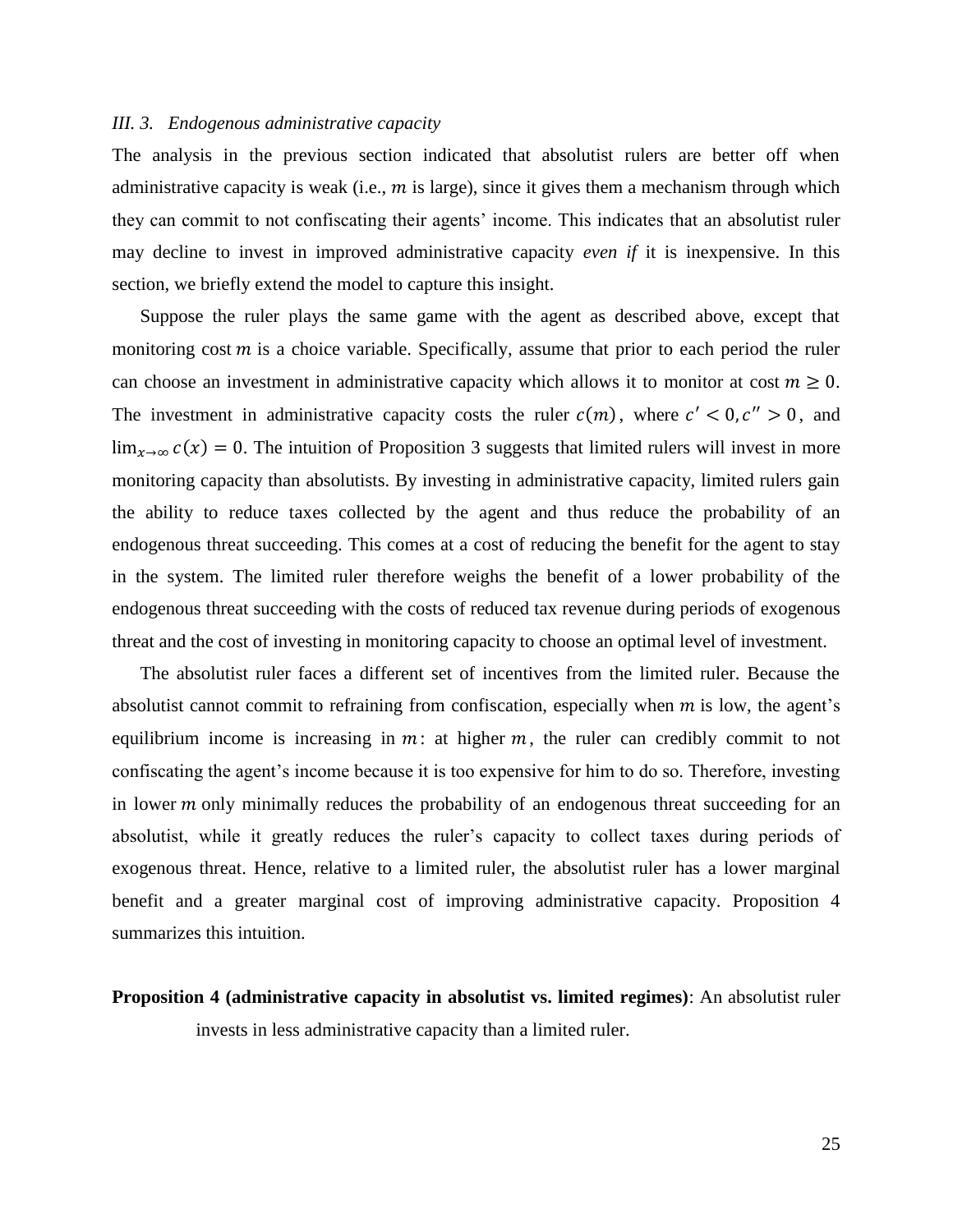Combined, Propositions 3 and 4 indicate that a low level of on-book taxation and low investment in administrative capacity – the "Qing equilibrium" described in Section  $2 -$  may be a rational outcome for a ruler who cannot credibly commit to constraining himself in time of need. Such constraint is especially important when unexpected shocks reduce the ruler's time horizon, making maximal fiscal extraction in the present desirable. Without such constraint, an absolutist would act like Olson's (1993) "roving bandit", undermining future revenue streams in order to maximize present revenue in time of need. Our analysis suggests, however, that an absolutist interested in maximizing dynastic tenure can commit himself to acting like a "stationary bandit" by refraining from investing in administrative capacity and asking the agent to remit low statutory taxes.

#### *III. 4. Endogenous size of empire*

 $\overline{a}$ 

In this section, we extend the model to account for the size of empire. The model is conducive to such an analysis because one of the key difficulties of extending empire is administrating the newly-conquered territory. The further the new territory is from the ruler's capital, the more costly it is to monitor. However, there are numerous reasons why a ruler may want to conquer a new territory: personal glory, co-opting a potential rival, or increased tax revenue or resources (Alesina and Spolaore 2005; Ko, Koyama, and Sng 2017; Zhou 2012). Indeed, the model suggests that limited and absolutist rulers may have different motivations for conquering new territory. A limited ruler can build a monitoring infrastructure which permits it to extract resources from the new territory. Meanwhile, although an absolutist will have a difficult time extracting revenue, precisely for this reason it has incentive to co-opt a potential rival, who poses a costly threat should they attack.<sup>39</sup> Hence, an absolutist ruler's incentive to conquer new territories lies more in internalizing a potential external threat than revenue extraction, even though this comes at the expense of higher monitoring costs. Which one of these factors dominates the other depends on the monitoring costs each ruler faces, as we spell out below.

Suppose the ruler plays the same game with an agent in the territory he currently rules as laid out in Section III.1. In addition, suppose the ruler is considering conquering a new territory. For simplicity, assume that the ruler will conquer the territory with certainty if he spends resources  $r$ 

 $39$  In the same spirit, a larger and diverse territory also gives the ruler more leeway to better cope with natural disasters and other (internal and external) shocks through redistribution of resources within its jurisdiction.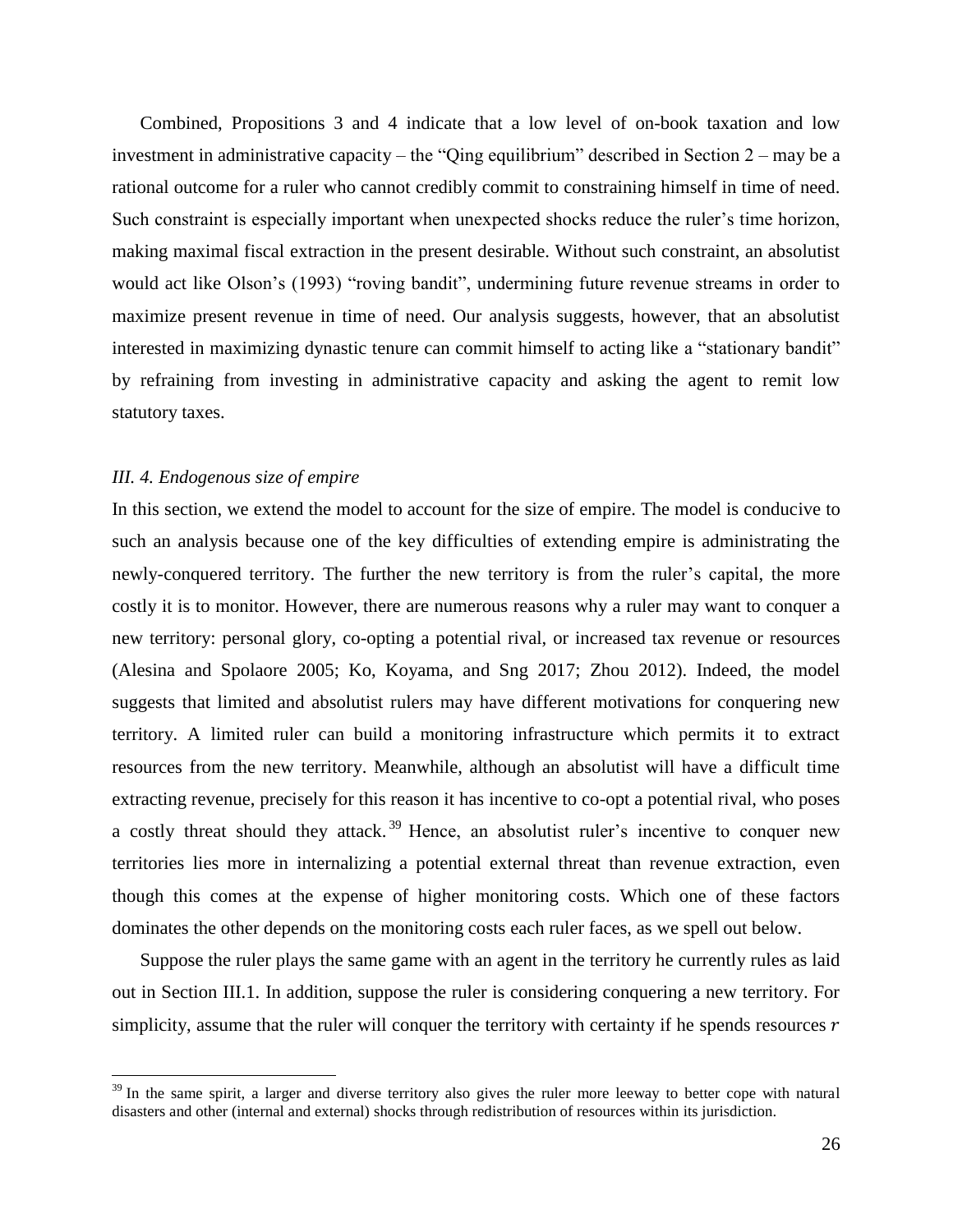(and he will not conquer it otherwise), and the cost of monitoring an agent in the new territory is  $\hat{m}$ , which is greater than m because the new territory is further from the capital and thus more costly to monitor. Assume the new territory has some surplus which the ruler can extract via a new agent, subject to the same constraints as in the previous game. Finally, the ruler faces outside threat  $q(R<sub>\tau</sub>)$  with probability  $\hat{\theta}$  if he conquers the territory. We assume that  $\hat{\theta} < \theta$ , since the ruler is co-opting a potential outside threat. Therefore, the benefits of conquering new territory are greater access to revenue, which can be used to defeat an external threat, as well as a lower probability of facing an external threat. The primary cost to the ruler is the resources expended to conquer,  $r$ .

A limited ruler will be able to extract more from the new territory than the absolutist ruler for the reason laid out in Proposition 3. However, it is more attractive for an absolutist to lower the probability of an exogenous threat occurring from  $\theta$  to  $\hat{\theta}$  by co-opting part of the threat, since the probability that the absolutist will succumb to the threat is greater. $40$ 

This intuition, summarized in Proposition 5, indicates that when  $\hat{m}$  is small, say  $\hat{m} \leq m^*$ , a limited ruler has more incentive to conquer the new territory than an absolutist. At small  $\hat{m}$ , the limited ruler extracts much more revenue from the new territory than the absolutist. In other words, the driving force behind a limited ruler conquering new territory, especially when monitoring costs are low, is access to additional revenue. However, when monitoring costs in the new territory are sufficiently large,  $\hat{m} > m^*$ , an absolutist ruler has more incentive to conquer the new territory than a limited ruler. In this case, there is a minimal difference in revenue extraction from the new territory between the absolutist and the limited ruler, but the marginal benefit of reducing the probability of an exogenous threat is larger for the absolutist, entailing that the benefits of conquering are also greater. In other words, the driving force behind an absolutist ruler conquering new territory is the co-option of potential threats.

#### **Proposition 5 (conquering territory in absolutist vs. limited regimes):**  $\exists m^*$  such that an

 $\overline{a}$ 

absolutist ruler is more likely than a limited ruler to conquer new territory if and only if  $\hat{m} > m^*$ , ceteris paribus.

 $40$  Moreover, the difference in the amount the limited and absolutist rulers extract from the new territory is decreasing in  $\hat{m}$ . At high levels of  $\hat{m}$ , the absolutist is better able to commit to not confiscating the agent's income, thus partially mitigating the commitment problems underlying the reason that absolutists have lower capacity to collect taxes.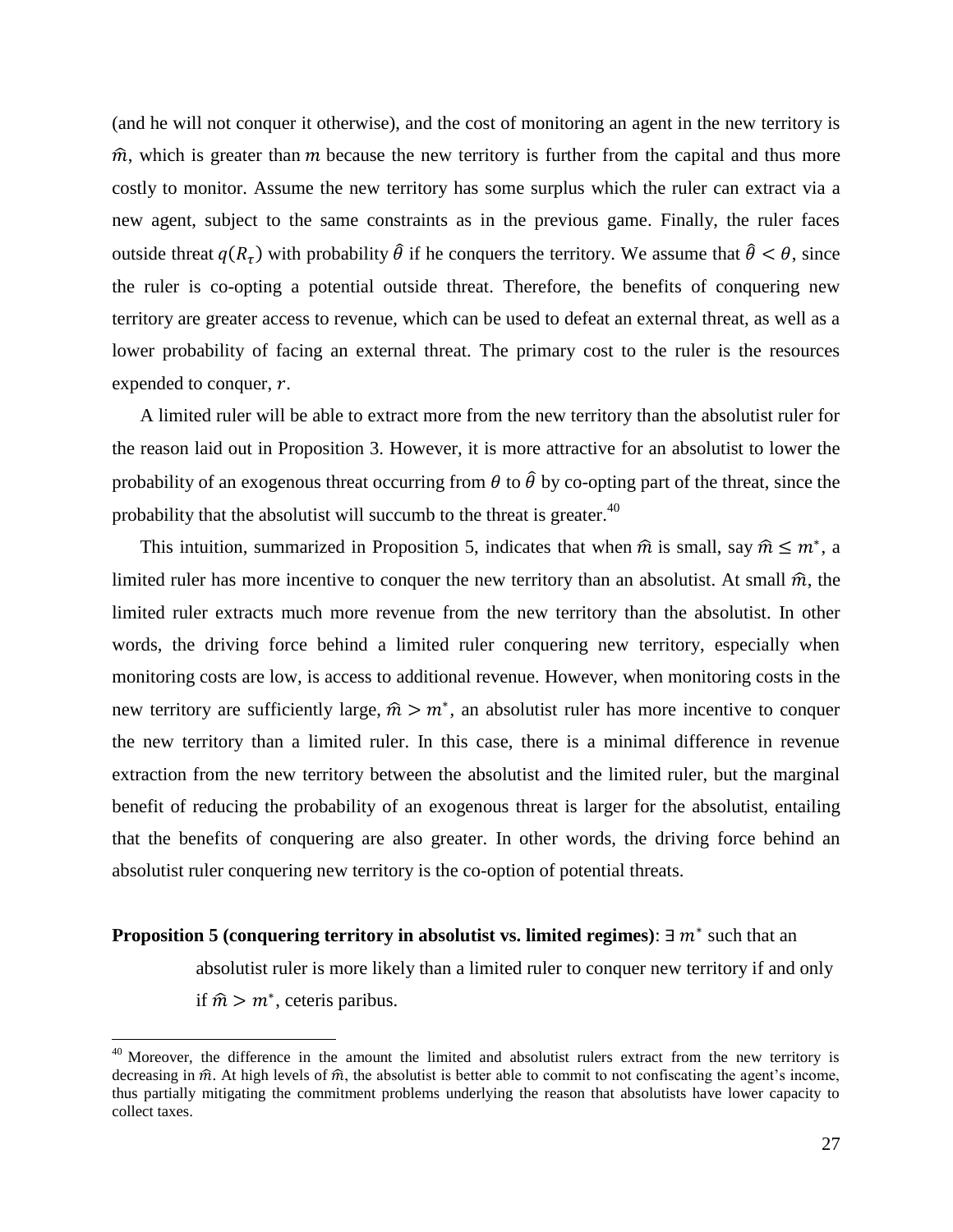One implication of this logic, which we will return to in Section IV, is that an absolutist ruler is more likely than a limited ruler to attempt to conquer neighboring states – which are the most likely to pose a threat – whereas a limited ruler has more incentive to conquer resource-rich, but not necessarily neighboring, rivals. In the case of England or the Dutch Republic, conquering new territories was largely driven by the motivation for revenue or resource extraction for the sake of commercial interests such as the East India Company. For Imperial China, conquering new territories was more likely driven by reducing or eliminating external threats by absorbing external territories. Although this increased the probability of internal rebellion, given the much larger territories, the totalitarian nature of absolute rule allowed the emperor to better control internal rebellion through its control over the legal system, ideology, and information. This explains why Chinese imperial expansion often involved contiguous units which could pose a potential external threat. Indeed, at its peak, the Qing largely succeeded in eliminating any potential inter-state competition until the onset of mid-19<sup>th</sup> century Western imperialism.

In conclusion, the model generates numerous predictions which help explain the stylized facts of the "Qing equilibrium". We summarize the primary predictions below and proceed, in Section IV, to re-visit the relevant histories in light of these predictions:  $41$ 

**Prediction 1**: An absolutist state will permit agents to collect off-book taxation (Proposition 1).

- **Prediction 2:** Limited states will collect more statutory (on-book) tax revenue than absolutist states (Proposition 3).
- **Prediction 3**: A limited state is more likely than an absolutist state to invest in administrative capacity (Proposition 4).
- **Prediction 4**: Absolutist states are more likely to attempt to conquer neighboring territories than limited states (Proposition 5). $^{42}$

 $41$  We do not re-phrase Proposition 2 as a prediction because there are not enough contemporaneous cases to compare regimes with varying administrative capacity. There is variation over time, but such a comparison would clearly violate the ceteris paribus condition, especially with respect to the technology available to collect and enforce taxation.

<sup>&</sup>lt;sup>42</sup> Prediction 4 is only true if  $\hat{m}$  is sufficiently large. This is a reasonable assumption in the pre-modern context where monitoring technology was expensive and inefficient.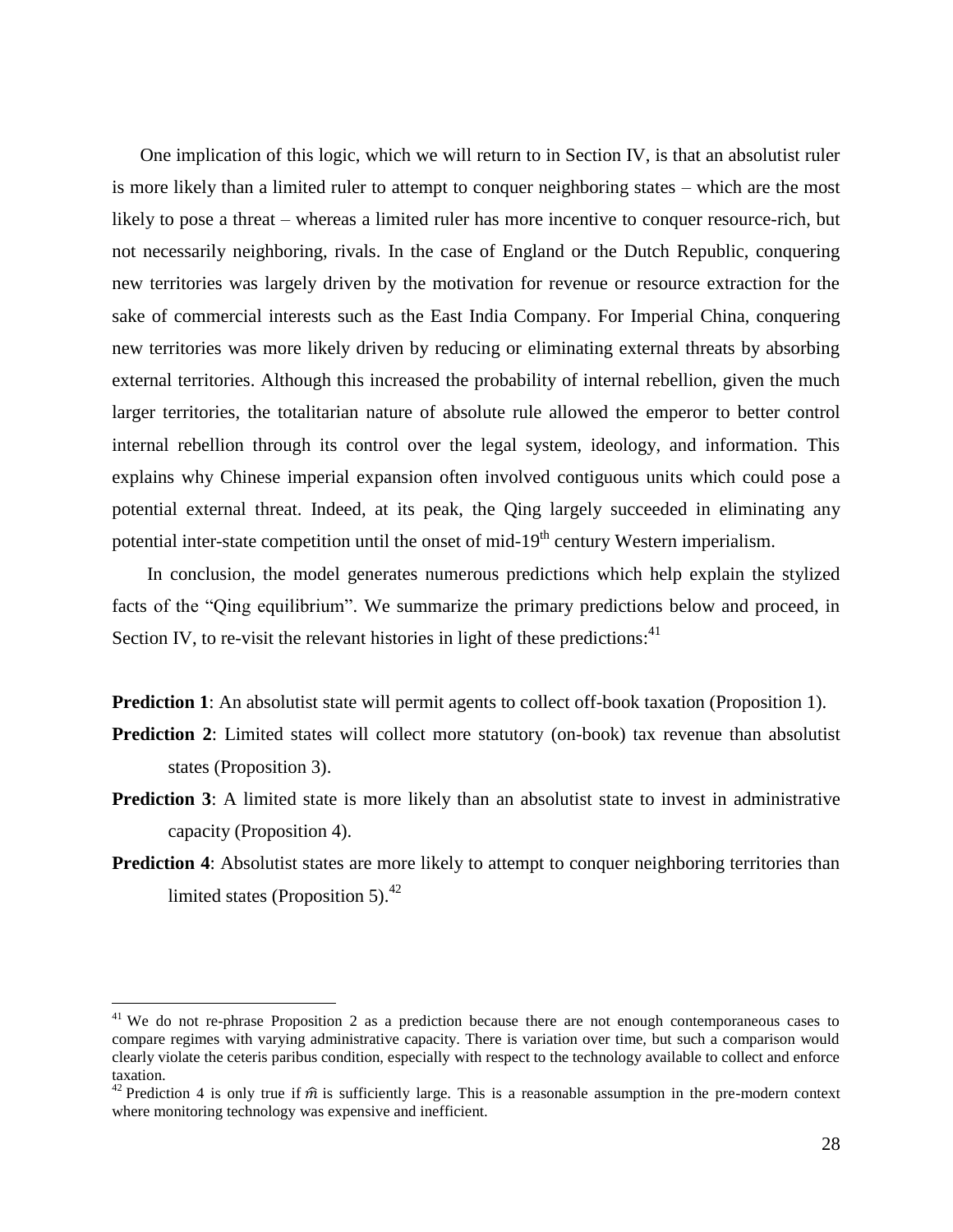## **IV. Revisiting the Puzzle: Administrative Capacity and Credible Commitment in Chinese and European History**

Our model explains the contradiction that Imperial China, endowed with the world's earliest and longest civil bureaucracy, paradoxically evolved towards a low fixed revenue target (on-book income) with weak administrative capacity. With little or no information due to (deliberately) weakened monitoring capacity, the emperor was better off extracting from the agent a fixed tax quota. By leaving their agents the residual (roughly equivalent to off-book income), the Qing managed to better align the short-term incentives of their agents with their long-term objective of dynastic tenure.

Through a combination of incentives and discipline, this system helped rein in the worst form of decentralized corruption often witnessed in more fragmented authoritarian regimes (Bardhan 1997). Yet, the Qing emperors' undisputed power to reward and punish agents was critical to the survival of the regime, especially in times of crisis. A legal system controlled within the administrative hierarchy may not deliver the best justice but may be far more effective in disciplining agents and pacifying the populace in times of discontent. Likewise, the power to confiscate gave the Qing the capacity to rapidly mobilize resources and combat short-run shocks. As shown in our model, even though limited rulers can generate more *on-book* revenue than absolutists during periods of exogenous threat, the fact that an absolutist can resort to confiscations during periods of particularly acute threats means that the *total* amount of revenue available to the ruler – the on-book taxes plus the one time confiscation – may be significantly greater.<sup>43</sup> Hence, in the absence of an alternative mechanism such as public debt, absolutists may have a better expenditure smoothing mechanism than limited rulers, at least in the short run.

Unconstrained coercive power also allowed the absolutist Qing to exert political control, resulting in the placing of limits on migration and the use of ideological propaganda.<sup>44</sup> These tools eventually yielded the Qing a comparative advantage in suppressing internal rebellion within its own jurisdiction relative to limited rulers. In this regard, the Qing's successful territorial expansion, particularly during the  $18<sup>th</sup>$  century, partly aimed at the reduction of

 $43$  If the exogenous threat occurs with varying severity, i.e., requiring a varying amount of resources to combat, then the absolutist ruler may not be able to commit to refrain from confiscations when the threat is sufficiently stark. While our model does not address this question directly, it is easy to see how the addition of minimal complexity provides insight. By "minimal complexity" we mean complexity to the model's setup, not its solution. What we are proposing here adds significant complexity to the model's solution without altering its basic insights.

 $44$  For a case of an absolutist state with massive monitoring capacity and coercive power in the early Ming dynasty during the  $14<sup>th</sup>$  century, see Guanglin Liu (2005).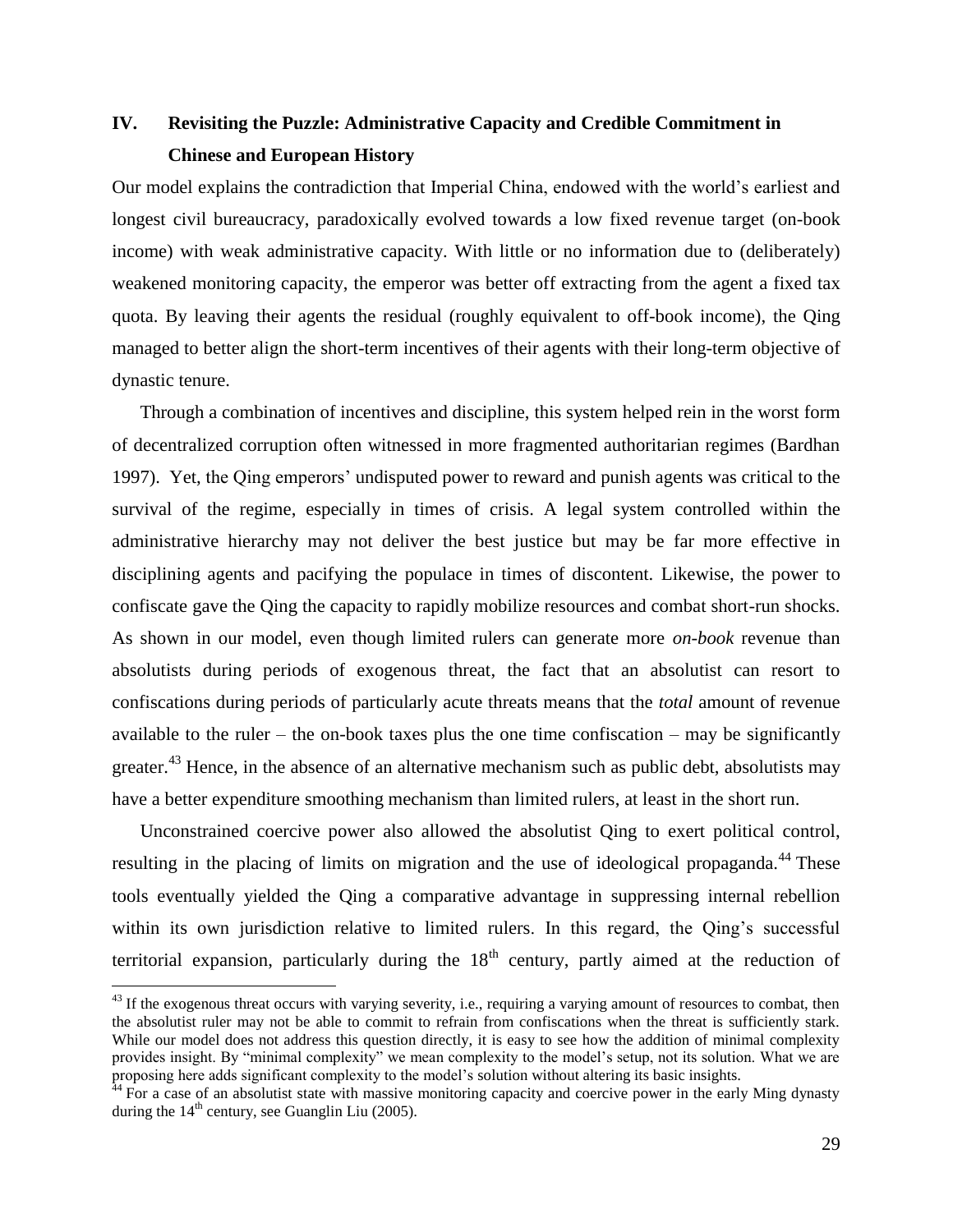external threats and the potential for inter-state competition. This helps explain the apparent contradiction of the Qing's vast territorial expansion and increasingly inward looking mindset, while at the same time reinforcing the "Confucian equilibrium" of low tax extraction and low administrative capacity. At a time when the Qing vastly expanded its territories into China's northwestern frontiers, which had historically been the source of military conflicts, it restricted its overseas trade to the port of Canton under a monopoly trading cartel and banned Chinese migration to Southeast Asia, which traditionally posed no military threat (Brandt, Ma, and Rawski 2014). When visited in 1792 by the British trade mission led by Lord George Macartney, who aimed to show off the best of Western trade and technology, the Qianlong emperor famously replied that "Our Celestial Empire possesses all things in prolific abundance and lacks no product within its borders. There is therefore no need to import the manufactures of outside barbarians in exchange for our own produce." $45$ 

Absolutist states do not always have incentive to evolve towards rule of law as long as mechanisms are in place to effectively control internal rebellion, repel external threats, and perpetuate dynastic rule. Yet, we show that the absolutist power that had initially given political stability to large states such as China also ended up impeding the long-run development of fiscal and financial capacity fostered under a limited regime and the rule of law. We can therefore extend our model to the historical prototypes of fiscal regimes in Western Europe. With credible commitment, the ruler commits to not arbitrarily raise the statutory tax quota without prior consent from the agent. So, even with very high monitoring costs, the agent may not need to hide the amount of taxes it collects, as it is secure from extraction from the ruler.

We view the deal between medieval/early modern European rulers and the autonomous, free cities as a case of low monitoring capacity at the center but with credible commitment. In exchange for a fixed sum of tax revenue, European rulers granted cities a secure charter which guaranteed their rights. As autonomous cities could collect taxes (formal and informal) within their jurisdiction without fear of extraction from the ruler, the accounting and revenue system of these autonomous cities become increasingly open. The openness of the revenue system was crucial. Off-book income, which made up a majority of the wage of Qing tax collecting agents, could not be used as collateral for government bonds. Public debt, particularly on the secondary market, also became more viable because it could be securitized with a relatively stable and

<sup>45</sup> Quote from https://en.wikipedia.org/wiki/Macartney\_Embassy, accessed August 14, 2016.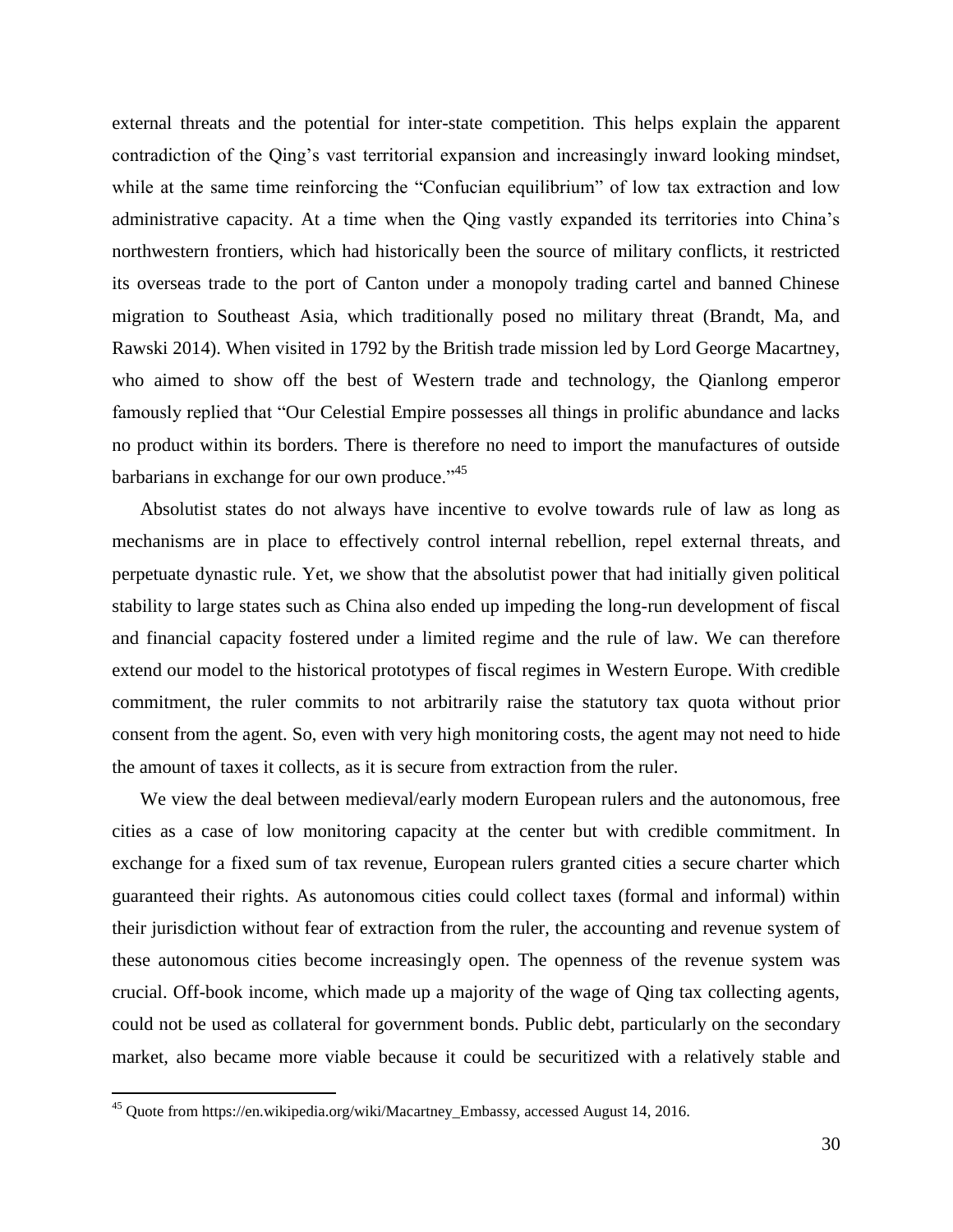transparent revenue stream.<sup>46</sup> Thus, credible commitment allowed autonomous rulers to develop a viable public debt market to help deflect exogenous crises and smooth expenditure.

The combination of credible commitment and taxation with low monitoring cost also applies to the case of post-Glorious Revolution England. Here, even though the Crown knew both statutory and off-book taxes given strong monitoring capacity, the Crown's credible commitment not to raise taxes or confiscate arbitrarily provided its agents a secure and large present value of future income (all visible). Hence, the value to the agent of staying within the bureaucracy and being honest remained high. Indeed, a modern civil bureaucracy in the form of an excise bureau, where bureaucrats are paid high, transparent wages in order to deter short-term dishonest behavior, came into shape in the post-Glorious Revolution Britain. Here, modern bureaucrats valued long-term tenure over entrepreneurship (Daunton 2012; North and Weingast 1989). Similarly, the Crown met one-time revenue demands in times of crisis through public debt  $- a$ sustainable public debt required credible commitment – or through parliamentary consent (Johnson and Koyama 2014). In this regard, the credible commitment mechanism reinforced through rule of law (and increasingly through social contract) offered the political regime a way out of the cycles of roving-stationary banditry equilibria and extended the time horizon of political rule beyond the tenure of individual rulers or a coalition of rulers.

Turning back to China, many of the advantages of absolutist rule turned out to be impediments in the long run. In China, the dominance of a single and centralized absolutist state ended up as a serious obstacle to the growth of a viable market for public debt. While absolutist regimes in Europe faced difficulties in the development of a domestic market for public debt given the absence of credible commitment, they could still float public debt abroad or in international markets within a multi-state framework. Such an option was not viable for the Qing given that the entire territory was under the reign of a single centralized state. As Max Weber hinted at one point, the Chinese type of warfare may not seem to have achieved the same type of fiscal and financial capacity as their European counterparts partly due to the combined absence of an internal constitutional constraint and external political fragmentation (Weber 1951, p. 103- 4). As long as the state could resort to coercive means of extracting resources without facing

<sup>&</sup>lt;sup>46</sup> For much more on the joint growth of sovereign debt and limited rule in medieval and early modern Europe, see Stasavage 2011, 2016.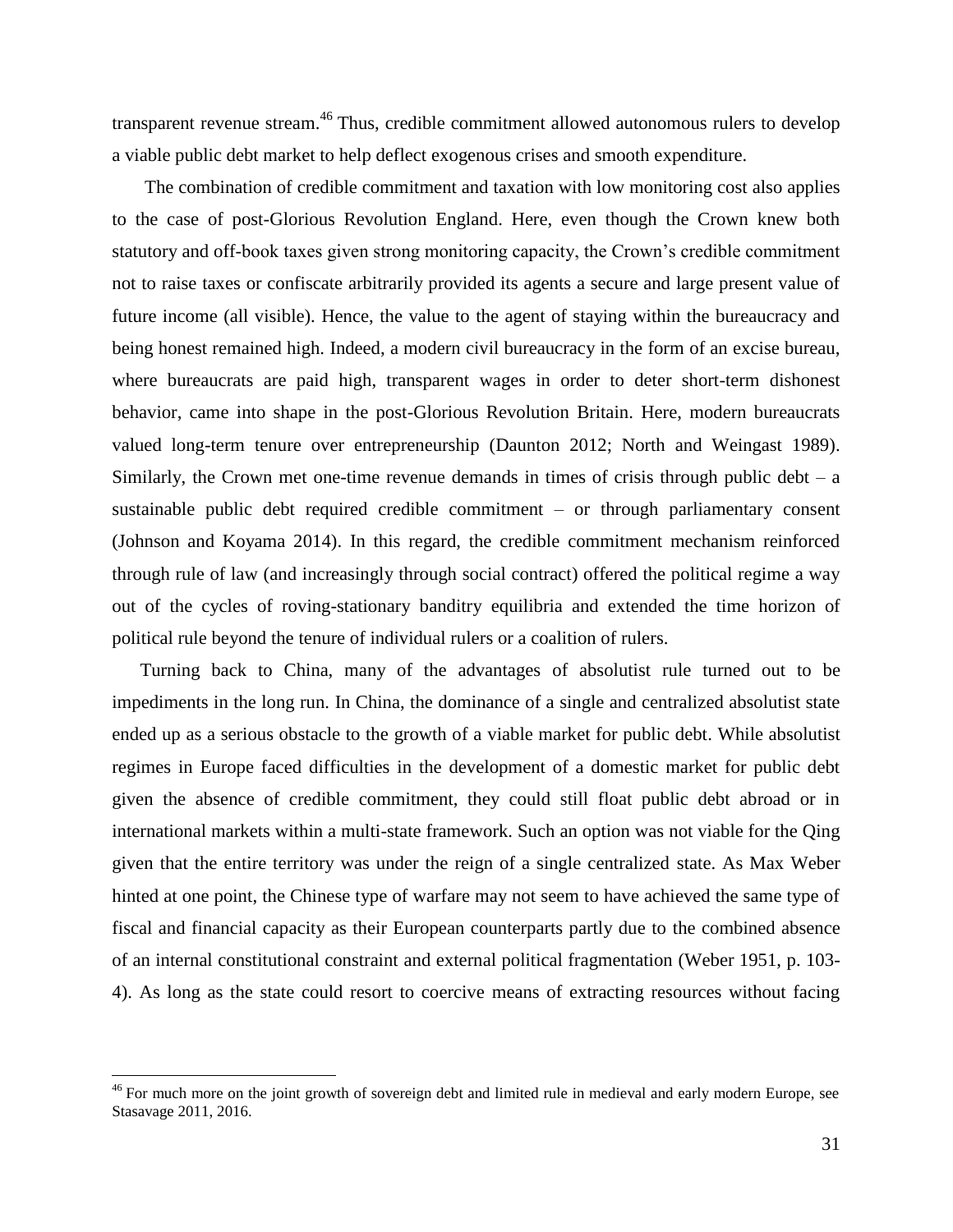external competition, it was less inclined to develop state capacity based on market forces such as long-term debt. $47$ 

Hence, absolutism also carried big costs. To retain the loyalty of agents, absolutist ruler needed to keep rents high for his agents, much of which came in the form of legal and social privileges. In China, rulers awarded gentries or bureaucrats highest social-status, followed by peasants, craftsman and merchants, which generate distortions to markets. Likewise, short-term extractions and periodic trampling of property rights in times of shocks led to pervasive uncertainty and insecurity in the general economy and strategic behavior on the part of agents to hoard assets and exacerbate information asymmetries. Yet, improved monitoring infrastructure may result in even worse outcomes for absolutist states. As revealed in Chinese history, when the absolutist state amassed massive monitoring infrastructure and state coercive power, these infrastructures, coupled with the unconstrained coercive power of the state, often became menacing tools of political repression, sometimes leading to massive human disasters and political instability.<sup>48</sup> This explains the contrast that while state capacity in Western Europe successfully co-evolved as a nexus of legal-financial-fiscal capacity, in absolutist states it led to the strengthening of administrative capacity at the expense of legal and financial capacity (Belsey and Persson 2011, Brandt Ma and Rawski 2014). Hence, the Qing equilibrium of low fiscal and administrative capacity can be viewed as a softer version of absolutism far more "benevolent" and hence resilient than a more ominous totalitarian version.<sup>49</sup>

#### **V. Concluding Thoughts**

 $\overline{a}$ 

Motivated by the case of the absolutist Qing Empire, our paper seeks to explain why fiscal capacity (the ability to collect taxes from the masses) and administrative capacity (the ability to monitor and punish administrators tasked with carrying out the ruler's policies) are frequently weak in absolutist regimes, despite the ruler's absolute power over people and property. We

<sup>&</sup>lt;sup>47</sup> See Ma (2016) on the rise of public debt in early  $20<sup>th</sup>$  century China under a differential institutional set-up, which offers some insights into why public debt and the related secondary market was hard to come by in early modern China.

<sup>&</sup>lt;sup>48</sup> For another case of a command economy built under Mao Zedong in the 1950s, which partly accounted for the 1959-61 Great Leap Famine, see Chen and Kung (2011).

<sup>&</sup>lt;sup>49</sup> If an absolutist state strengthens its monitoring infrastructure, it creates perverse incentives on dynamism and innovation. For a model of how slavery was usually most effective in an economy with simple and easily measurable tasks, see Dari-Mattiacci (2013). Indeed, Chinese reform in the post-1978 era was successful in partbecause the government retreated from a strict monitoring of many sectors of the economy, (Bai et al. 1999).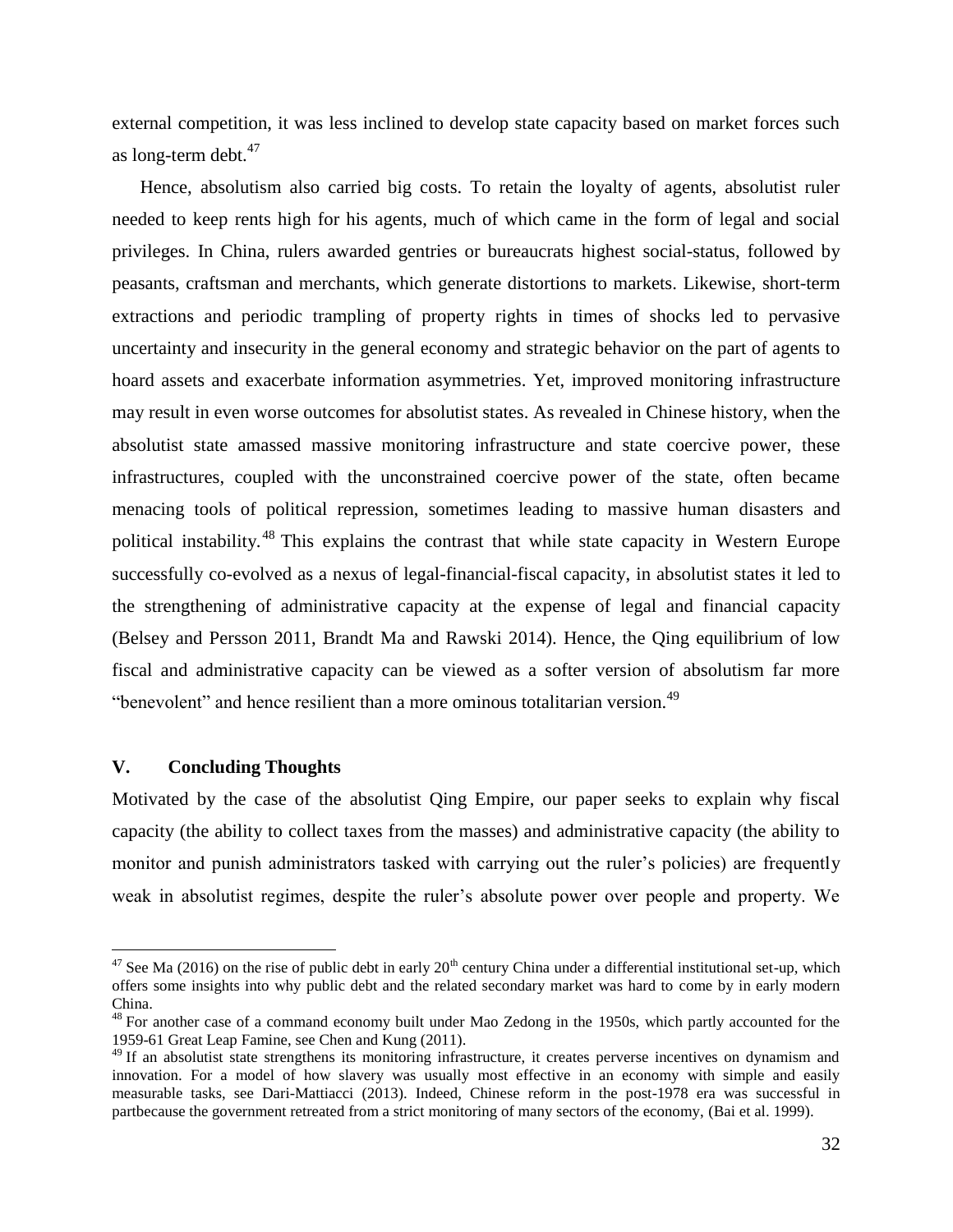suggest that the absolutist's unconstrained power and inability to refrain from confiscation could turn out to be a weakness in the long run compared with constitutionally constrained regimes. The lack of credible commitment means that absolutists are only able to encourage their administrators to collect and remit taxes when the ruler lacks the ability to inexpensively monitor and punish his agents. Under such circumstances, agents value "staying in the system" because they have a steady stream of income via the collection of extra-legal taxation, which is secure from the ruler because the ruler does not know it exists. This logic entails that an absolutist's failing to build up administrative infrastructure is an equilibrium *outcome* in the situation where the ruler faces few constitutional constraints. Moreover, it entails that extra-legal taxation – so common in the Qing Empire and other absolutist states – is a *necessary* component of an equilibrium where an agent collects and remits taxes to the center.

This paper also brings to the fore the issue of fiscal, financial, and legal capacities in the long-run economic divergence between China and Northwestern Europe. In particular, it suggests that once the rulers of England and the Dutch Republic were subject to sufficient constitutional constraint – following the Dutch Revolt in the Dutch Republic and the Glorious Revolution in England – they were incentivized to build administrative infrastructure, develop public debt markets, and increase the level of taxation (see Table 1). On the other hand, absolutist regimes – both Qing China as well as the absolutist regimes of Europe including France, Spain, and the Ottoman Empire – often sought other means to consolidate their power rather than build such infrastructure and markets based on some form of credible commitment mechanism.<sup>50</sup> It is no surprise, therefore, that the Dutch Republic and England – both of whose territories and population size were minuscule compared with the Chinese, Russian, or Ottoman Empires – became the world's two leading economies of the early modern period and for better or worse, constructed the world's most dynamic modern global empires.<sup>51</sup>

 $50$  For the case of Spain, see Irigoin and Grafe (2013). Like the Qing, the early modern Spanish Empire had little administrative capacity. The Spanish Crown was nonetheless able to extract significant revenue, mainly from the New World, by outsourcing fiscal functions to private individuals. Irigoin and Grafe argue that Spanish coercive power helps explain this observation. Their model suggests that fiscal capacity is a function of coercive power and it follows an inverted-U shape; initial investments in coercion pay off well, but eventually diminishing returns kick in.

<sup>&</sup>lt;sup>51</sup> For more on the rise of the Dutch in the early modern period, see de Vries and van der Woude (1997). van Zanden, Buringh, and Bosker (2012) recognize the Dutch and English "little divergence" as associated with the divergence in parliamentary development between northwestern Europe and southern Europe between 1500 and 1800. Rubin (2017) adds to this insight, arguing that the little divergence in parliamentary development can be explained by the Dutch and English adopting the Reformation, which necessitated that rulers legitimize their rule and capacity to collect taxes via parliaments.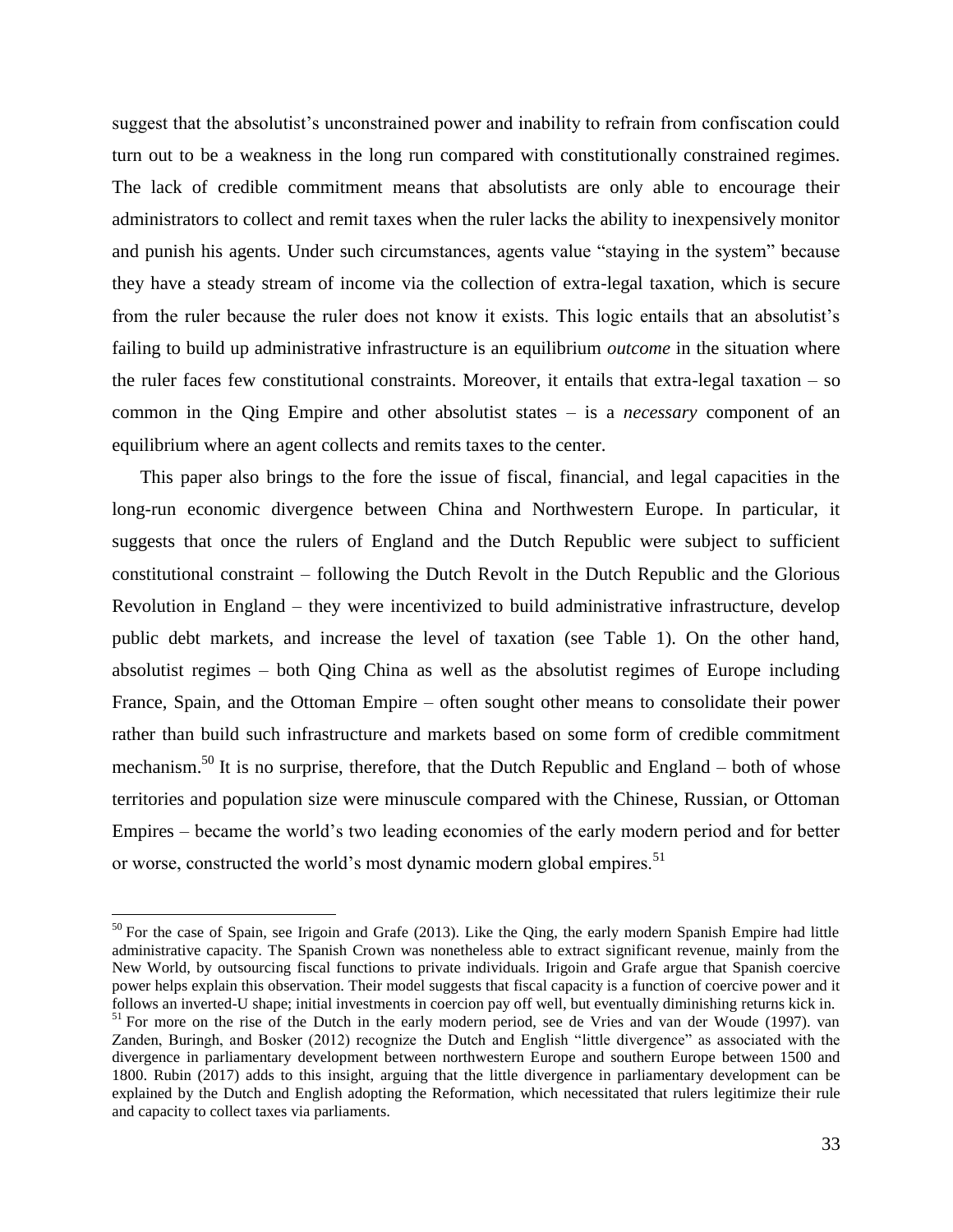In this regard, our paper sheds new light on the Great Divergence debate. A critical point put forward by Pomeranz is the importance of New World resources in the rise of the West versus China (Pomeranz 2000, ch. 6). We argue that China's lack of overseas explorations is best understood by a lack of motivation rather than lack of access: the main motivation of Qing territorial expansion or conquest was the reduction of external threats rather than the control or extraction of economic resources. So, it was not just simply constitutional constraint or the government's credible commitment to repay public debt that mattered. Instead, limited governance directly contributed to the build-up of fiscal, administrative, and financial institutions, all of which are hallmarks of the modern economy.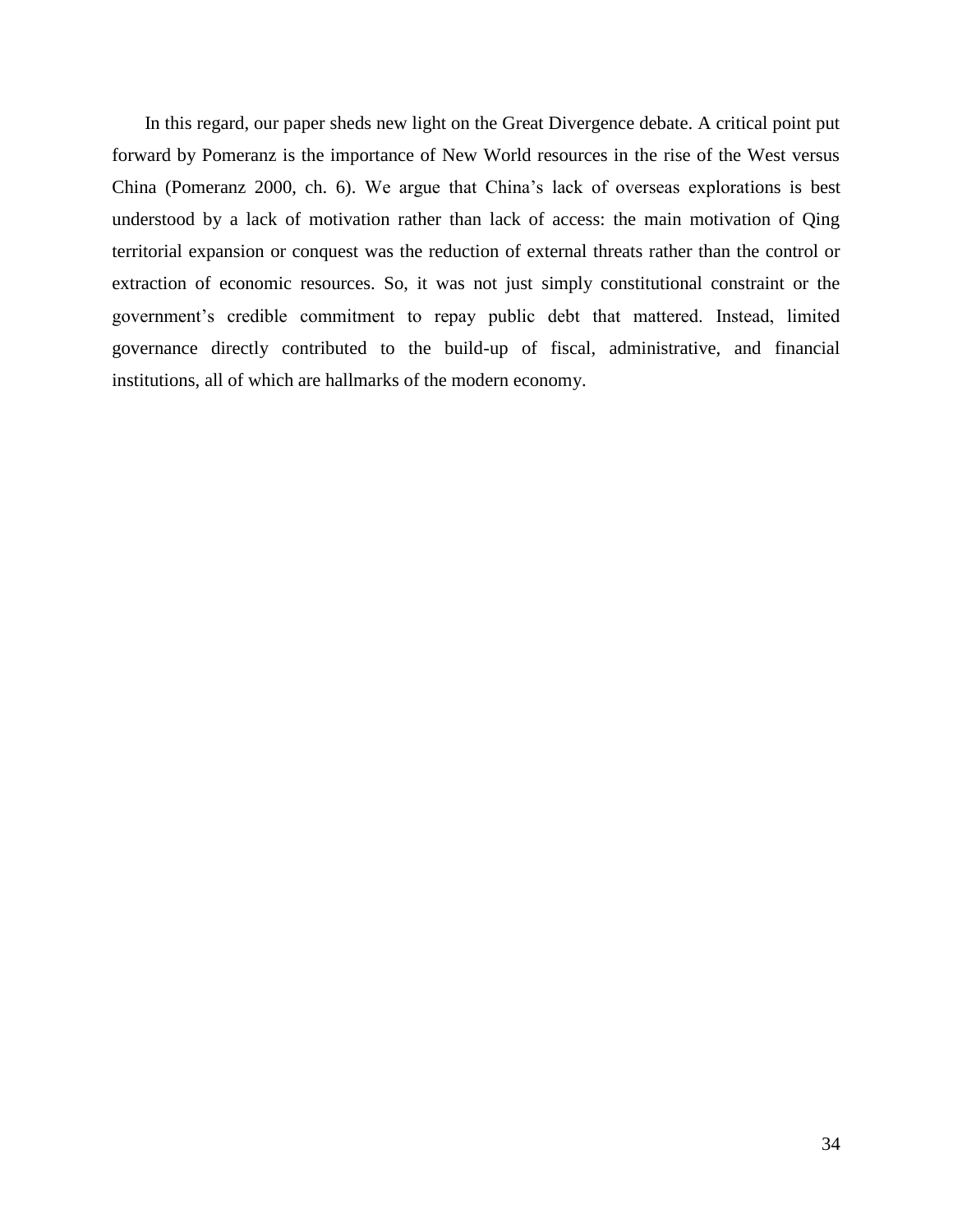#### **References**

- Acemoglu, Daron. 2005. "Politics and Economics in Weak and Strong States." *Journal of Monetary Economics* 52: 1199-1226.
- Alesina, Alberto and Enrico Spolaore. 2005. "War, Peace, and the Size of Countries." *Journal of Public Economics*, 89(7): 1333-54.
- Bai, [Chong-En Bai,](http://econpapers.repec.org/RAS/pba338.htm) David D. Li, Yingyi Qian, and [Yijiang Wang.](http://econpapers.repec.org/RAS/pwa687.htm) 1999*. "*Anonymous Banking and Financial Repression: How Does China's Reform Limit Government Predation without Reducing Its Revenue?" Working paper.
- Balla, Eliana, and Noel D. Johnson. 2009. "Fiscal Crisis and Institutional Change in the Ottoman Empire and France." *Journal of Economic History* 69(3): 809-45.
- Bardhan, Pranab. 1997. "Corruption and Development: a Review of Issues." *Journal of Economic Literature* 35(3): 1320-46.
- Besley, Timothy and John McLaren. 1993. "Taxes and Bribery: The Role of Wage Incentives." *Economic Journal* 103: 119-141.
- Besley, Timothy and Persson, Torsten. 2009. "The Origins of State Capacity: Property Rights, Taxation and Politics." *American Economic Review* 99(4): 1218-44.
- Besley, Timothy and Persson, Torsten. 2010. "State Capacity, Conflict and Development." *Econometrica* 78: 1-34.
- Besley, Timothy and Persson, Torsten. 2011. *Pillars of Prosperity: The Political Economics of Development Clusters.* Princeton: Princeton University Press.
- Brandt, Loren, Debin Ma, and Thomas G. Rawski. 2014. "From Divergence to Convergence: Reevaluating the History behind China's Economic Boom." *Journal of Economic Literature* 52(1): 45-123.
- Chang, Chung-li [Zhang Zhongli]. 1955. *The Chinese Gentry Studies on Their Role in Nineteenth-Century Chinese Society*. Seattle: University of Washington Press.
- Chang, Chung-li [Zhang Zhongli]. 1962. *The Income of the Chinese Gentry*. Seattle: University of Washington Press.
- Chen, Feng. 1992. 清代军费研究 [*A Study on Qing Military Expenditure*]. Wuhan: Wuhan University Press.
- Chen, Feng. 2008. 清代财政政策与货币政策研究 [*A Study on Qing Fiscal and Monetary Policies*]. Wuhan: Wuhan University Press.
- Chen, Suo and James Kung. 2011. "The Tragedy of the Nomenclature: Career Incentives and Political Radicalism during China's Great Leap Famine." *American Political Science Review* 105(1): 27–45.
- Dari-Mattiacc, Giusepper. 2013. "Slavery and Information." *Journal of Economic History* 73(1): 79-116.
- Daunton, Martin. 2012. "The Politics of British Taxation, from the Glorious Revolution to the Great War." In *The Rise of Fiscal States*, Bartolomé Yun-Casalilla, Patrick K. O'Brien, and Francisco Comin Comin (eds.): 111–42
- Deng, Kent. 2015 "Imperial China under the Song and late Qing," in *Fiscal Regimes and the Political Economy of Premodern States*, Andrew Monson and Walter Scheidel (eds.). Cambridge: Cambridge University Press: 308–342.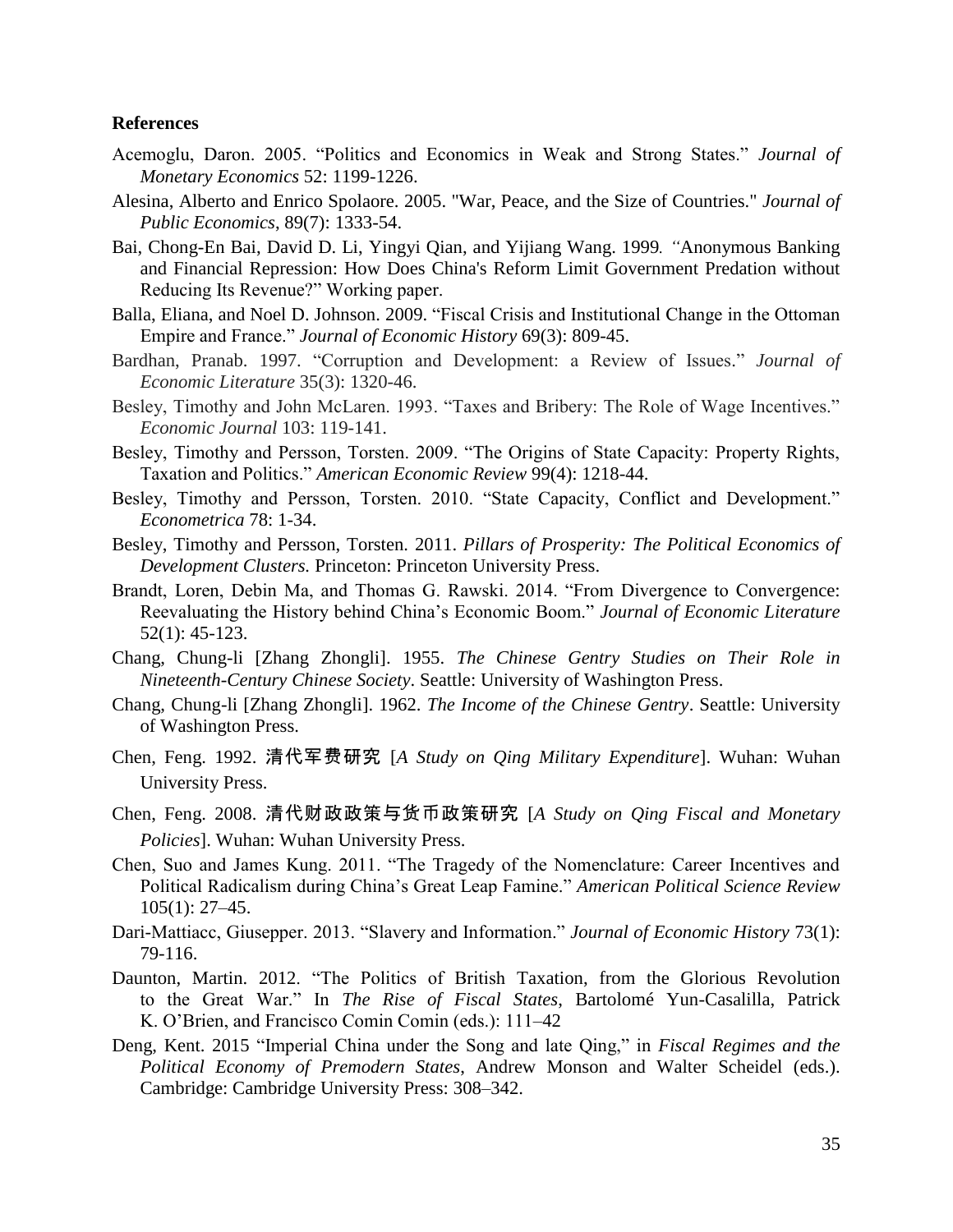- de Vries, Jan and Ad van der Woude. 1997. *The First Modern Economy: Success, Failure, and Perseverance of the Dutch Economy, 1500-1815*. Cambridge, Cambridge University Press.
- Dincecco, Mark. 2009. "Fiscal Centralization, Limited Government, and Public Revenues in Europe, 1650-1913." *Journal of Economic History* 69(1): 48-103.
- Dincecco, Mark. 2014. "The Rise of Effective States in Europe." *Journal of Economic History* 75(3): 901-918.
- Gennaioli, Nicola and Hans-Joachim Voth. 2015. "State Capacity and Military Conflict." *Review of Economic Studies*, 83: 1-47.
- González de Lara, Yadira, Avner Greif, and Saumitra Jha. 2008. "The Administrative Foundations of Self-Enforcing Constitutions." *American Economic Review* 98(2): 105-109.
- Greif, Avner. 2005. "Commitment, Coercion, and Markets: The Nature and Dynamics of Institutions Supporting Exchange." in *The Handbook of New Institutional Economics*, C. Ménard and M.M. Shirley (eds.). Norwell, MA: Kluwer Academic Publishers: 727-786.
- Greif, Avner. 2008. "The Impact of Administrative Power on Political and Economic Developments: Toward a Political Economy of Implementation." in *Institutions and Economic Performance*, E. Helpman (Ed.). Cambridge: Harvard University Press, 17-63.
- Greif, Avner and Jared Rubin. 2015. "Endogenous Political Legitimacy: The English Reformation and the Institutional Foundations of Limited Government." Stanford University Working Paper.
- Greif, Avner and Guido Tabellini. 2015. "The Clan and the Corporation: Sustaining Cooperation in China and Europe." Stanford University working paper.
- Hamashita, Takeshi. 2006. *Studies in China's Modern Economic History: Maritime Customs Finance and Treaty-Port Market Networks during Late Qing* (In Chinese). Nanjing: Jiangsu renmin chubanshe.
- He, Ping. 1998. 清代赋税政策研究 (*Research on Qing Taxation Policy*). Beijing: Chinese Academy of Social Science Press.
- Hoffman, Philip T. 2015. *Why Did Europe Conquer the World?* Princeton: Princeton University Press.
- Huang, Ray. 1974. *Taxation and Government Finance in Sixteenth-Century Ming China*. Cambridge: Cambridge University Press.
- Irigoin, Alejandra, and Regina Grafe. 2013. "Bounded Leviathan: Fiscal Constraints and Financial Development in the Early Modern Hispanic World." In D'Maris Coffman, Adrian Leonard, and Larry Neal (eds.), *Questioning Credible Commitment: Perspectives on the Rise of Financial Capitalism*. Cambridge: Cambridge University Press.
- Iwai, Shigeki. 2004. *A Study of China's Early Modern Fiscal History* (In Japanese). Kyoto: Kyoto University Press.
- Johnson, Noel and Mark Koyama. 2014. "Tax Farming and the Origins of State Capacity in England and France." *Explorations in Economic History* 51:1-20
- Johnson, Noel D. and Mark Koyama. 2017. "States and Economic Growth: Capacity and Constraints." *Explorations in Economic History* Forthcoming.
- Karaman, Kamil Kivanç. 2009. "Decentralized Coercion and Self-Restraint in Provincial Taxation: The Ottoman Empire, 15<sup>th</sup>-16<sup>th</sup> Centuries." *Journal of Economic Behavior and Organization* 71: 690-703.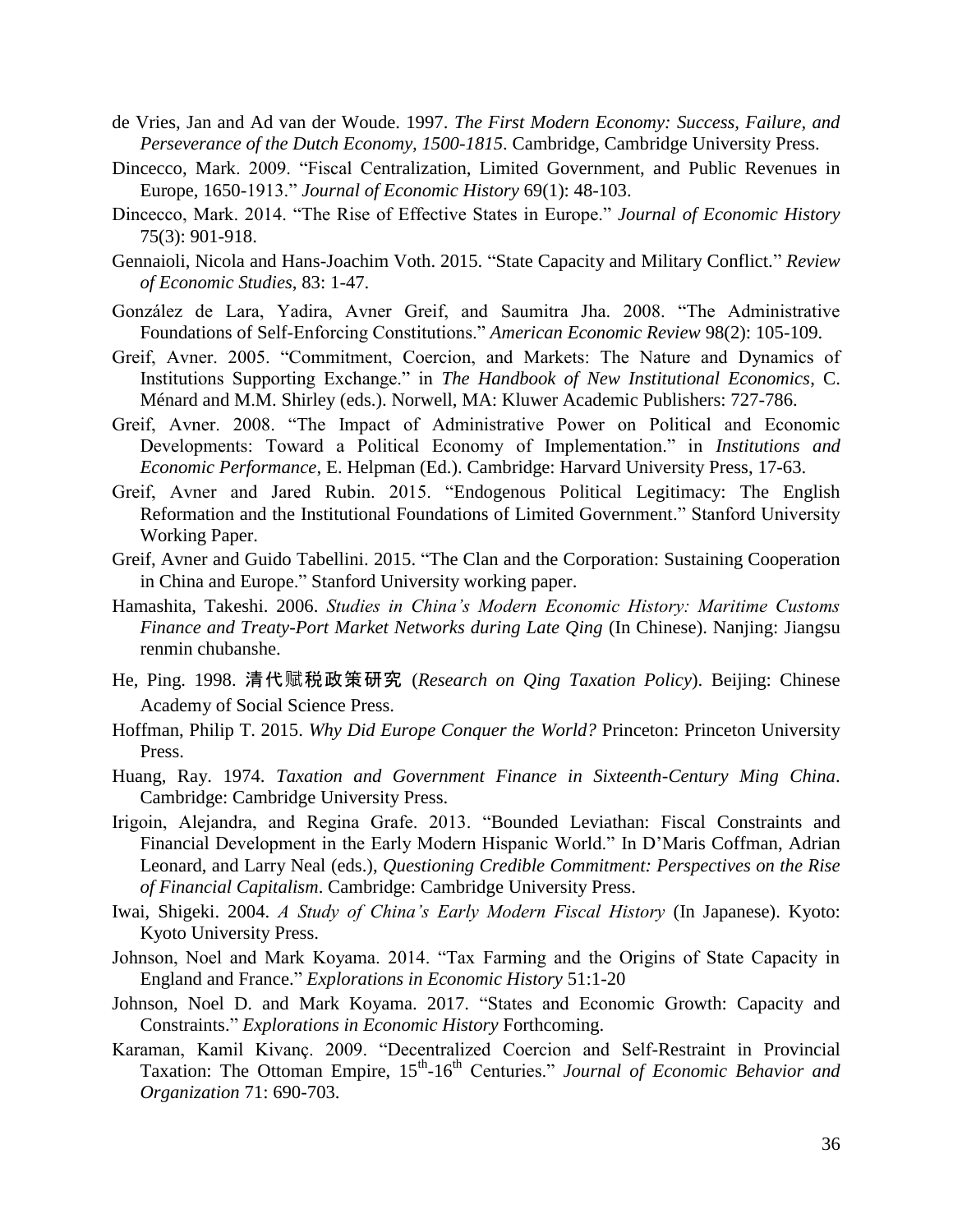- Karaman, Kıvanç and Şevket Pamuk. 2013. "Different Paths to the Modern State in Europe: The Interaction between Warfare, Economic Structure, and Political Regime." *American Political Science Review*, 107(3): 603-26.
- Kaske, Elisabeth. 2016. "Austerity in Times of War: the End of Eighteenth-Century War Finance in Qing China." Working paper.
- Kishimoto, Mio. 2011. "Property Rights, Land, and Law in Imperial China." *Law and Long-Term Economic Change: A Eurasian Perspective.* Stanford: Stanford University Press.
- Ko, Chiu Yu; Mark Koyama and Tuan-Hwee Sng. 2017. "Unified China and Divided Europe." *International Economic Review* Forthcoming.
- Lai, Hui-min. 2014 乾隆皇帝的荷包 (Emperor Qianlong's Purse: Imperial Household Finance in Eighteenth Century China) Taipei: Institute of Modern History, Academia Sinica.
- Liu, Guanglin. 2005. "Wrestling for Power: The State and the Economy in Later Imperial China, 1000—1770." Ph.D. Thesis, Harvard University.
- Ma, Debin. 2011a. "Law and Economy in Traditional China: A 'Legal Origin' Perspective on the Great Divergence," in *Law and Long-Term Economic Change: A Eurasian Perspective.*  Stanford: Stanford University Press.
- Ma, Debin. 2011b. "Rock, Scissors, Paper: The Problem of Incentives and Information in Traditional Chinese State and the Origin of Great Divergence." London School of Economics Economic History Working Paper 152.
- Ma, Debin. 2012. "Political Institution and Long-run Economic Trajectory: Some Lessons from Two Millennia of Chinese Civilization." chapter 4 in M. Aoki, T. Kuran and G. Roland (eds.), *Institutions and Comparative Economic Development*, Basingstoke: Palgrave Macmillan: 78-98.
- Ma, Debin. 2014. "State capacity and great divergence, the case of Qing China (1644–1911)." *Eurasian Geography and Economics* 54(5-6): 484-99.
- Ma, Debin 2016 "The Rise of a Financial Revolution in Republican China in 1900-1937: an Institutional Narrative" LSE Economic History Working Paper series No. 235: http://www.lse.ac.uk/economicHistory/workingPapers/2016/WP235.pdf
- Mayshar, Joram, Omer Moav, and Zvika Neeman. 2013. "Geography, Transparency and Institutions." CEPR Discussion Paper 9625.
- North, Douglass C., John Joseph Wallis, and Barry R. Weingast. 2009. *Violence and Social Orders: A Conceptual Framework for Interpreting Recorded Human History*. Cambridge: Cambridge University Press.
- North, Douglass C. and Barry R. Weingast. 1989. "Constitutions and Commitment: The Evolution of Institutional Governing Public Choice in Seventeenth-Century England." *Journal of Economic History* 49(4): 803-32.
- O'Brien, Patrick K. 1988. "The Political Economy of British Taxation, 1660-1815." *Economic History Review* 41(1): 1-32.
- Olson, Mancur. 1993. "Dictatorship, Democracy, and Development." *American Political Science Review* 87(3): 567-76.
- Pomeranz, Kenneth L. 2000. *The Great Divergence: China, Europe, and the Making of the Modern World Economy*. Princeton: Princeton University Press.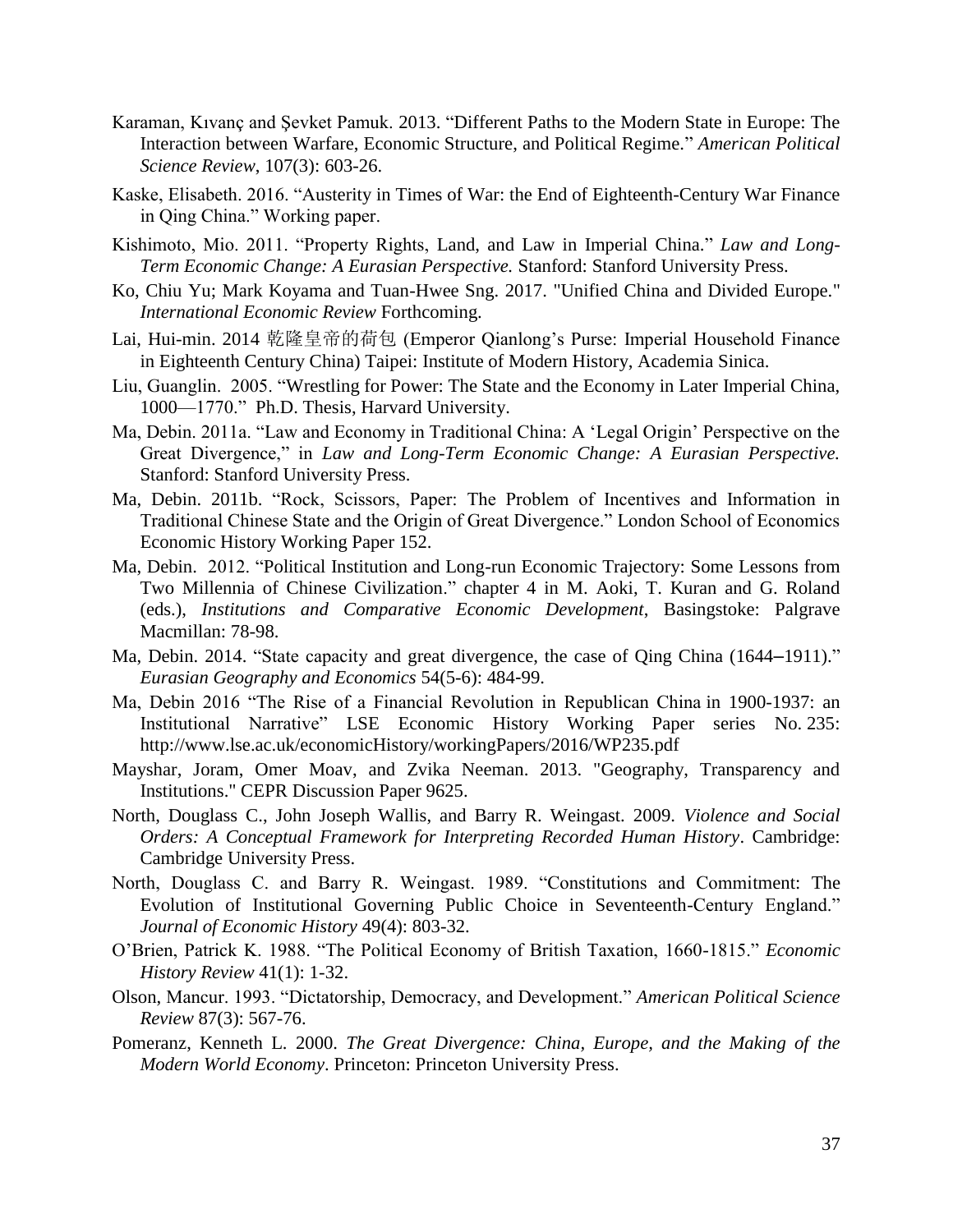- Rosenthal, Jean-Laurent and R. Bin Wong. 2011. *Before and Beyond Divergence: The Politics of Economic Change in China and Europe*. Cambridge: Harvard University Press.
- Rubin, Jared. 2017. *Rulers, Religion, and Riches: Why the West got Rich and the Middle East Did Not*. Cambridge: Cambridge University Press.
- Shi, Zhihong. 2008. (史志宏) 清代戸部银库收支和库存统计 (*Statistics on the Stocks, Receipts and Expenditures of the Vaults of the Qing Board of Revenue*) 福建人民出版社.
- Shi, Zhihong and Xu, Yi. 2008. 晚清财政: 1851-1894 (*Public Finance in Late Qing: 1851- 1894*). Shanghai: Shanghai University of Finance and Economics.
- Skinner, G. William. 1977. "Introduction: Urban Development in Imperial China." In *The City in Late Imperial China*, edited by G. William Skinner, 3–32. Stanford: Stanford University Press.
- Sng, Tuan-Hwee. 2014. "Size and Dynastic Decline: The Principal-Agent Problem in Late Imperial China, 1700-1850." *Explorations in Economic History* 54: 107-127.
- Spence, Jonathan D. 1990. *The Search for Modern China*. New York: Norton.
- Stasavage, David. 2011. *States of Credit: Size, Power, and the Development of European Polities*. Princeton: Princeton University Press.
- Stasavage, David. 2016. "What We Can Learn from the Early History of Sovereign Debt?" *Explorations in Economic History* 59: 1-16.
- Stephens, Thomas B. 1992. *Order and Discipline in China: The Shanghai Mixed Court, 1911– 27*. Seattle: University of Washington Press.
- Stiglitz, Joseph. 1974. "Incentives and Risks in Sharecropping." *Review of Economic Studies* 41: 219-55.
- Te-Ch'ang, Chang. 1972. "The Economic Role of the Imperial Household in the Ch'ing Dynasty." *Journal of Asian Studies* 31(2): 243-73.
- Tilly, Charles. 1990. *Coercion, Capital and European States, A.D. 990-1990.* Cambridge, MA: Blackwell.
- van Zanden, Jan Luiten, Eltjo Buringh, and Maarten Bosker. 2012. "The Rise and Decline of European Parliaments, 1188-1789." *Economic History Review* 65(3): 835-861.
- Wang, Yeh-chien. 1973. *Land Taxation in Imperial China, 1750–1911*. Cambridge and London: Harvard University Press.
- Weber, Max. 1951. *The Religion of China: Confucianism and Taoism*. New York: Free Press.
- Zelin, Madeleine. 1984. *The Magistrate's Tael: Rationalizing Fiscal Reforms in Eighteenth-Century Ch'ing China*. Berkeley: University of California Press.
- Zhou, Haiwen. 2012. "Internal Rebellions and External Threats: A Model of Government Organizational Forms in Ancient China." *Southern Economic Journal* 78(4): 1120-1141.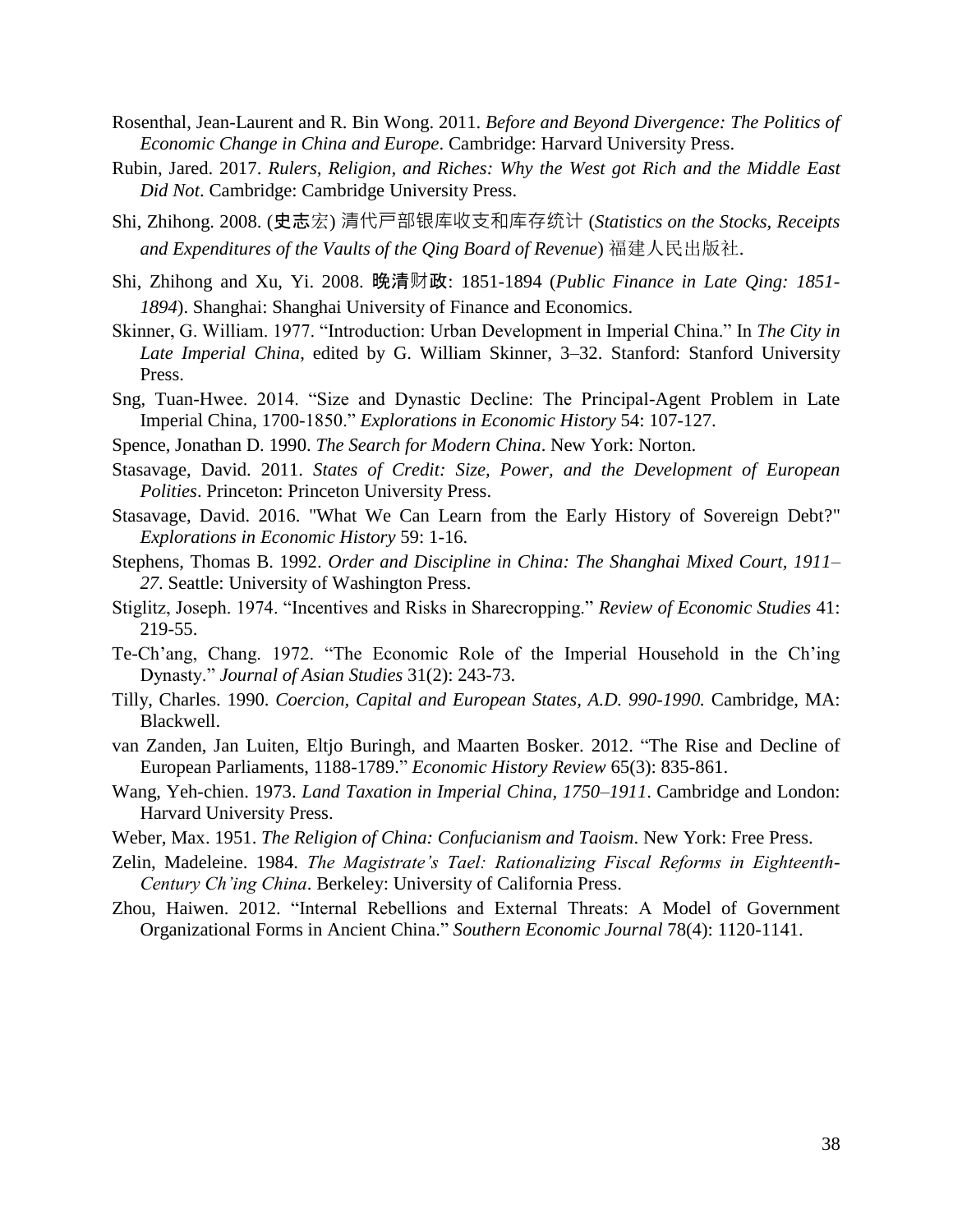## **Tables and Figures**



*Figure 1: Government Expenditure in Qing China*

*Source Notes: Ma (2014).*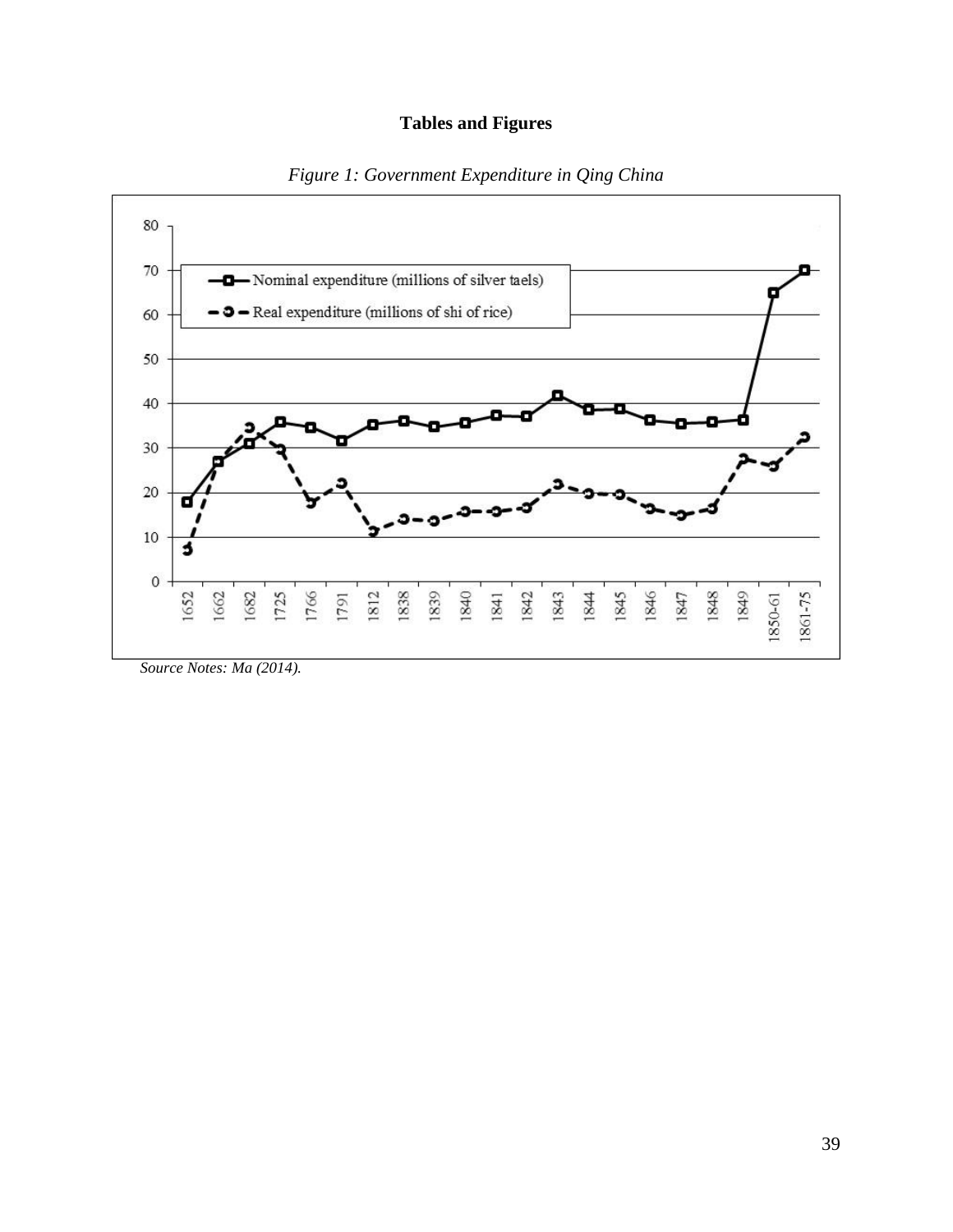*Figure 2: Annual Recorded Incidences of Warfare (left axis) and Silver Reserves (in ten thousand taels; right axis) in Qing China (1644-1911)* 



*Source notes: Ma (2014).*

*Figure 3: Game Play within each Period*

| Stage 1                   |                  | Stage 3          |
|---------------------------|------------------|------------------|
| Ruler sets                | Stage 2          | Ruler decides to |
| statutory tax $t_{\tau}$  | Agent collects   | monitor and/or   |
| and share $\alpha_{\tau}$ | and remits taxes | punish agent     |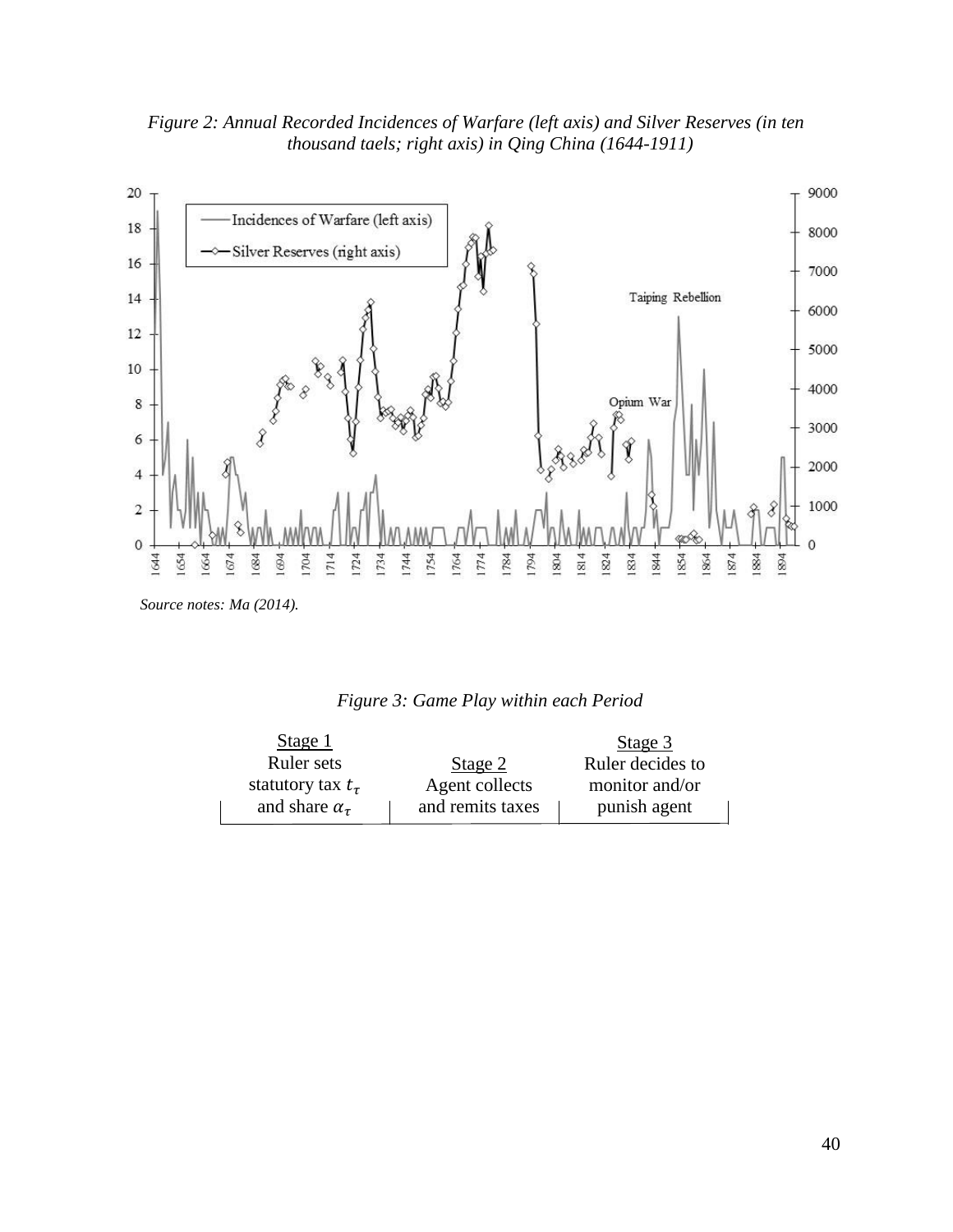|  |  |  |  |  |  | Table 1: Qing Central Government Annual Revenue in International Comparison |  |
|--|--|--|--|--|--|-----------------------------------------------------------------------------|--|
|--|--|--|--|--|--|-----------------------------------------------------------------------------|--|

| <b>Absolutist Regimes</b> |       |         |        |        |       | <b>Constrained Regimes</b> |            |
|---------------------------|-------|---------|--------|--------|-------|----------------------------|------------|
|                           | China | Ottoman | Russia | France | Spain | England                    | Dutch Rep. |
| 1650-99                   | 940   | 248     |        | 851    | 243   | 239                        |            |
| 1700-49                   | 1,304 | 294     | 155    | 932    | 312   | 632                        | 310        |
| 1750-99                   | 1,229 | 263     | 492    | 1,612  | 618   | 1,370                      | 350        |
| 1800-49                   | 1,367 |         |        |        |       | 6,156                      |            |
| 1850-99                   | 2,651 |         |        |        |       | 10,941                     |            |

Panel A. Aggregate Revenue (tons of silver)

Panel B. International comparison of per capita tax revenue (grams of silver)

| <b>Absolutist Regimes</b> |       |         |        |        |       | <b>Constrained Regimes</b> |            |
|---------------------------|-------|---------|--------|--------|-------|----------------------------|------------|
|                           | China | Ottoman | Russia | France | Spain | England                    | Dutch Rep. |
| 1650-99                   | 7.0   | 11.8    |        | 46.0   | 35.8  | 45.1                       |            |
| 1700-49                   | 7.2   | 15.5    | 6.4    | 46.6   | 41.6  | 93.5                       | 161.1      |
| 1750-99                   | 4.2   | 12.9    | 21.0   | 66.4   | 63.1  | 158.4                      | 170.7      |
| 1800-49                   | 3.4   |         |        |        |       | 303.8                      |            |
| 1850-99                   | 7.0   |         |        |        |       | 344.1                      |            |

Panel C. Per capita revenue expressed in days' wages for unskilled workers

|         | <b>Absolutist Regimes</b> |         |        |        |       |         | <b>Constrained Regimes</b> |
|---------|---------------------------|---------|--------|--------|-------|---------|----------------------------|
|         | China                     | Ottoman | Russia | France | Spain | England | Dutch Rep.                 |
| 1650-99 |                           | 1.7     |        | 8.0    | 7.7   | 4.2     | 13.6                       |
| 1700-49 | 2.3                       | 2.6     | 6.4    | 6.7    | 4.6   | 8.9     | 24.1                       |
| 1750-99 | 1.3                       | 2.0     | 8.3    | 11.4   | 10.0  | 12.6    | 22.8                       |
| 1800-49 | 1.2                       |         |        |        |       | 17.2    |                            |
| 1850-99 | 2.0                       |         |        |        |       | 19.4    |                            |

*Sources: Brandt et al. (2014); Dincecco (2009) for absolutist/constrained distinction*

### *Table 2: Summary of Key Variables and Parameters*

| Choice Variables |                                                                      | Parameters       |                                                         |  |  |
|------------------|----------------------------------------------------------------------|------------------|---------------------------------------------------------|--|--|
| $t_{\tau}$       | Statutory tax set by ruler                                           |                  | $m$ Monitoring cost                                     |  |  |
| $\alpha_{\tau}$  | Share of statutory tax remitted                                      | $\boldsymbol{p}$ | Probability of successful revolt                        |  |  |
|                  | $t_{\tau}^{0}$ Off-book taxes $(t_{\tau}^{0} = T_{\tau} - t_{\tau})$ |                  | $X_{\tau}$ External event (0/1) w/ probability $\theta$ |  |  |
|                  | $P_{\tau}$ Ruler's decision to punish (0/1)                          |                  |                                                         |  |  |
|                  | $M_{\tau}$ Ruler's decision to monitor (0/1)                         |                  |                                                         |  |  |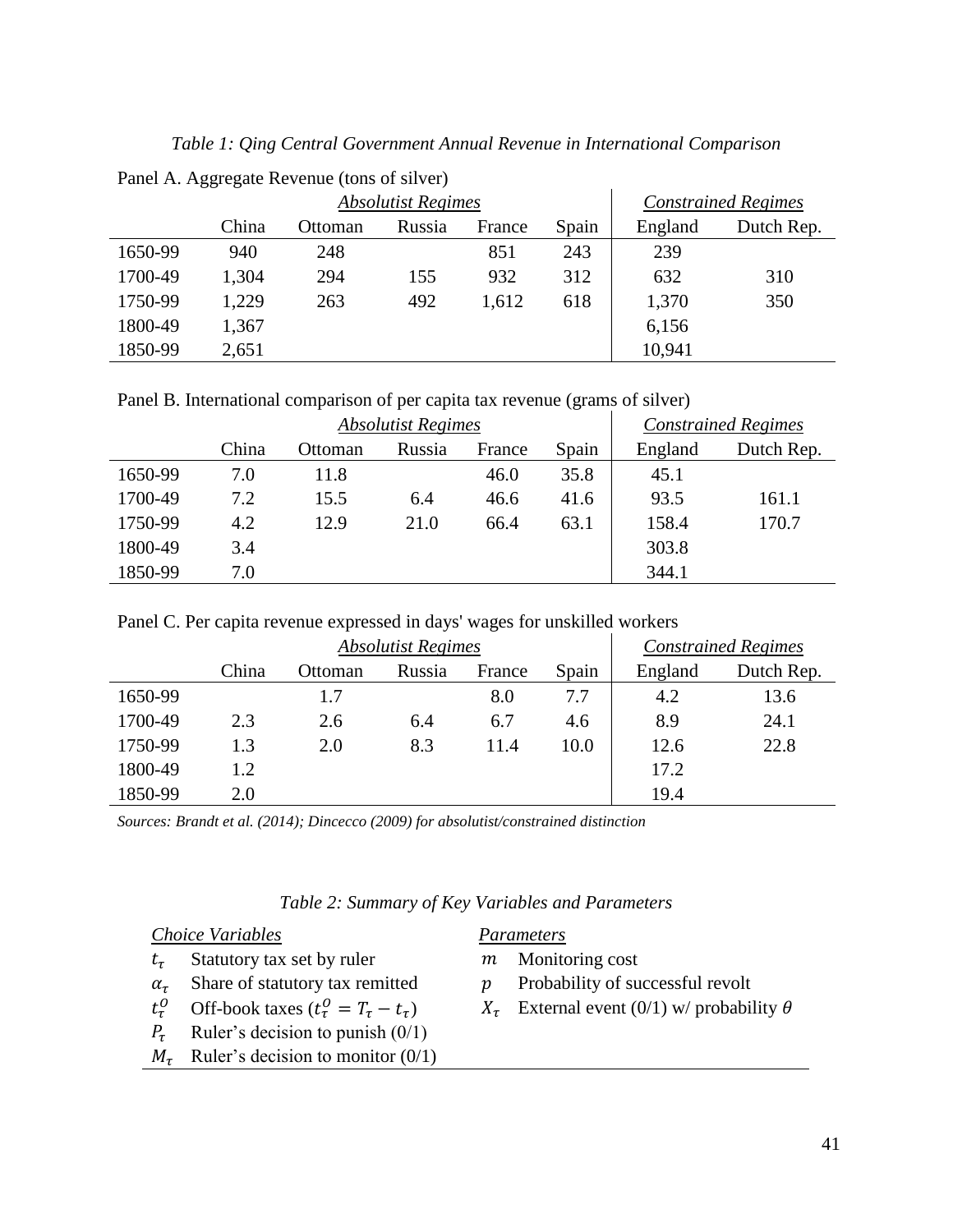|                    |                                                             | Direction of change<br>w.r.t. $\Delta m$ |                  |                                  |
|--------------------|-------------------------------------------------------------|------------------------------------------|------------------|----------------------------------|
| Choice<br>Variable | Variable<br>Interpretation                                  | Absolutist<br>Ruler                      | Limited<br>Ruler | Equilibrium<br>value greater for |
| $t_{\tau}^0$       | statutory taxes when $X = 0$                                | 0                                        | $^{+}$           | Limited                          |
| $t_{\tau}^{0,0}$   | off-book taxes when $X = 0$                                 | $^{+}$                                   | $\theta$         | Absolutist                       |
| $t_{\tau}^1$       | statutory taxes when $X = 1$                                | $^{+}$                                   | $^{+}$           | Limited                          |
| $p^0$              | probability of endogenous revolt<br>succeeding when $X = 0$ | $^{+}$                                   | $^{+}$           | Limited                          |
| q                  | probability of successfully<br>combatting exogenous revolt  | $^{+}$                                   | $^{+}$           | Limited                          |

#### *Table 3: Overview of Primary Insights and Comparative Statics*

#### **Appendix A: Proofs of Propositions**

#### *A.1. Proof of Proposition 1*

In periods where  $X = 0$ , an absolutist must collect zero on-book tax revenue, i.e.,  $\alpha^{*,0} t^{*,0} = 0$ , as long as  $\theta$  is not too large and  $m$  is not too small. There is no exogenous threat for the ruler to repel, and setting  $\alpha^{*,0} t^{*,0} = 0$  maximizes the amount the agent can keep as a wage. Note that when  $\theta$  is large, say  $\theta > \overline{\theta}$ , the possibility of the ruler having to defend against an exogenous threat in the following period is large enough that the ruler desires to smooth its income – preventing over-taxation of the masses when  $X = 1$  – and collect positive on-book tax revenue when  $X = 0$ . For the remainder of the analysis, assume that  $\theta \leq \overline{\theta}$ ; i.e., exogenous threats are sufficiently unlikely that the ruler optimizes by collecting revenue to counter the threat only when it is actually realized, and hence  $\alpha^{*,0} t^{*,0} = 0$ . Also note that there is no equilibrium where the agent remits a positive tax level  $\alpha^{*,0} t^{*,0}$  when m is sufficiently small, say  $m \leq m$ . In this case, the absolutist cannot commit to refrain from confiscating anything but a very low level of income for the agent. If the agent's income is low enough, it prefers its reservation utility over collecting taxes. Hence,  $t^{0*,0} = 0$  when  $m < m$ .

Setting  $\alpha^{*,0} t^{*,0} = 0$  entails the highest possible continuation value for the agent,  $\Pi^A$ , thus allowing the ruler to extract more revenue (by paying the agent less) in periods where  $X = 1$ . This implies that the agent collects all taxes of f-book when  $X = 0$ . This is optimal from the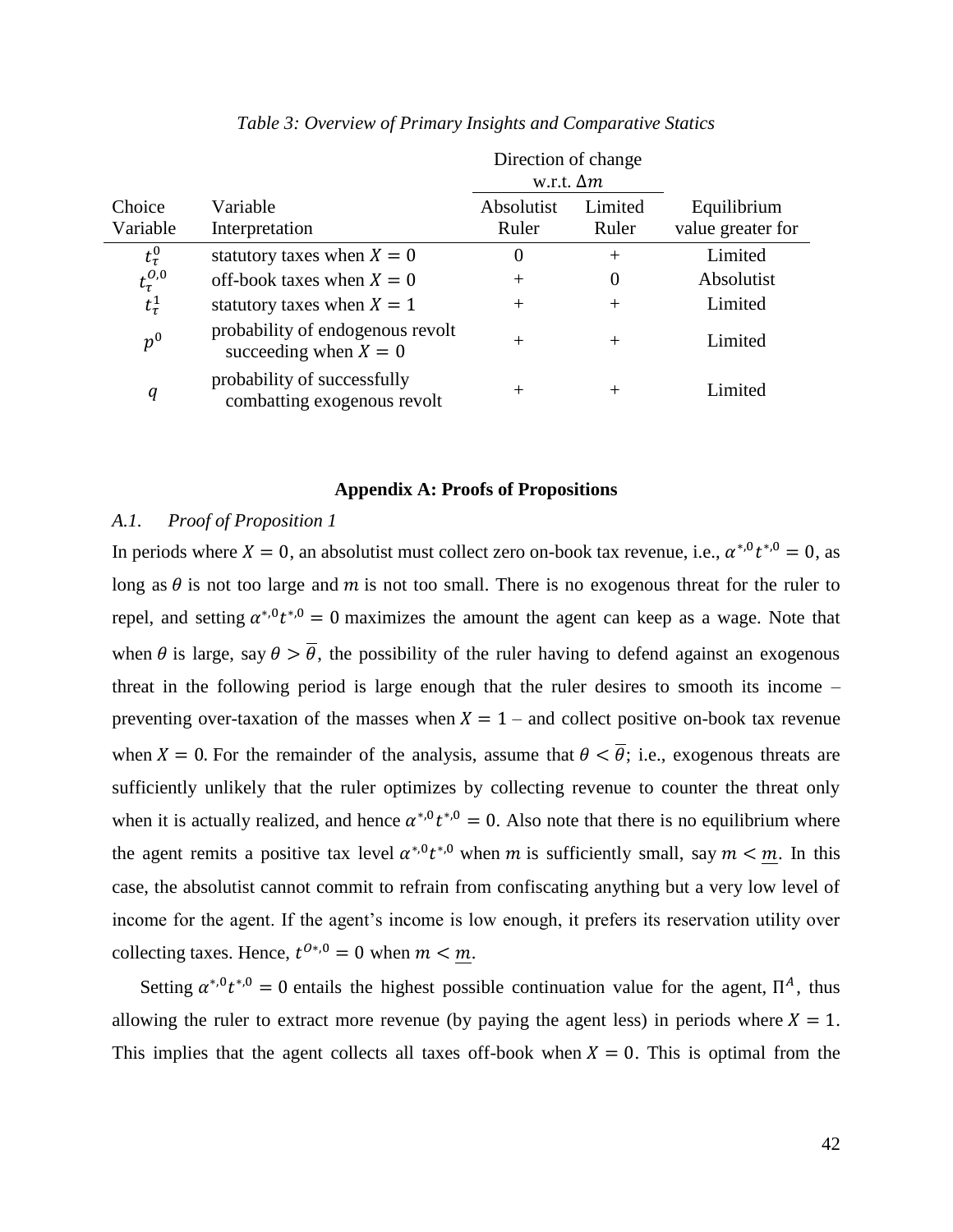perspective of the agent since it will not be subject to confiscation should  $X = 1$  in the following period (unless the ruler monitors).

Knowing that  $\alpha^{*,0}t^{*,0} = 0$ , we re-consider the agent's participation constraint from inequality (5) iv), i.e., the condition under which the agent collects the permitted taxes,  $\overline{t}^{*,0}$ . The agent's utility when  $X = 0$  is  $\overline{t}^{*,0} + \delta \Pi^A$  if it keeps its income from the present period. The agent keeps its income if and only if the following two conditions hold:

- i) the endogenous revolt does not succeed (this occurs with probability  $1 p$ ), and
- ii) there is no exogenous revolt in the following period OR the ruler does not monitor in the present period: either of these conditions entail that off-book income is free from confiscation (this occurs with probability  $1 - \theta \eta^{*,0}$ ).

Given these equilibrium conditions, we write the agent's participation constraint in periods where  $X = 0$  as:

(A.1) 
$$
(1-p)(1 - \theta \eta^{*,0}) \left(\overline{t}^{*,0} + \delta \Pi^A\right) + [1 - (1-p)(1 - \theta \eta^{*,0})] \frac{1}{1-\delta} \underline{u} \ge
$$

$$
(1-\hat{p})(1-\eta^{*,0})(\hat{t}+\delta \Pi^A) + [1 - (1-\hat{p})(1-\eta^{*,0})] \frac{1}{1-\delta} \underline{u},
$$

where  $\hat{t} > \overline{t}$  is the optimal amount the agent collects if it chooses to collect more taxes than  $\overline{t}$  and  $\hat{p} > p$  is the probability of the endogenous threat succeeding associated with  $\hat{t}$ .

Before proceeding, note that the following four relationships hold:

- i)  $\hat{t}$  is not a function of m: t is calculated by weighing the agent's marginal benefits of additional income against the increased marginal change in probability of an endogenous revolt succeeding,
- ii) therefore,  $\hat{p}$  is not a function of m,
- iii)  $*$ ,0 is decreasing in  $m$ : as monitoring becomes more expensive, the ruler cannot credibly commit to monitoring as frequently, and
- iv) (A.1) must bind in equilibrium; otherwise, the absolutist ruler could lower  $\eta^{*,0}$ (saving it the cost of monitoring) and (A.1) would still hold.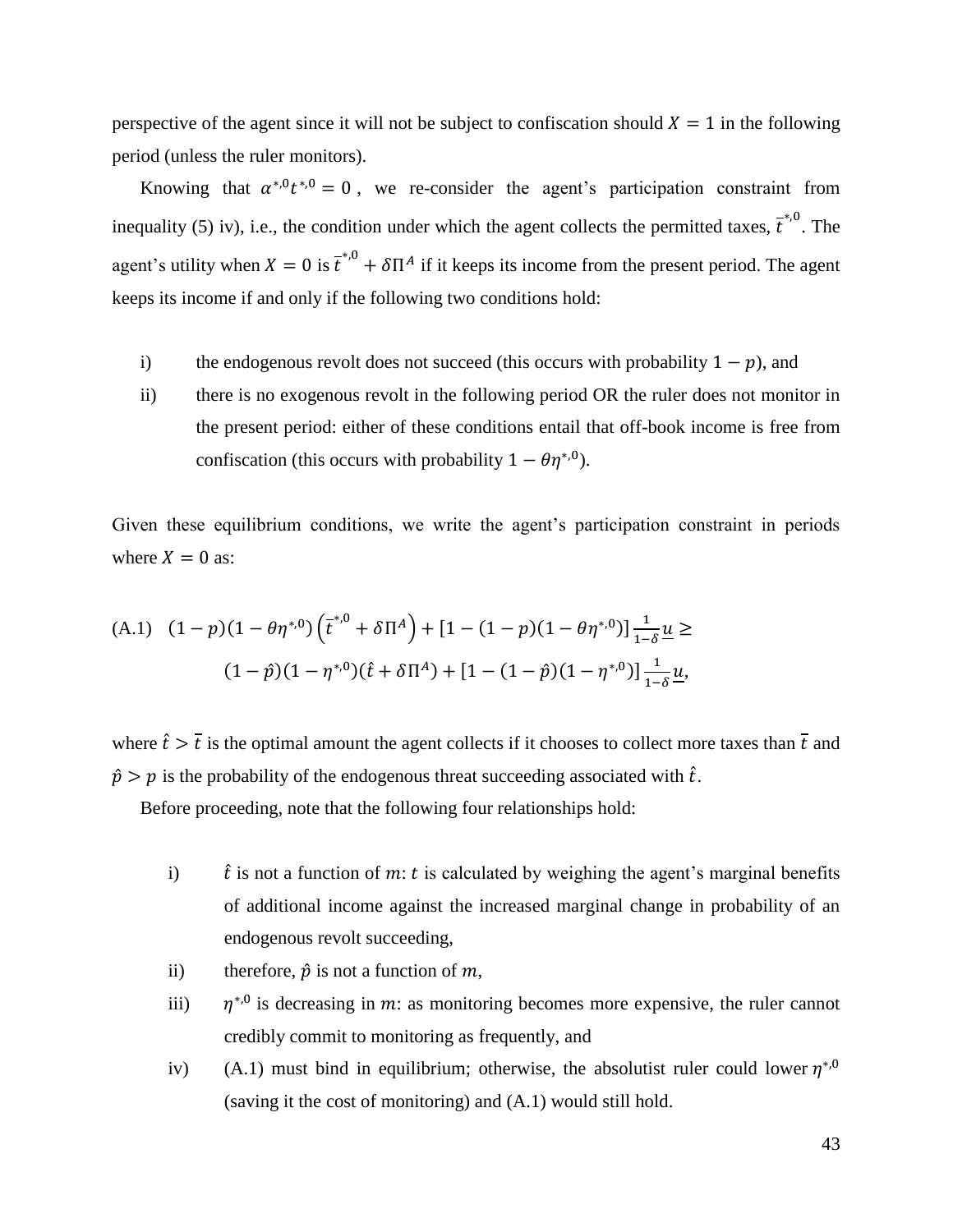To prove Proposition 1, we show that an increase in  *tightens the agent's participation* constraint (A.1). Since  $\eta^{*,0}$  is decreasing in m while  $\hat{t}$  and  $\hat{p}$  are not functions of m (points i-iii), the RHS of (A.1) is increasing in m, holding  $\Pi^A$  constant. Of course,  $\Pi^A$  is not constant in m – but it is straight-forward to show that  $\Pi^A$  must be increasing in m. This can be proven by contradiction.  $\Pi^A$  is decreasing in m if and only if  $\overline{t}^{*,0}$  is decreasing in m. However, if  $\overline{t}^{*,0}$  and  $\Pi^A$  decrease while  $\eta^{*,0}$  is also decreasing in m, then the LHS of (A.1) decreases by a greater amount than the RHS with an increase in  $m$ , meaning that the agent's participation constraint does not hold. Hence, in any equilibrium where the agent's participation constraint holds and is binding,  $\overline{t}^{*,0} = t^{0*,0} = T^{*,0}$  must be increasing in m, ceteris paribus.

The intuition underlying the comparative static results in a limited regime is similar to that in an absolutist regime, but with an important difference. A limited ruler faces a similar incentive as an absolutist ruler to set  $\alpha^{*,0}t^{*,0} = 0$ . The key difference is *how* the limited ruler sets  $\alpha^{*,0}t^{*,0} =$ 0. It could do so by setting  $t^{*,0} = 0$ , as the absolutist does, encouraging the agent to take all of his income off book. This would entail that the agent's participation constraint is exactly as in (A.1), since the limited ruler can confiscate off-book income in the following period should an exogenous threat arise. An alternative strategy would be for the limited ruler to set  $\alpha^{*,0} = 0$  but set  $t^{*,0} > 0$ . Indeed, by setting  $t^{*,0} = \overline{t}^{*,0}$ , the agent collects all income on-book should the participation constraint hold. The limited ruler can set  $t^{*,0} = \overline{t}^{*,0}$  whereas the absolutist cannot because the limited ruler can commit to not confiscating the agent's on-book income should there be an exogenous threat in the following period. In this case, the agent's participation constraint is as in (A.1), with the exception that the two appearances of  $(1 - \theta \eta^{*,0})$  are dropped from the left-hand side (these enter the left-hand side of (A.1) because there is a probability  $\theta \eta^{*,0}$ that the ruler will confiscate the agent's income in the following period). This entails that, relative to the case where  $t^{*,0} = 0$ , the agent's participation constraint is slackened (i.e., the LHS is greater while the RHS remains the same). Hence, the ruler could lower  $\overline{t}^{*,0}$ , and thus lower the probability of the endogenous revolt succeeding, by setting  $t^{*,0} = \overline{t}^{*,0}$  instead of  $t^{*,0} = 0$ . In equilibrium, the limited ruler therefore sets  $\alpha^{*,0} = 0$  and  $t^{*,0} = \overline{t}^{*,0} = T^{*,0}$ . Moreover,  $t^{*,0} =$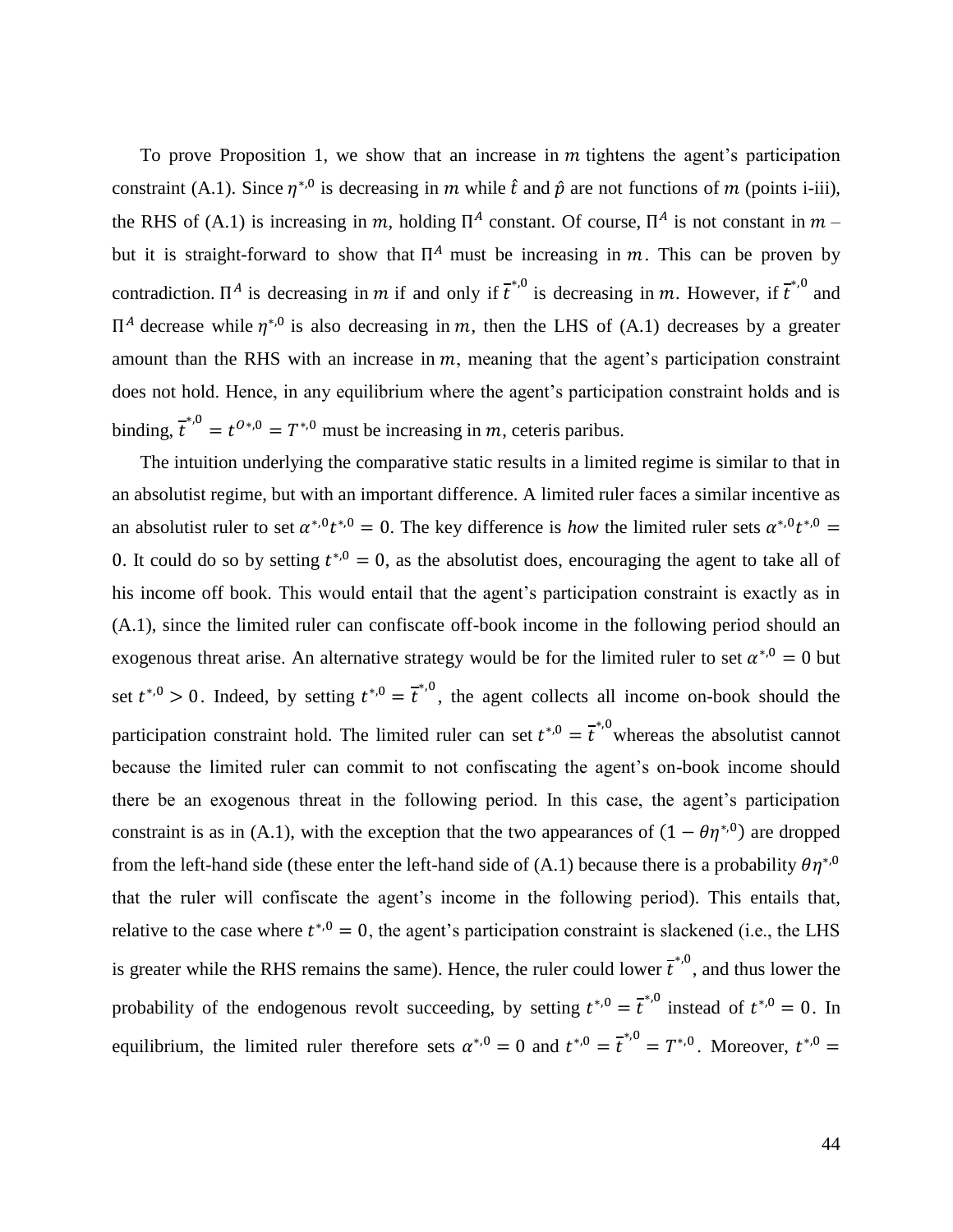$\overline{t}^{*,0} = T^{*,0}$  is increasing in m, ceteris paribus, for precisely the same reason that  $\overline{t}^{*,0} = t^{0*,0} = t^{0}$  $T^{*,0}$  is increasing in m for the absolutist ruler.

#### *A.2. Proof of Proposition 2*

To prove the proposition, consider an equilibrium with monitoring cost  $\tilde{m} \ge m$  (no tax is collected when  $m < m$ ). Compare this with an economy with a marginally higher monitoring cost,  $\tilde{m} + \varepsilon$  (where  $\varepsilon \to 0^+$ ). The agent's continuation value  $\Pi^A$  is weakly greater when the monitoring cost is  $\tilde{m} + \varepsilon$  (by Proposition 1), while it is also more expensive for the ruler to monitor the agent.

As  *increases, the ruler must balance the agent's willingness to take a lower wage when*  $X = 1$  (knowing  $\Pi^A$  is greater) with its inability to commit to monitoring the agent with the same probability (because it is more expensive). In equilibrium, the following conditions must hold:

- i)  $\eta^{*1}$  and  $\overline{t}^{*1}$  are set so that the ruler can commit to not confiscating the agent's income unless the ruler observes the agent collecting taxes greater than  $\overline{t}^{*,1}$ ,
- ii) if the absolutist agent cannot commit to not confiscating on-book income, it sets  $\alpha^{*,1} = 1$ , meaning that there is no on-book income,
- iii) therefore, any on-book income is not confiscated in equilibrium (in both absolutist and limited regimes),
- iv) therefore, if the participation constraint holds, on-book *and* off-book income is not confiscated in equilibrium, although the agent's income may equal 0.

Given these equilibrium conditions, we write the agent's participation constraint in periods where  $X = 1$  as:

(A.2) 
$$
q [(1-p) (\overline{t}^{*,1} - \alpha^{*,1} t^{*,1} + \delta \Pi^A) + p \frac{1}{1-\delta} \underline{u}] + (1-q) \frac{1}{1-\delta} \underline{u} \ge
$$
  
 $q [(1-\hat{p})(1-\eta^{*,1})(\hat{t} - \alpha^{*,1} t^{*,1} + \delta \Pi^A) + [1 - (1-\hat{p})(1-\eta^{*,1})] \frac{1}{1-\delta} \underline{u}] + (1-q) \frac{1}{1-\delta} \underline{u},$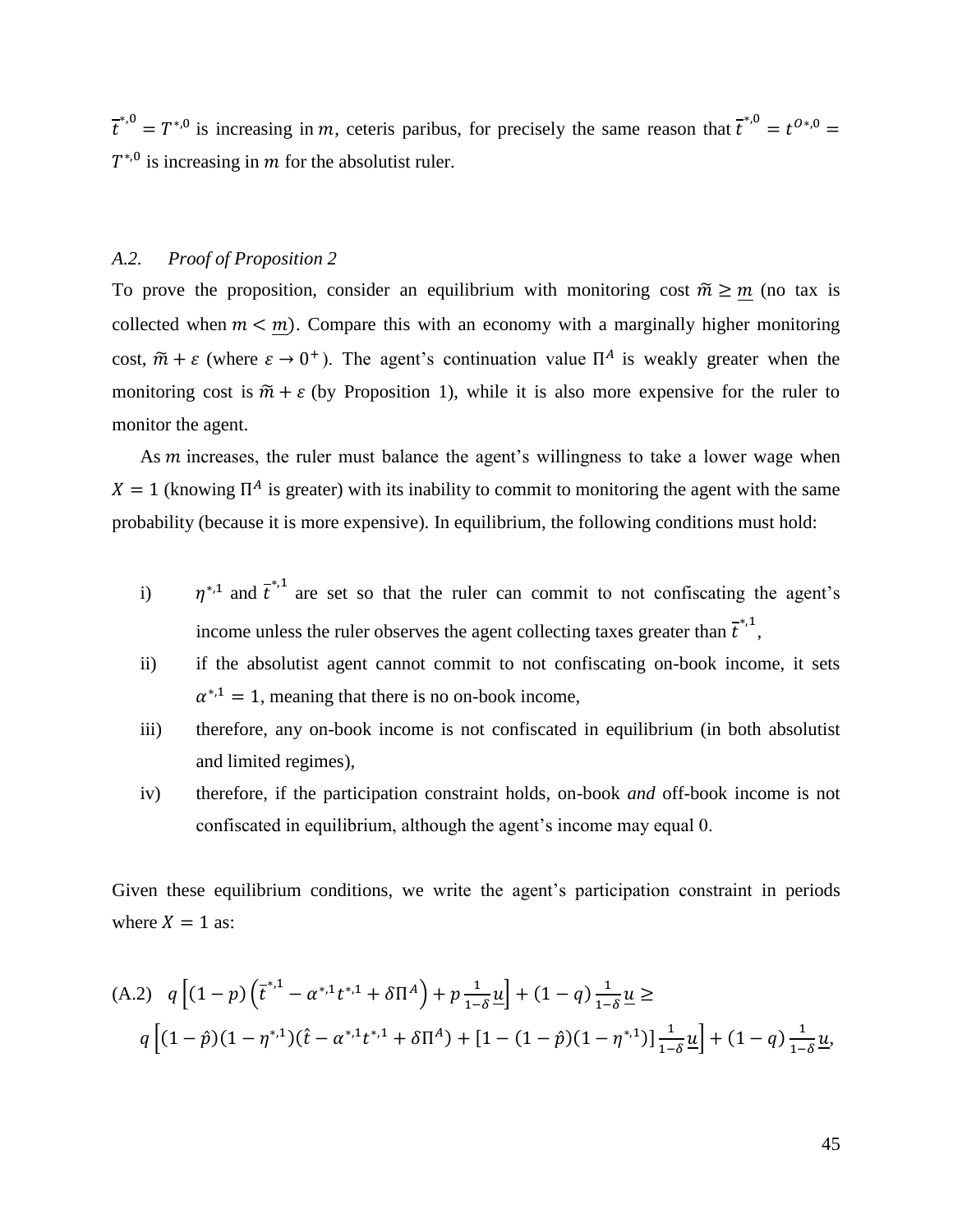where, as in the proof of Proposition 1,  $\hat{t} > \overline{t}$  is the optimal amount the agent collects if it chooses to collect more taxes than  $\bar{t}$  and  $\hat{p} > p$  is the probability the endogenous threat succeeds associated with  $\hat{t}$ .

We simplify (A.2) by assuming that  $q$  is the same regardless of whether or not the agent collects more than  $\overline{t}^{*,1}$ . This is not exactly true – if the agent collects taxes exceeding  $\overline{t}^{*,1}$  and is caught, the ruler receives extra funds by punishing the agent. Yet, we assume that this is not part of the agent's decision-making calculus – that is, the agent does not collect extra taxes in the "hope" of being caught so that these extra taxes can be used to fight against the external threat.<sup>52</sup> Under this assumption, we re-write (A.2) as:

(A.3) 
$$
(1-p)\left(\overline{t}^{*,1} - \alpha^{*,1}t^{*,1} + \delta\Pi^A\right) + p\frac{1}{1-\delta}\underline{u} \ge
$$
  

$$
(1-\hat{p})(1-\eta^{*,1})(\hat{t} - \alpha^{*,1}t^{*,1} + \delta\Pi^A) + [1 - (1-\hat{p})(1-\eta^{*,1})]\frac{1}{1-\delta}\underline{u}.
$$

As in the proof of Proposition 1, note that  $\hat{t}$  (and therefore  $\hat{p}$ ) does not change as *m* increases. Meanwhile, from Proposition 1,  $\Pi^A$  is increasing in m. Therefore, holding the ruler's choice variables  $\eta^{*,1}$ ,  $\overline{t}^{*,1}$ , and  $\alpha^{*,1}t^{*,1}$  constant (and thus also holding p constant), it must be true that the LHS of (A.3) increases more than the RHS when monitoring costs increase from  $\tilde{m}$  to  $\tilde{m} + \varepsilon$ . This means that as *m* increases, the agent's participation constraint (A.3) slackens (holding  $\eta^{*,1}$ ,  $\overline{t}^{*,1}$ , and  $\alpha^{*,1}t^{*,1}$  constant).

Since (A.3) slackens with an increase in m, the ruler can decrease  $\eta^{*,1}$ , ask for an increase in remitted taxes,  $\alpha^{*,1}t^{*,1}$ , or ask for a decrease in overall tax collected,  $\overline{t}^{*,1}$ , while the participation constraint still holds. The ruler must therefore decrease  $\eta^{*1}$  (thus saving monitoring costs), increase  $\alpha^{*,1}t^{*,1}$  (to repel the exogenous threat), or decrease  $\overline{t}^{*,1}$  (to reduce the probability of the endogenous threat succeeding) – or some combination of the three – in equilibrium when monitoring costs increase from  $\tilde{m}$  to  $\tilde{m} + \varepsilon$ . Note that by revealed preference the ruler will *not* choose the opposite of these three choices (i.e., increasing  $\eta^{*,1}$ , decreasing  $\alpha^{*,1}t^{*,1}$ , or increasing

 $52$  This is a reasonable assumption if the agent is one of many, each of whose tax receipts are small relative to the overall amount.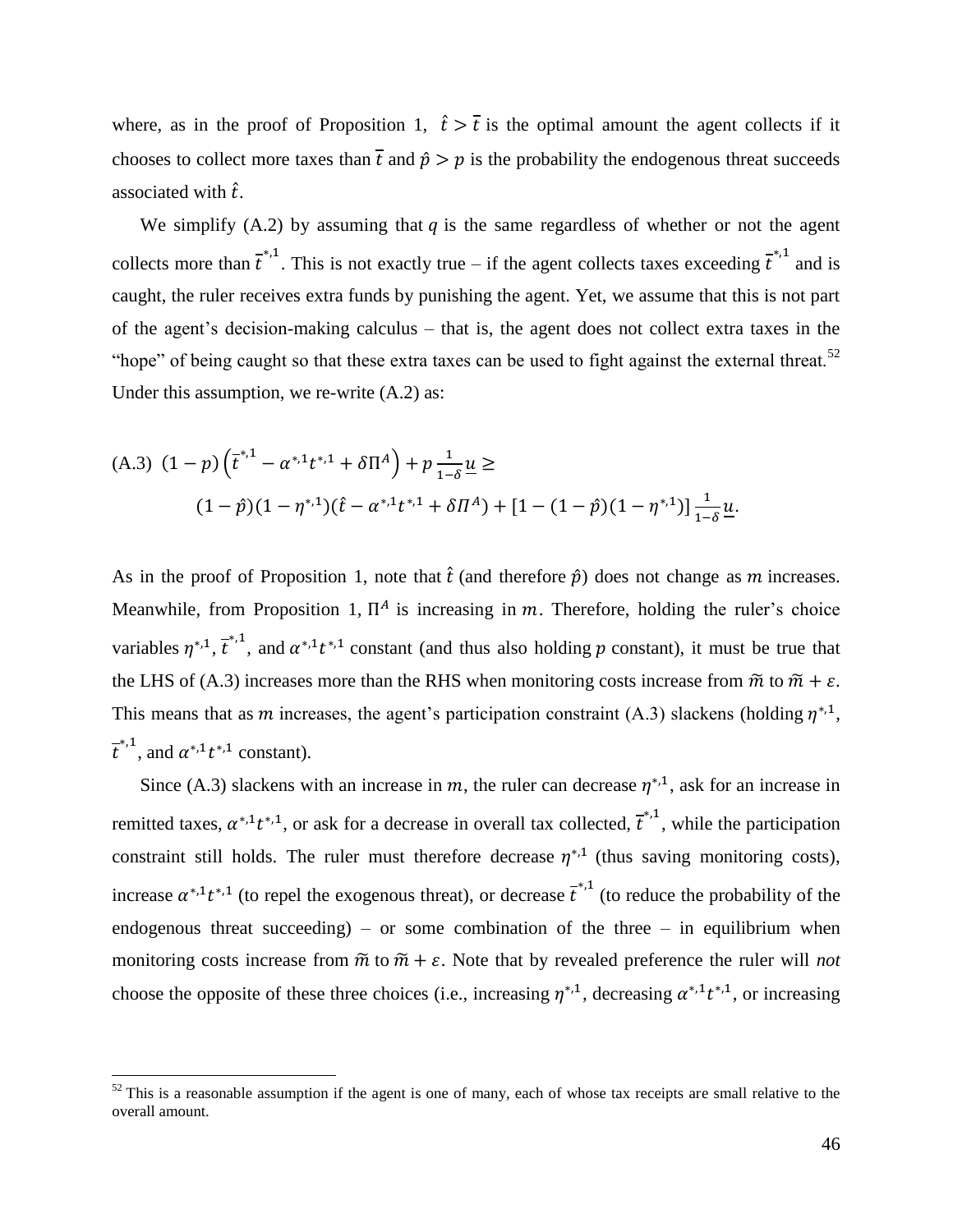$\vec{t}^{*,1}$ ); the ruler could have chosen to do so at  $\tilde{m}$  but chose not to do so. Therefore,  $\alpha^{*,1}t^{*,1}$  is weakly increasing in  $m$ .

#### *A.3. Proof of Proposition 3*

We first show that  $\Pi^A$  (from participation constraint (A.3)) must be larger in a limited regime than in an absolutist regime. By definition, when  $X = 0$ , the absolutist chooses levels of  $\eta^{*,0}$  and  $\overline{t}^{*,0}$  such that it can commit to not confiscating the agent's observed income in the following period should  $X = 1$ . Moreover, from the proof of Proposition 2 we know that  $\eta^{*,0}$  and  $\overline{t}^{*,0}$  are such that the absolutist would prefer to increase  $\bar{t}^{*,0}$  – the increase in  $\Pi^A$  would more than offset the higher probability of an endogenous revolt succeeding – but it cannot commit to refrain from confiscation at higher values of  $\overline{t}^{*,0}$ . Hence, when  $X = 0$ , if a limited ruler were to choose the same  $\eta^{*,0}$  and  $\overline{t}^{*,0}$  as the absolutist, it could increase  $\overline{t}^{*,0}$  while still being able to credibly commit to refrain from confiscation in the following period. Since this would make the ruler better off, the limited ruler *must* choose  $\eta^{*,0}$  and  $\overline{t}^{*,0}$  such that  $\Pi^A$  is greater than it is under an absolutist.

To prove Proposition 3, consider the levels of  $\eta^{*,1}$ ,  $\overline{t}^{*,1}$ , and  $\alpha^{*,1}t^{*,1}$  the absolutist sets in equilibrium when  $X = 1$ . Since  $\Pi^A$  is greater in a limited regime, it must be true that the limited ruler could choose a lower value of  $\eta^{*,1}$  or  $\bar{t}^{*,1}$  or a higher value of  $\alpha^{*,1}t^{*,1}$  than an absolutist while (A.3) still holds. In equilibrium, therefore, the limited ruler must choose either a lower value of  $\eta^{*,1}$  or  $\overline{t}^{*,1}$  or a higher value of  $\alpha^{*,1} t^{*,1}$  than the absolutist ruler – or some combination of the three – up to the point that the agent's participation constraint binds.

#### *A.4. Proof of Proposition 4*

Consider the marginal net benefits (i.e.,  $MNB = MB - MC$ ) that limited and absolutist rulers derive from a decrease in m, absent the cost  $c(\cdot)$ . First, note that they set  $\eta^{*,k} = 0$  at  $m \to \infty$  (for  $k = \{1,2\}$ , meaning that they never monitor and thus agents extract up to the point where their MB of additional tax income equals the MC of a higher success rate of the endogenous threat. As m decreases, the agent's continuation value,  $\Pi^A$ , decreases by more in an absolutist regime (see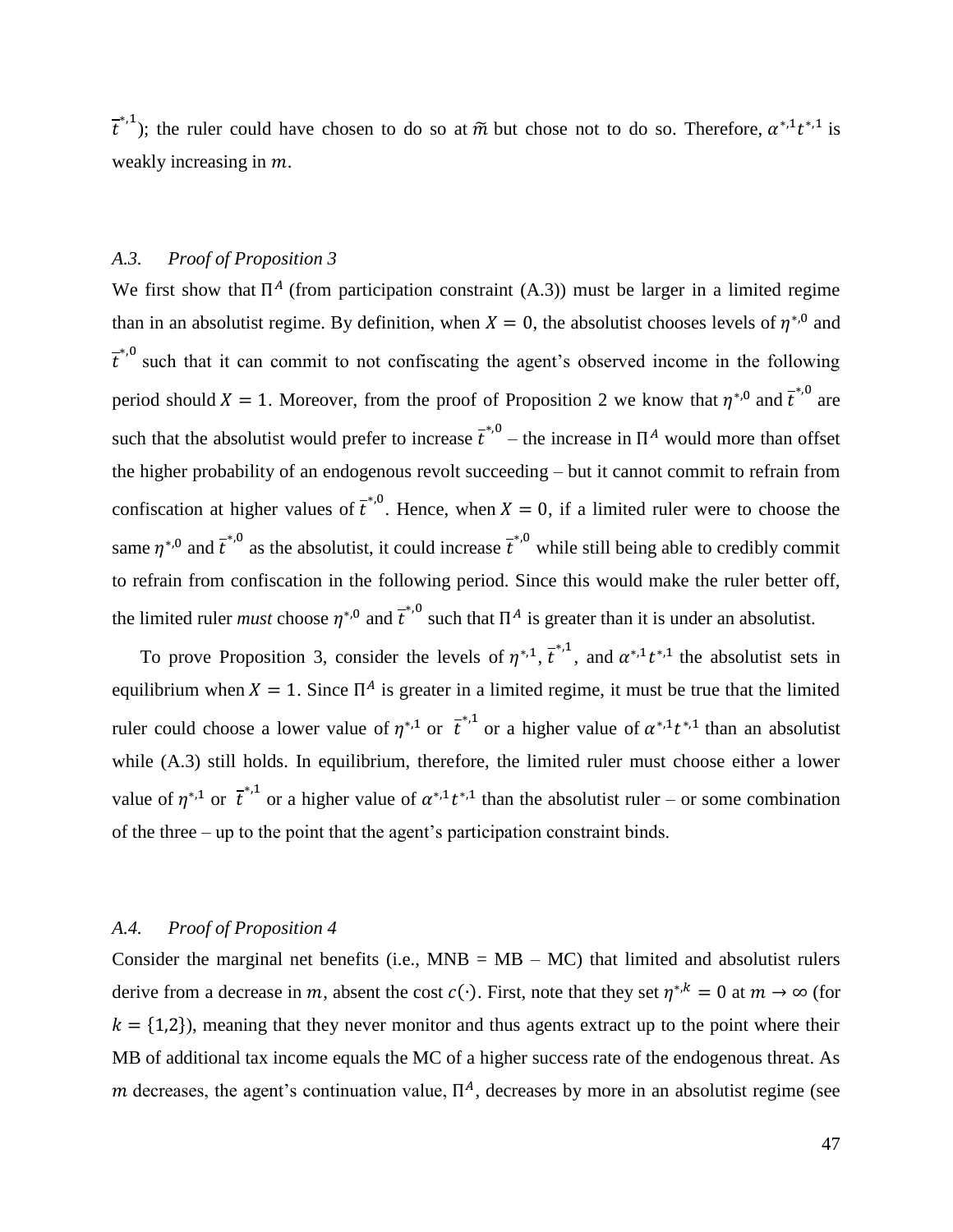the proofs of Propositions 1 and 3 for more detail). Hence, as  $m$  decreases, it follows from the proof of Proposition 2 that limited rulers are able to extract more on the margin when  $X = 1$ since their agent's participation constraint is slackened to a greater degree. Thus, the MNB of a decrease in  $m$  is greater for limited rulers than absolutist rulers. Since the marginal cost,  $c'$ , of decreasing  $m$  is the same for both types of rulers at all values of  $m$ , the limited ruler chooses to decrease  $m$  by a greater amount than the absolutist.

#### *A.5. Proof of Proposition 5*

A ruler will conquer the new territory only if the marginal benefits from doing so are sufficiently large. We focus on the ruler's expected utility in periods where there is an external attack, since conquering the new territory does not affect its utility in periods where there is no attack.<sup>53</sup> We can therefore ignore the endogenous threat and simplify the intra-period expected net marginal benefits of conquering the new territory for ruler  $i \in \{A, L\}$ , where A is absolutist and L is limited, as:

(A.4) 
$$
[\hat{\theta}q(\hat{R}^{i}) + (1 - \hat{\theta})]u - [\theta q(R^{i}) + (1 - \theta)]u,
$$

where  $\hat{R}^i$  (>  $R^i$ ) is the revenue the ruler is able to collect if it conquers the territory. Hence, the absolutist ruler will be more likely to conquer the new territory – there is a larger set of values of  $r$  for which it conquers – if and only if:

(A.5) 
$$
\hat{\theta}q(\hat{R}^A) - \theta q(R^A) > \hat{\theta}q(\hat{R}^L) - \theta q(R^L).
$$

This can be rewritten:

(A.6) 
$$
\theta[q(R^L) - q(R^A)] > \hat{\theta}[q(\hat{R}^L) - q(\hat{R}^A)].
$$

 $53$  We assume that the probability of the endogenous threat succeeding is the same in the new province than it is in the ruler's current domain, all else equal.